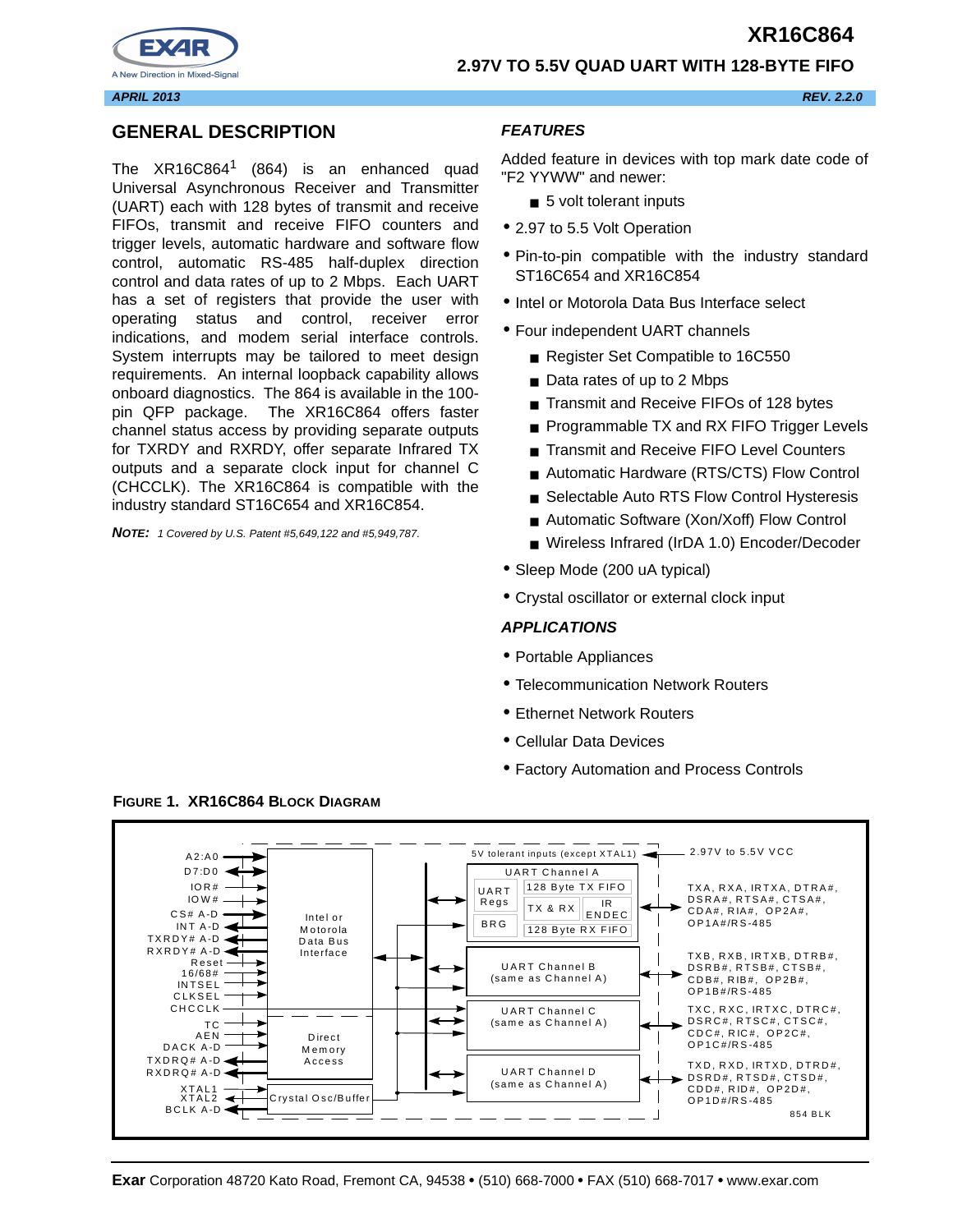# **2.97V TO 5.5V QUAD UART WITH 128-BYTE FIFO REV. 2.2.0**



#### **FIGURE 2. XR16C864 PIN OUT ASSIGNMENT IN 16 AND 68 MODE**

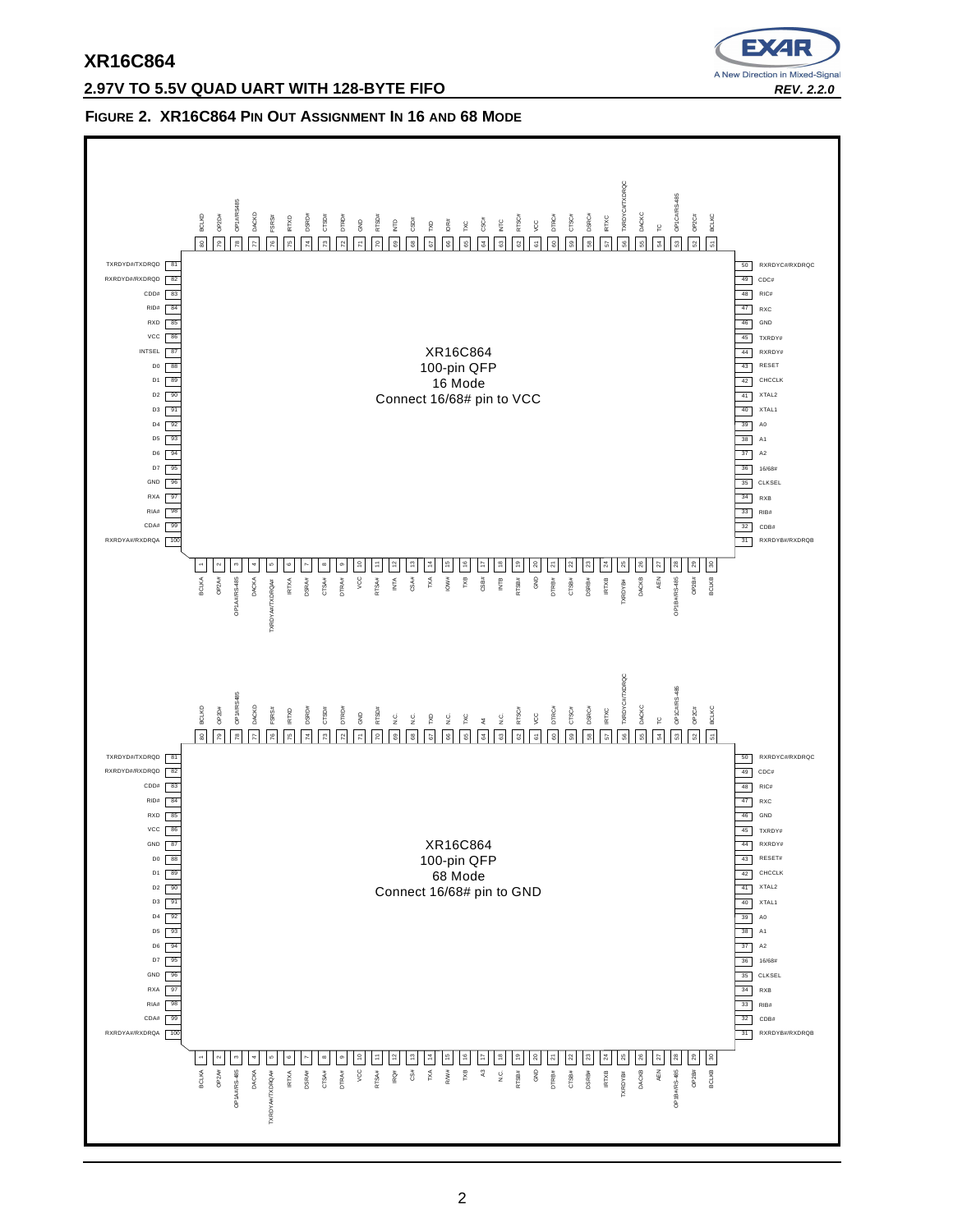**REV. 2.2.0 2.97V TO 5.5V QUAD UART WITH 128-BYTE FIFO**

## **ORDERING INFORMATION**

| <b>PART NUMBER</b> | <b>PACKAGE</b> | <b>OPERATING TEMPERATURE RANGE</b> | <b>DEVICE STATUS</b> |
|--------------------|----------------|------------------------------------|----------------------|
| XR16C864CQ-F       | 100-Lead QFP   | $OC$ to +70 $C$                    | Active               |
| XR16C864CQTR-F     | 100-Lead QFP   | $0^\circ \text{C}$ to +70 $\circ$  | Active               |
| XR16C864IQ-F       | 100-Lead QFP   | $-40C$ to $+85C$                   | Active               |
| XR16C864IQTR-F     | 100-Lead OFP   | $-40C$ to $+85C$                   | Active               |

**NOTE: TR = Tape and Reel, -F = Green / RoHS**

# **PIN DESCRIPTIONS**

| <b>NAME</b>               | <b>100-QFP</b><br>PIN# | <b>TYPE</b>  | <b>DESCRIPTION</b>                                                                                                                                                                                                                                                                                                                                                                                                                                                                |
|---------------------------|------------------------|--------------|-----------------------------------------------------------------------------------------------------------------------------------------------------------------------------------------------------------------------------------------------------------------------------------------------------------------------------------------------------------------------------------------------------------------------------------------------------------------------------------|
| <b>DATA BUS INTERFACE</b> |                        |              |                                                                                                                                                                                                                                                                                                                                                                                                                                                                                   |
| A2                        | 37                     | L            | Address data lines [2:0]. These 3 address lines select one of the internal registers in                                                                                                                                                                                                                                                                                                                                                                                           |
| A1                        | 38                     |              | UART channels A-D during a data bus transaction.                                                                                                                                                                                                                                                                                                                                                                                                                                  |
| A <sub>0</sub>            | 39                     |              |                                                                                                                                                                                                                                                                                                                                                                                                                                                                                   |
| D7                        | 95                     | I/O          | Data bus lines [7:0] (bidirectional).                                                                                                                                                                                                                                                                                                                                                                                                                                             |
| D <sub>6</sub>            | 94                     |              |                                                                                                                                                                                                                                                                                                                                                                                                                                                                                   |
| D5                        | 93                     |              |                                                                                                                                                                                                                                                                                                                                                                                                                                                                                   |
| D4                        | 92                     |              |                                                                                                                                                                                                                                                                                                                                                                                                                                                                                   |
| D <sub>3</sub>            | 91                     |              |                                                                                                                                                                                                                                                                                                                                                                                                                                                                                   |
| D <sub>2</sub>            | 90                     |              |                                                                                                                                                                                                                                                                                                                                                                                                                                                                                   |
| D1                        | 89                     |              |                                                                                                                                                                                                                                                                                                                                                                                                                                                                                   |
| D <sub>0</sub>            | 88                     |              |                                                                                                                                                                                                                                                                                                                                                                                                                                                                                   |
| IOR#<br>(N.C.)            | 66                     | $\mathbf{I}$ | When 16/68# pin is at logic 1, the Intel bus interface is selected and this input becomes<br>read strobe (active low). The falling edge instigates an internal read cycle and retrieves<br>the data byte from an internal register pointed by the address lines [A2:A0], puts the data<br>byte on the data bus to allow the host processor to read it on the rising edge.<br>When 16/68# pin is at logic 0, the Motorola bus interface is selected and this input is not<br>used. |
| IOW#<br>(R/W#)            | 15                     | $\mathbf{I}$ | When 16/68# pin is at logic 1, it selects Intel bus interface and this input becomes write<br>strobe (active low). The falling edge instigates the internal write cycle and the rising edge<br>transfers the data byte on the data bus to an internal register pointed by the address lines.<br>When 16/68# pin is at logic 0, the Motorola bus interface is selected and this input<br>becomes read (logic 1) and write (logic 0) signal.                                        |
| CSA#<br>(CS#)             | 13                     | $\mathbf{I}$ | When 16/68# pin is at logic 1, this input is chip select A (active low) to enable channel A in<br>the device.<br>When 16/68# pin is at logic 0, this input becomes the chip select (active low) for the<br>Motorola bus interface.                                                                                                                                                                                                                                                |
| CSB#<br>(A3)              | 17                     | $\mathbf{I}$ | When 16/68# pin is at logic 1, this input is chip select B (active low) to enable channel B in<br>the device.<br>When 16/68# pin is at logic 0, this input becomes address line A3 which is used for chan-<br>nel selection in the Motorola bus interface.                                                                                                                                                                                                                        |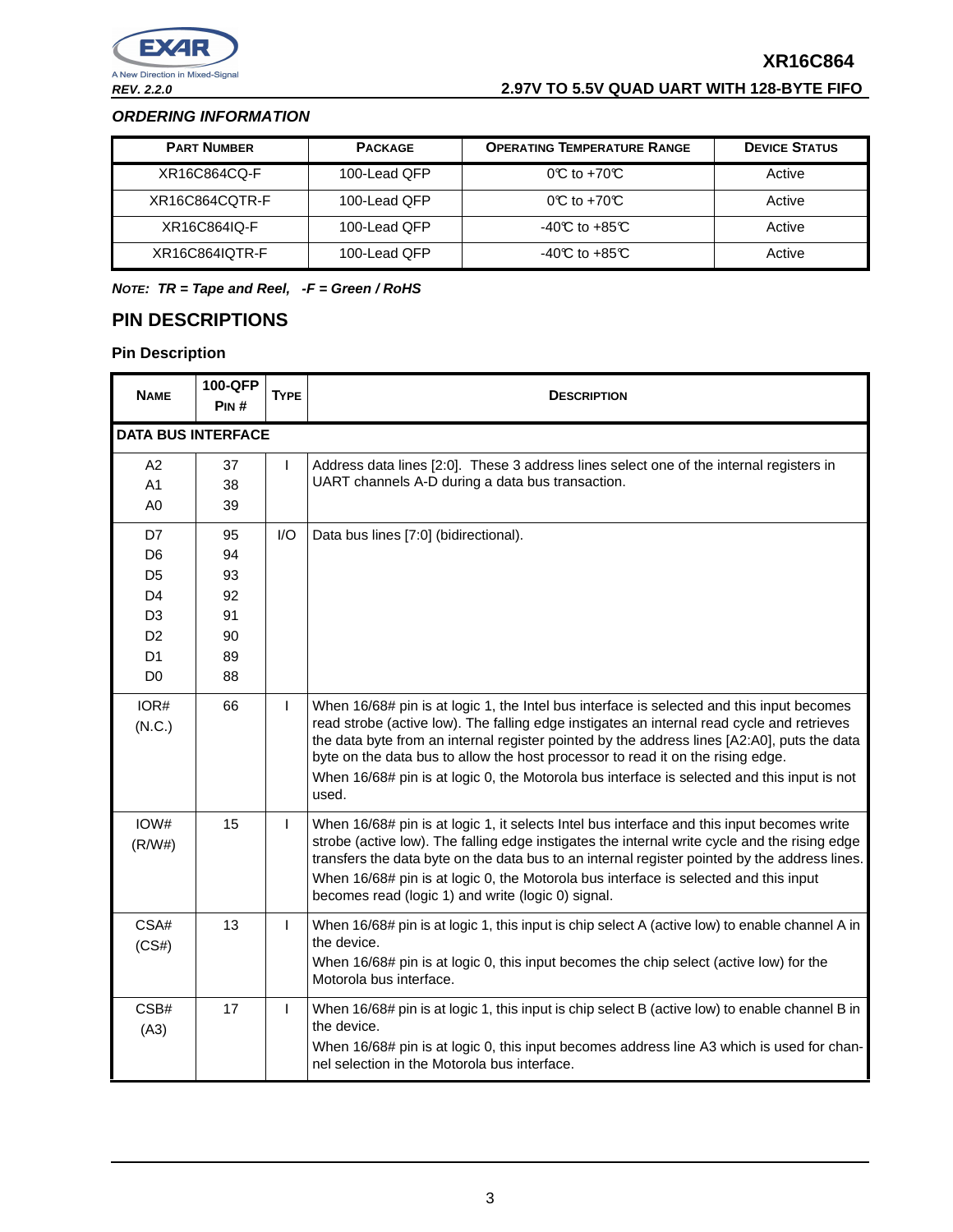г

# **2.97V TO 5.5V QUAD UART WITH 128-BYTE FIFO REV. 2.2.0**



T

| <b>NAME</b>                                         | 100-QFP<br>PIN#       | <b>TYPE</b>     | <b>DESCRIPTION</b>                                                                                                                                                                                                                                                                                                                                                                                                                                                                                                                                                                                                                                           |
|-----------------------------------------------------|-----------------------|-----------------|--------------------------------------------------------------------------------------------------------------------------------------------------------------------------------------------------------------------------------------------------------------------------------------------------------------------------------------------------------------------------------------------------------------------------------------------------------------------------------------------------------------------------------------------------------------------------------------------------------------------------------------------------------------|
| CSC#<br>(A4)                                        | 64                    | I               | When 16/68# pin is at logic 1, this input is chip select C (active low) to enable channel C<br>in the device.<br>When 16/68# pin is at logic 0, this input becomes address line A4 which is used for chan-<br>nel selection in the Motorola bus interface.                                                                                                                                                                                                                                                                                                                                                                                                   |
| CSD#<br>(N.C.)                                      | 68                    | T               | When 16/68# pin is at logic 1, this input is chip select D (active low) to enable channel D<br>in the device.<br>When 16/68# pin is at logic 0, this input is not used.                                                                                                                                                                                                                                                                                                                                                                                                                                                                                      |
| <b>INTA</b><br>(IRQ#)                               | 12                    | $\circ$<br>(OD) | When 16/68# pin is at logic 1 for Intel bus interface, this ouput becomes channel A inter-<br>rupt output. The output state is defined by the user and through the software setting of<br>MCR[3]. INTA is set to the active mode when MCR[3] is set to a logic 1. INTA is set to the<br>three state mode when MCR[3] is set to a logic 0 (default). See MCR[3].<br>When 16/68# pin is at logic 0 for Motorola bus interface, this output becomes device inter-<br>rupt output (active low, open drain). An external pull-up resistor is required for proper<br>operation.                                                                                    |
| <b>INTB</b><br><b>INTC</b><br><b>INTD</b><br>(N.C.) | 18<br>63<br>69        | $\circ$         | When 16/68# pin is at logic 1 for Intel bus interface, these ouputs become the interrupt<br>outputs for channels B, C, and D. The output state is defined by the user through the soft-<br>ware setting of MCR[3]. The interrupt outputs are set to the active mode when MCR[3] is<br>set to a logic 1 and are set to the three state mode when MCR[3] is set to a logic 0<br>(default). See MCR[3].<br>When 16/68# pin is at logic 0 for Motorola bus interface, these outputs are unused and<br>will stay at logic zero level. Leave these outputs unconnected.                                                                                            |
| <b>INTSEL</b>                                       | 87                    | L               | Interrupt Select (active high, input with internal pull-down).<br>When 16/68# pin is at logic 1 for Intel bus interface, this pin can be used in conjunction<br>with MCR bit-3 to enable or disable the INT A-D pins or override MCR bit-3 and enable<br>the interrupt outputs. Interrupt outputs are enabled continuously by making this pin a<br>logic 1. Making this pin a logic 0 allows MCR bit-3 to enable and disable the interrupt out-<br>put pins. In this mode, MCR bit-3 is set to a logic 1 to enable the continuous output. See<br>MCR bit-3 description for full detail. This pin must be at logic 0 in the Motorola bus inter-<br>face mode. |
| TXRDYA#<br>TXRDYB#<br>TXRDYC#<br>TXRDYD#            | 5<br>25<br>56<br>81   | $\circ$         | UART channels A-D Transmitter Ready (active low). These outputs provide the TX FIFO/<br>THR status for transmit channels A-D. See Table 5. If Direct Memory Access is enabled,<br>these outputs become Transmit Direct Memory Access Request outputs. See TXDRQ pin<br>description for more details. If these outputs are unused, leave them unconnected.                                                                                                                                                                                                                                                                                                    |
| RXRDYA#<br>RXRDYB#<br>RXRDYC#<br>RXRDYD#            | 100<br>31<br>50<br>82 | $\circ$         | UART channels A-D Receiver Ready (active low). These outputs provide the RX FIFO/<br>RHR status for receive channels A-D. See Table 5. If Direct Memory Access is enabled,<br>these outputs become Receive Direct Memory Access Request outputs. See RXDRQ pin<br>description for more details. If these outputs are unused, leave them unconnected.                                                                                                                                                                                                                                                                                                         |
| TXRDY#                                              | 45                    | $\circ$         | Transmitter Ready (active low). This output is a logically wire-ORed status of TXRDY#<br>A-D. See Table 5. If this output is unused, leave it unconnected.                                                                                                                                                                                                                                                                                                                                                                                                                                                                                                   |
| RXRDY#                                              | 44                    | $\circ$         | Receiver Ready (active low). This output is a logically wire-ORed status of RXRDY# A-D.<br>See Table 5 If this output is unused, leave it unconnected.                                                                                                                                                                                                                                                                                                                                                                                                                                                                                                       |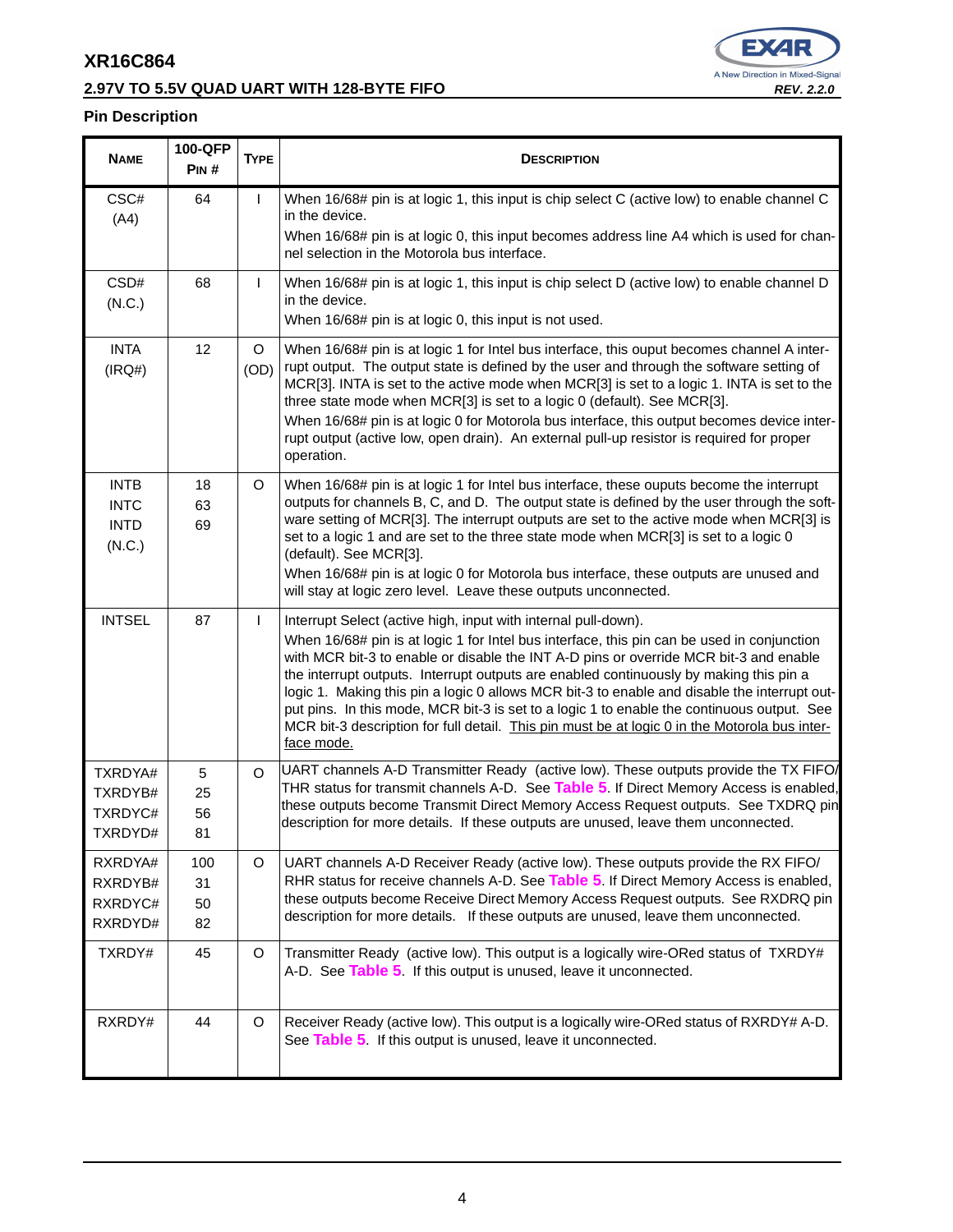

# **XR16C864 REV. 2.2.0 2.97V TO 5.5V QUAD UART WITH 128-BYTE FIFO**

| <b>NAME</b>                                                      | 100-QFP<br>PIN#       | <b>TYPE</b> | <b>DESCRIPTION</b>                                                                                                                                                                                                                                                                                                                                                                                                    |
|------------------------------------------------------------------|-----------------------|-------------|-----------------------------------------------------------------------------------------------------------------------------------------------------------------------------------------------------------------------------------------------------------------------------------------------------------------------------------------------------------------------------------------------------------------------|
| FSRS#                                                            | 76                    | L           | FIFO Status Register Select (active low input with internal pull-up).<br>The content of the FSTAT register is placed on the data bus when this pin becomes<br>active. However it should be noted, D0-D3 contain the inverted logic states of TXRDY#<br>A-D pins, and D4-D7 the logic states (un-inverted) of RXRDY# A-D pins. Address line is<br>not required when reading this status register.                      |
| <b>DIRECT MEMORY ACCESS INTERFACE</b>                            |                       |             |                                                                                                                                                                                                                                                                                                                                                                                                                       |
| TC                                                               | 54                    | ı           | Direct Memory Access Terminal Count. A high pulse terminates a Direct Memory Access<br>transaction. If Direct Memory Access is not used, this input should be connected to GND.                                                                                                                                                                                                                                       |
| <b>AEN</b>                                                       | 27                    | I.          | Address Enable for Direct Memory Access. A high at this input indicates a valid Direct<br>Memory Access cycle. See DACK pin descriptions below for Direct Memory Access cycle<br>description. If Direct Memory Access is not used, this input should be connected to GND.                                                                                                                                             |
| <b>DACKA</b><br><b>DACKB</b><br><b>DACKC</b><br><b>DACKD</b>     | 4<br>26<br>55<br>77   | L           | Direct Memory Access Acknowledge. Direct Memory Access cycle will start processing<br>when CPU/Host sets this input low and AEN high. All writes will be to the TX FIFO and all<br>reads will be from the RX FIFO. A0-A2 and CS# A-D will be ignored. If Direct Memory<br>Access is not used, these inputs should be connected to VCC.                                                                                |
| <b>TXDRQA</b><br><b>TXDRQB</b><br><b>TXDRQC</b><br><b>TXDRQD</b> | 5<br>25<br>56<br>81   | O           | Transmit Direct Memory Access Request. A transmit empty request is indicated by a high<br>level on TXDRQ. The TXDRQ line is held high until either TC pulses or the TX FIFO is<br>filled above its trigger level. Transmit Direct Memory Access Request is enabled by set-<br>ting EMSR register bit- $2 = 1$ . If Direct Memory Access is not used, leave these outputs<br>unconnected.                              |
| <b>RXDRQA</b><br><b>RXDRQB</b><br><b>RXDRQC</b><br><b>RXDRQD</b> | 100<br>31<br>50<br>82 | O           | Receive Direct Memory Access Request. A Receive ready request is indicated by a high<br>level on RXDRQ. The RXDRQ line is held high until either TC pulses or the RX FIFO is<br>emptied. Receive Direct Memory Access Request is enabled by setting EMSR register<br>$bit-3 = 1$ . If Direct Memory Access is not used, leave these outputs unconnected.                                                              |
| <b>MODEM OR SERIAL I/O INTERFACE</b>                             |                       |             |                                                                                                                                                                                                                                                                                                                                                                                                                       |
| <b>TXA</b><br><b>TXB</b><br><b>TXC</b><br><b>TXD</b>             | 14<br>16<br>65<br>67  | O           | UART channels A-D Transmit Data and infrared transmit data. Standard transmit and<br>receive interface is enabled when $MCR[6] = 0$ . In this mode, the TX signal will be a logic<br>1 during reset, or idle (no data). Infrared IrDA transmit and receive interface is enabled<br>when $MCR[6] = 1$ . In the Infrared mode, the inactive state (no data) for the Infrared<br>encoder/decoder interface is a logic 0. |
| <b>IRTXA</b><br><b>IRTXB</b><br><b>IRTXC</b><br><b>IRTXD</b>     | 6<br>24<br>57<br>75   | O           | UART channels A-D Infrared Transmit Data. The inactive state (no data) for the Infrared<br>encoder/decoder interface is a logic 0. Regardless of the logic state of MCR bit-6, this pin<br>will be operating in the Infrared mode.                                                                                                                                                                                    |
| <b>RXA</b><br><b>RXB</b><br><b>RXC</b><br><b>RXD</b>             | 97<br>34<br>47<br>85  | L           | UART channels A-D Receive Data or infrared receive data. Normal receive data input<br>must idle at logic 1 condition. The infrared receiver pulses typically idles at logic 0 but can<br>be inverted by software control prior going in to the decoder, see FCTR[2].                                                                                                                                                  |
| RTSA#<br>RTSB#<br>RTSC#<br>RTSD#                                 | 11<br>19<br>62<br>70  | O           | UART channels A-D Request-to-Send (active low) or general purpose output. This output<br>must be asserted prior to using auto RTS flow control, see EFR[6], MCR[1], FCTR[1:0],<br>EMSR[5:4] and IER[6]. Also see Figure 10. If these outputs are not used, leave them<br>unconnected.                                                                                                                                 |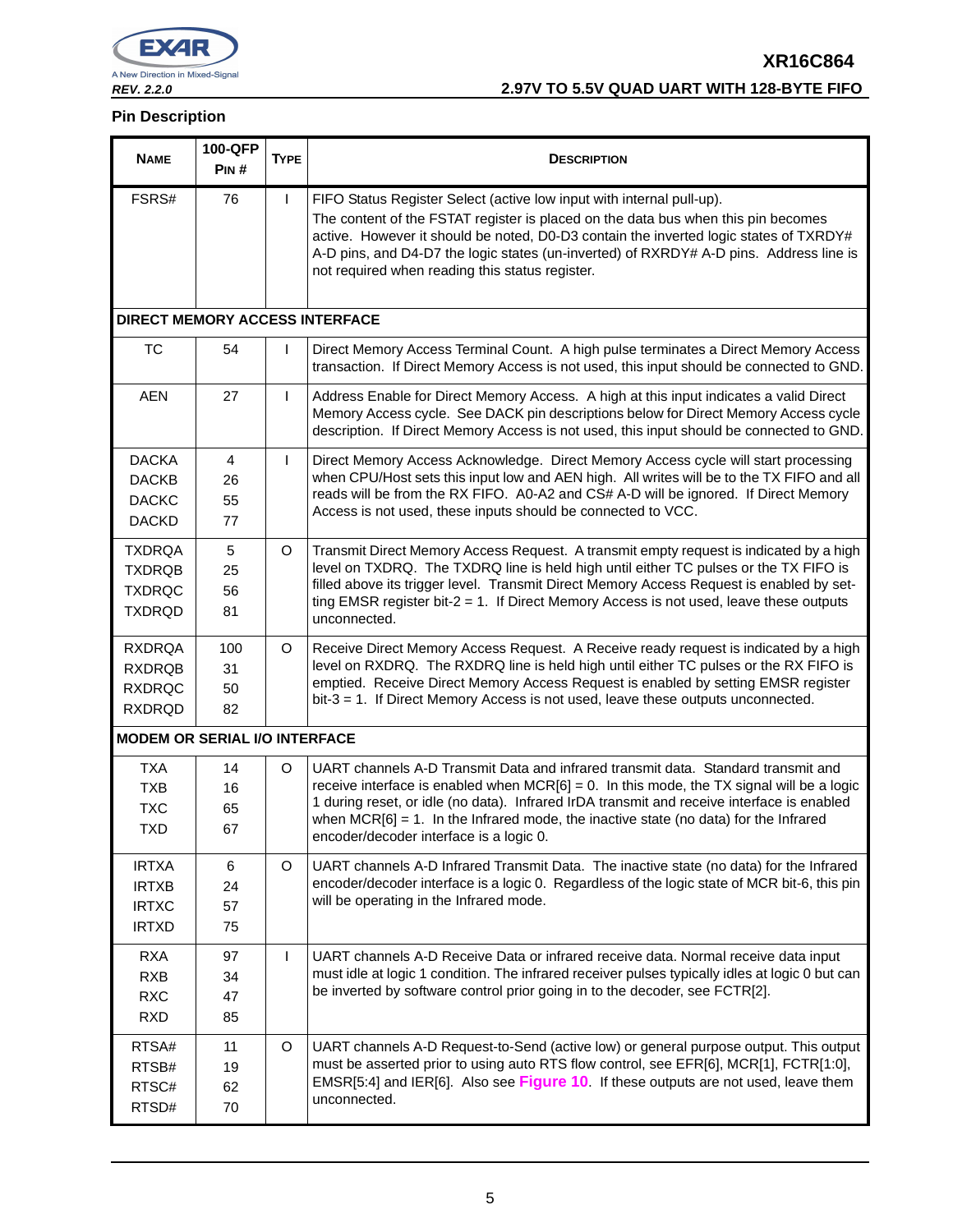# **2.97V TO 5.5V QUAD UART WITH 128-BYTE FIFO REV. 2.2.0**



| <b>NAME</b>              | 100-QFP<br>PIN# | <b>TYPE</b> | <b>DESCRIPTION</b>                                                                                                                                                                                                                                                                                        |
|--------------------------|-----------------|-------------|-----------------------------------------------------------------------------------------------------------------------------------------------------------------------------------------------------------------------------------------------------------------------------------------------------------|
| CTSA#                    | 8               | L           | UART channels A-D Clear-to-Send (active low) or general purpose input. It can be used                                                                                                                                                                                                                     |
| CTSB#                    | 22              |             | for auto CTS flow control, see EFR[7], and IER[7]. Also see Figure 10. These inputs                                                                                                                                                                                                                       |
| CTSC#                    | 59              |             | should be connected to VCC when not used.                                                                                                                                                                                                                                                                 |
| CTSD#                    | 73              |             |                                                                                                                                                                                                                                                                                                           |
| DTRA#                    | 9               | $\circ$     | UART channels A-D Data-Terminal-Ready (active low) or general purpose output. If                                                                                                                                                                                                                          |
| DTRB#                    | 21              |             | these outputs are not used, leave them unconnected.                                                                                                                                                                                                                                                       |
| DTRC#                    | 60              |             |                                                                                                                                                                                                                                                                                                           |
| DTRD#                    | 72              |             |                                                                                                                                                                                                                                                                                                           |
| DSRA#                    | $\overline{7}$  | L           | UART channels A-D Data-Set-Ready (active low) or general purpose input. This input                                                                                                                                                                                                                        |
| DSRB#                    | 23              |             | should be connected to VCC when not used.                                                                                                                                                                                                                                                                 |
| DSRC#                    | 58              |             |                                                                                                                                                                                                                                                                                                           |
| DSRD#                    | 74              |             |                                                                                                                                                                                                                                                                                                           |
| CDA#                     | 99              | L           | UART channels A-D Carrier-Detect (active low) or general purpose input. This input                                                                                                                                                                                                                        |
| CDB#                     | 32              |             | should be connected to VCC when not used.                                                                                                                                                                                                                                                                 |
| CDC#                     | 49              |             |                                                                                                                                                                                                                                                                                                           |
| CDD#                     | 83              |             |                                                                                                                                                                                                                                                                                                           |
| RIA#                     | 98              | T           | UART channels A-D Ring-Indicator (active low) or general purpose input. This input                                                                                                                                                                                                                        |
| RIB#                     | 33              |             | should be connected to VCC when not used.                                                                                                                                                                                                                                                                 |
| RIC#                     | 48              |             |                                                                                                                                                                                                                                                                                                           |
| RID#                     | 84              |             |                                                                                                                                                                                                                                                                                                           |
| OP <sub>1</sub> A#       | 3               | O           | General purpose output or RS-485 direction control signal. RS-485 direction control can                                                                                                                                                                                                                   |
| OP1B#                    | 28              |             | be selected via FCTR bit-3. SEE"AUTO RS485 HALF-DUPLEX CONTROL" ON                                                                                                                                                                                                                                        |
| OP <sub>1</sub> C#       | 53              |             | PAGE 20. If these outputs are unused, leave them unconnected.                                                                                                                                                                                                                                             |
| OP <sub>1</sub> D#       | 78              |             |                                                                                                                                                                                                                                                                                                           |
| OP2A#                    | $\overline{2}$  | $\circ$     | General purpose output. If these outputs are unused, leave them unconnected.                                                                                                                                                                                                                              |
| OP2B#                    | 29              |             |                                                                                                                                                                                                                                                                                                           |
| OP <sub>2</sub> C#       | 52              |             |                                                                                                                                                                                                                                                                                                           |
| OP2D#                    | 79              |             |                                                                                                                                                                                                                                                                                                           |
| <b>ANCILLARY SIGNALS</b> |                 |             |                                                                                                                                                                                                                                                                                                           |
| XTAL1                    | 40              | L           | Crystal or external clock input. This input is not 5V tolerant.                                                                                                                                                                                                                                           |
| XTAL <sub>2</sub>        | 41              | $\circ$     | Crystal or buffered clock output.                                                                                                                                                                                                                                                                         |
| <b>BCLKA</b>             | 1               | $\circ$     | Baud Rate Generator Output. The baud rate generator clock output is internally con-                                                                                                                                                                                                                       |
| <b>BCLKB</b>             | 30              |             | nected to the RCLK input. This pin provides the 16X clock of the selected data rate from                                                                                                                                                                                                                  |
| <b>BCLKC</b>             | 51              |             | the baud rate generator.                                                                                                                                                                                                                                                                                  |
| <b>BCLKD</b>             | 80              |             |                                                                                                                                                                                                                                                                                                           |
| 16/68#                   | 36              | L           | Intel or Motorola Bus Select (input with internal pull-up).<br>When 16/68# pin is at logic 1, 16 or Intel Mode, the device will operate in the Intel bus<br>type of interface.<br>When 16/68# pin is at logic 0, 68 or Motorola mode, the device will operate in the Motor-<br>ola bus type of interface. |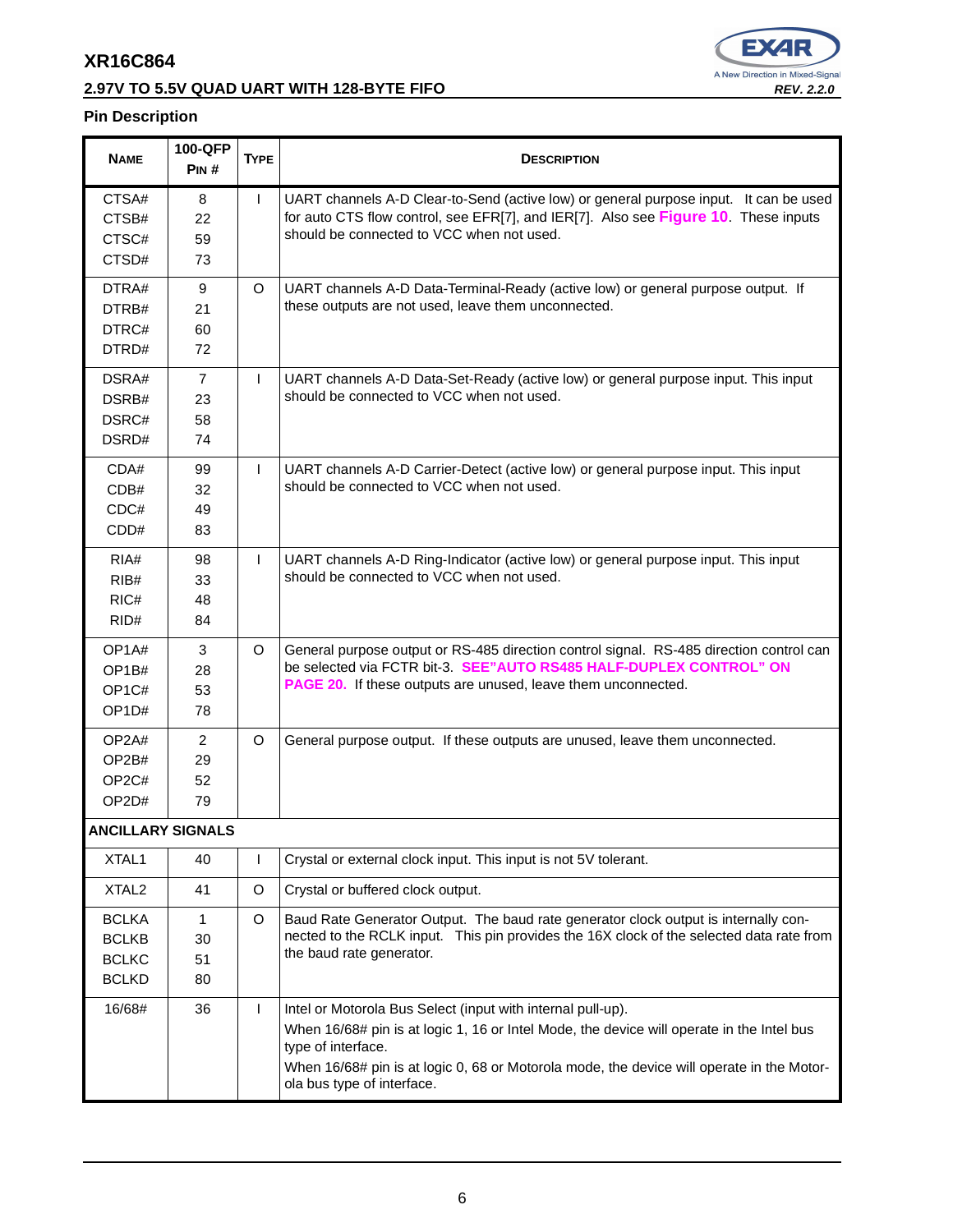

# **XR16C864 REV. 2.2.0 2.97V TO 5.5V QUAD UART WITH 128-BYTE FIFO**

## **Pin Description**

| <b>NAME</b>              | 100-QFP<br>PIN#   | <b>TYPE</b> | <b>DESCRIPTION</b>                                                                                                                                                                                                                                                                                                                                                                                                                                                                                                                                                                                                                   |
|--------------------------|-------------------|-------------|--------------------------------------------------------------------------------------------------------------------------------------------------------------------------------------------------------------------------------------------------------------------------------------------------------------------------------------------------------------------------------------------------------------------------------------------------------------------------------------------------------------------------------------------------------------------------------------------------------------------------------------|
| <b>CLKSEL</b>            | 35                |             | Baud-Rate-Generator Input Clock Prescaler Select for channels A-D. This input is only<br>sampled during power up or a reset. Connect to VCC for divide by 1 and GND for divide<br>by 4. MCR[7] can override the state of this pin following a reset or initialization. See MCR<br>bit-7 and Figure 5 in the Baud Rate Generator section.                                                                                                                                                                                                                                                                                             |
| <b>CHCCLK</b>            | 42                |             | This input provides the clock for UART channel C. An external 16X baud clock or the<br>crystal oscillator's output, XTAL2, must be connected to this pin for normal operation.<br>This input may also be used with MIDI (Musical Instrument Digital Interface) applications<br>when an external MIDI clock is provided.                                                                                                                                                                                                                                                                                                              |
| <b>RESET</b><br>(RESET#) | 43                |             | When 16/68# pin is at logic 1 for Intel bus interface, this input becomes the Reset pin<br>(active high). In this case, a 40 ns minimum logic 1 pulse on this pin will reset the internal<br>registers and all outputs. The UART transmitter output will be held at logic 1, the receiver<br>input will be ignored and outputs are reset during reset period (Table 19). When 16/68#<br>pin is at a logic 0 for Motorola bus interface, this input becomes Reset# pin (active low).<br>This pin functions similarly, but instead of a logic 1 pulse, a 40 ns minimum logic 0 pulse<br>will reset the internal registers and outputs. |
| <b>VCC</b>               | 10, 61,<br>86     |             | Pwr   2.97V to 5.5V power supply. All input pins, except XTAL1, are 5V tolerant.                                                                                                                                                                                                                                                                                                                                                                                                                                                                                                                                                     |
| <b>GND</b>               | 20, 46,<br>71, 96 | Pwr         | Power supply common, ground.                                                                                                                                                                                                                                                                                                                                                                                                                                                                                                                                                                                                         |

Pin type: I=Input, O=Output, I/O= Input/output, OD=Output Open Drain.

## **Factory Test Mode**

If the IOR#, IOW# and CS# pins are all asserted (at a logic 0), the 864 will enter a Factory Test Mode.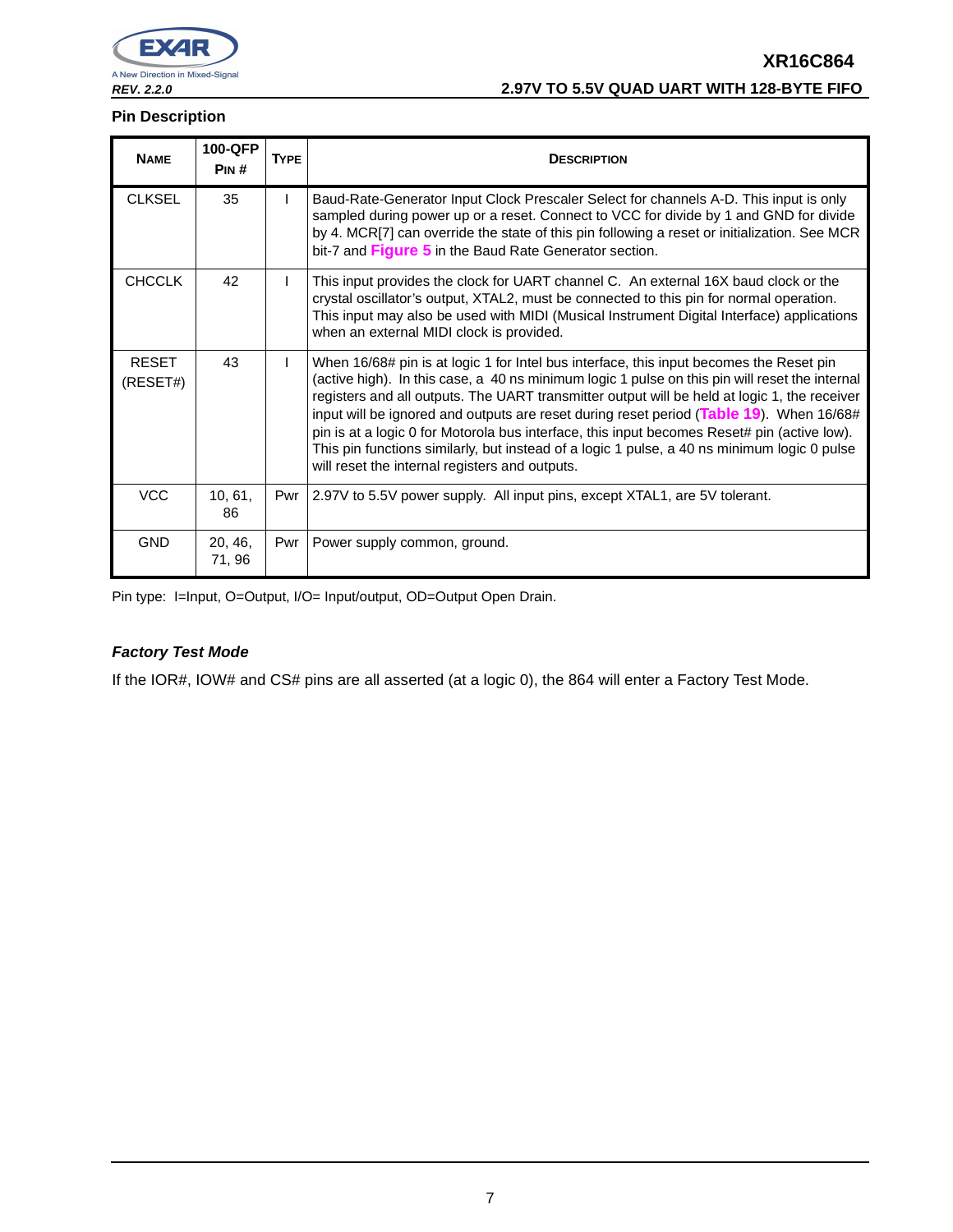## **2.97V TO 5.5V QUAD UART WITH 128-BYTE FIFO REV. 2.2.0**



## **1.0 PRODUCT DESCRIPTION**

The XR16C864 (864) integrates the functions of 4 enhanced 16C550 Universal Asynchronous Receiver and Transmitter (UART). Each UART is independently controlled having its own set of device configuration registers. The configuration registers set is 16550 UART compatible for control, status and data transfer. Additionally, each UART channel has 128-bytes of transmit and receive FIFOs, automatic RTS/CTS hardware flow control with hysteresis control, automatic Xon/Xoff and special character software flow control, programmable transmit and receive FIFO trigger levels, FIFO level counters, infrared encoder and decoder (IrDA ver 1.0), programmable baud rate generator with a prescaler of divide by 1 or 4, and data rate up to 2 Mbps. The XR16C864 can operate at 3.3 or 5 volts. The 864 is fabricated with an advanced CMOS process.

## **Enhanced FIFO**

The 864 QUART provides a solution that supports 128 bytes of transmit and receive FIFO memory, instead of 64 bytes provided in the ST16C654 and 16 bytes in the ST16C554, or one byte in the ST16C454. The 864 is designed to work with high performance data communication systems, that require fast data processing time. Increased performance is realized in the 864 by the larger transmit and receive FIFOs, FIFO trigger level control, FIFO level counters and automatic flow control mechanism. This allows the external processor to handle more networking tasks within a given time. For example, the ST16C554 with a 16 byte FIFO, unloads 16 bytes of receive data in 1.53 ms (This example uses a character length of 11 bits, including start/stop bits at 115.2Kbps). This means the external CPU will have to service the receive FIFO at 1.53 ms intervals. However with the 128 byte FIFO in the 864, the data buffer will not require unloading/loading for 12.2 ms. This increases the service interval giving the external CPU additional time for other applications and reducing the overall UART interrupt servicing time. In addition, the programmable FIFO level trigger interrupt and automatic hardware/software flow control is uniquely provided for maximum data throughput performance especially when operating in a multi-channel system. The combination of the above greatly reduces the CPU's bandwidth requirement, increases performance, and reduces power consumption.

## **Data Rate**

The 864 is capable of operation up to 2 Mbps at 5V with 16x internal sampling clock rate. The device can operate with a crystal oscillator of up to 24 MHz crystal on pins XTAL1 and XTAL2, or external clock source of 32 MHz on XTAL1 pin. With a typical crystal of 14.7456 MHz and through a software option, the user can set the prescaler bit for data rates of up to 921.6 kbps.

## **Enhanced Features**

The rich feature set of the 864 is available through the internal registers. Automatic hardware/software flow control, selectable transmit and receive FIFO trigger levels, selectable baud rates, infrared encoder/decoder interface, modem interface controls, and a sleep mode are all standard features. MCR bit-5 provides a facility for turning off software flow control with any incoming (RX) character. In the 16 mode INTSEL and MCR bit-3 can be configured to provide a software controlled or continuous interrupt capability.

The XR16C864 offers a clock prescaler select pin to allow system/board designers to preset the default baud rate table on power up. The CLKSEL pin selects the div-by-1 or div-by-4 prescaler for the baud rate generator. It can then be overridden following initializatioin by MCR bit-7.

The 864 offers several other enhanced features. These features include a CHCCLK clock input, FSTAT register, separate IrDA TX outputs, separate RXRDY and TXRDY outputs and a Direct Memory Access interface. The CHCCLK must be connected to the XTAL2 pin for normal operation or to external MIDI (Music Instrument Digital Interface) oscillator for MIDI applications. A separate register (FSTAT) is provided for monitoring the real time status of the FIFO signals TXRDY# and RXRDY# for each of the four UART channels (A-D). Separate TXRDY and RXRDY outputs for the individual channels are also provided. For infrared applications, four separate IrDA (Infrared Data Association Standard) TX outputs are provided. These outputs are provided in addition to the standard asynchronous modem data outputs.

A full Direct Memory Access interface is provided with separate DRQ lines for RX and TX FIFOs of the individual channels.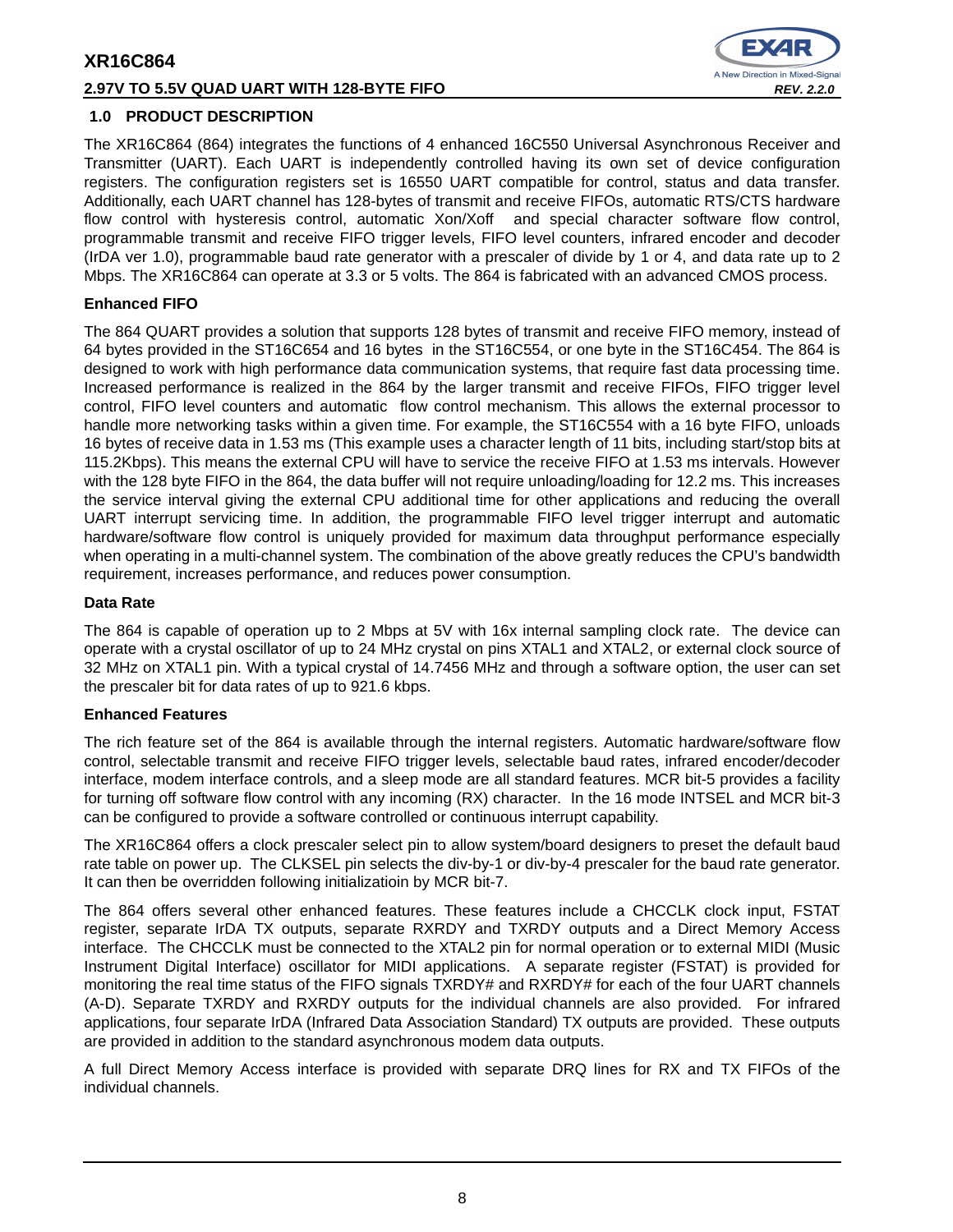

## **2.0 FUNCTIONAL DESCRIPTIONS**

## **2.1 CPU Interface**

The CPU interface is 8 data bits wide with 3 address lines and control signals to execute data bus read and write transactions. The 864 data interface supports the Intel compatible types of CPUs and it is compatible to the industry standard 16C550 UART. No clock (oscillator nor external clock) is required to operate a data bus transaction. Each bus cycle is asynchronous using CS# A-D, IOR# and IOW# or CS#, R/W#, A4 and A3 inputs. All four UART channels share the same data bus for host operations. A typical data bus interconnection for Intel and Motorola mode is shown in **Figure 3**.



**FIGURE 3. XR16C864 TYPICAL INTEL/MOTOROLA DATA BUS INTERCONNECTIONS**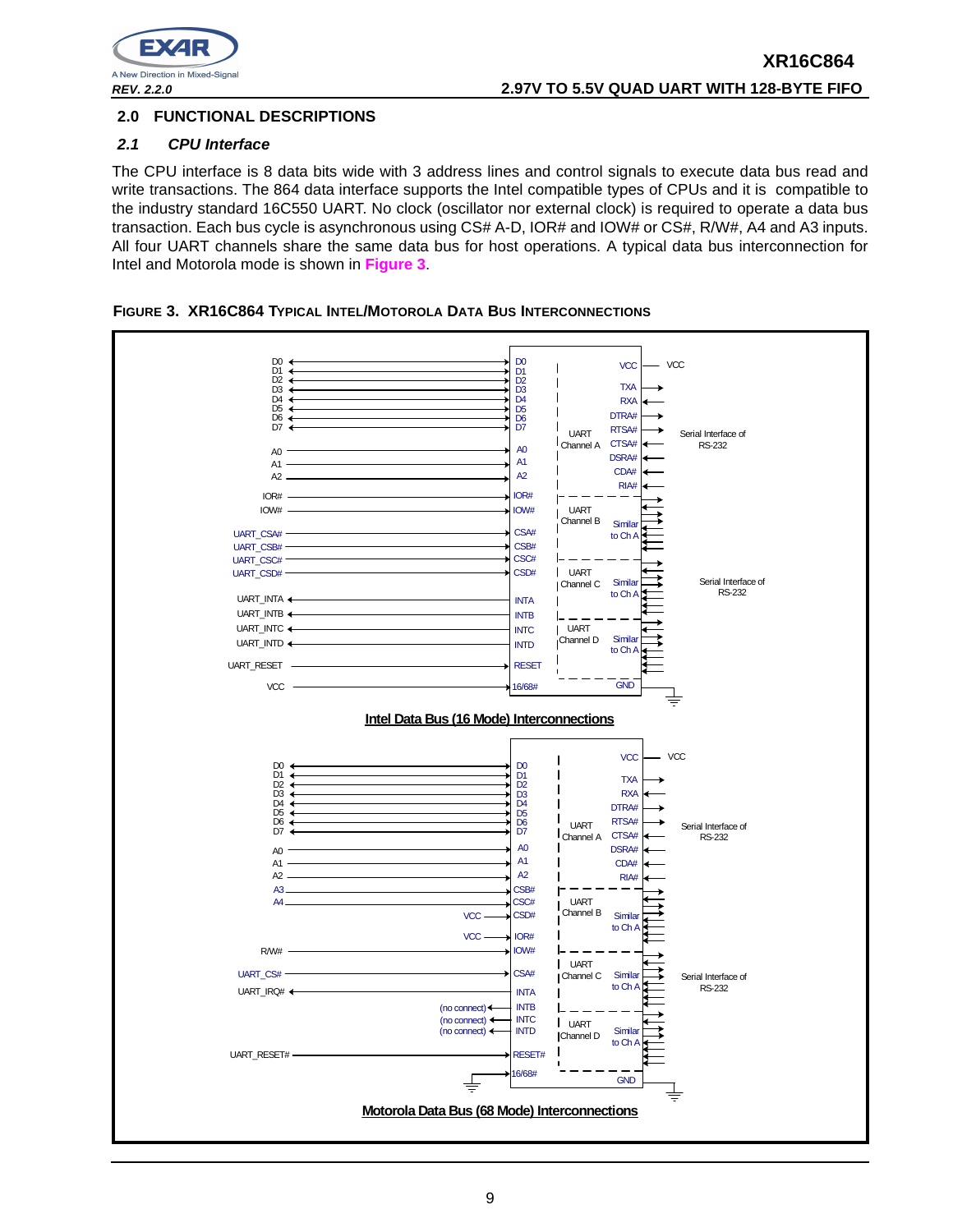## **2.97V TO 5.5V QUAD UART WITH 128-BYTE FIFO REV. 2.2.0**



## **2.2 5-Volt Tolerant Inputs**

For devices that have top mark date code "F2 YYWW" and newer, the 864 can accept a voltage of up to 5.5V on any of its inputs (except XTAL1) when operating from 2.97V to 5.5V. XTAL1 is not 5 volt tolerant. Devices that have top mark date code "DC YYWW" and older do not have 5V tolerant inputs.

## **2.3 Device Reset**

The RESET input resets the internal registers and the serial interface outputs in all four channels to their default state (see **Table 19**). An active high pulse of longer than 40 ns duration will be required to activate the reset function in the device. Following a power-on reset or an external reset, the 864 is software compatible with previous generation of UARTs, 16C454 and 16C554 and 16C654.

## **2.4 Device Identification and Revision**

The XR16C864 provides a Device Identification code and a Device Revision code to distinguish the part from other devices and revisions. To read the identification code from the part, it is required to set the baud rate generator registers DLL and DLM both to 0x00. Now reading the content of the DLM will provide 0x14 for the XR16C864 and reading the content of DLL will provide the revision of the part; for example, a reading of 0x01 means revision A.

## **2.5 Channel Selection**

The UART provides the user with the capability to bi-directionally transfer information between an external CPU and an external serial communication device. During Intel Bus Mode (16/68# pin is connected to VCC), a logic 0 on chip select pins, CSA#, CSB#, CSC# or CSD# allows the user to select UART channel A, B, C or D to configure, send transmit data and/or unload receive data to/from the UART. Selecting all four UARTs can be useful during power up initialization to write to the same internal registers, but do not attempt to read from all four uarts simultaneously. Individual channel select functions are shown in **Table 1**.

| <b>CSA#</b> | CSB# | CSC# | CSD# | <b>FUNCTION</b>       |
|-------------|------|------|------|-----------------------|
|             |      |      |      | UART de-selected      |
| ი           |      |      |      | Channel A selected    |
|             |      |      |      | Channel B selected    |
|             |      |      |      | Channel C selected    |
|             |      |      |      | Channel D selected    |
|             |      |      |      | Channels A-D selected |

**TABLE 1: CHANNEL A-D SELECT IN 16 MODE**

During Motorola Bus Mode (16/68# pin is connected to GND), the package interface pins are configured for connection with Motorola, and other popular microprocessor bus types. In this mode the 864 decodes two additional addresses, A3 and A4, to select one of the four UART ports. The A3 and A4 address decode function is used only when in the Motorola Bus Mode. **See Table 2**.

| TABLE 2: CHANNEL A-D SELECT IN 68 MODE |  |  |  |
|----------------------------------------|--|--|--|
|----------------------------------------|--|--|--|

| CS# | Α4  | А3  | <b>FUNCTION</b>    |
|-----|-----|-----|--------------------|
|     | N/A | N/A | UART de-selected   |
| ი   |     |     | Channel A selected |
|     |     |     | Channel B selected |
|     |     |     | Channel C selected |
|     |     |     | Channel D selected |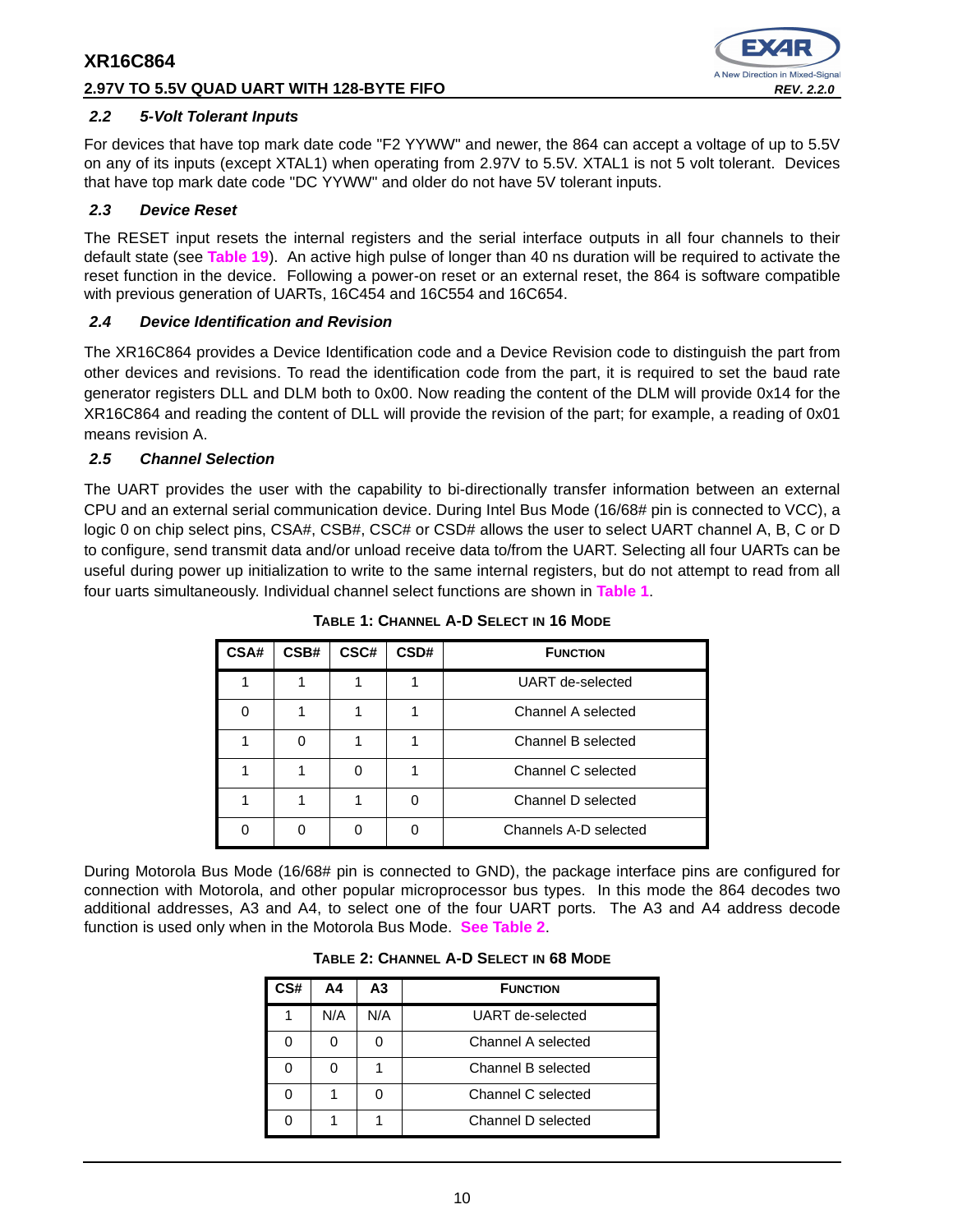

## **2.6 Channels A-D Internal Registers**

Each UART channel in the 864 has a set of enhanced registers for control, monitoring and data loading and unloading. The configuration register set is compatible to those already available in the standard single 16C550. These registers function as data holding registers (THR/RHR), interrupt status and control registers (ISR/IER), a FIFO control register (FCR), receive line status and control registers (LSR/LCR), modem status and control registers (MSR/MCR), programmable data rate (clock) divisor registers (DLL/DLM), and a user accessible scratchpad register (SPR).

Beyond the general 16C550 features and capabilities, the 864 offers enhanced feature registers (EMSR, FLVL, EFR, Xon/Xoff 1, Xon/Xoff 2, FCTR, TRG, FC) that provide automatic RTS and CTS hardware flow control, Xon/Xoff software flow control, automatic RS-485 half-duplex direction output enable/disable, FIFO trigger level control, and FIFO level counters. All the register functions are discussed in full detail later in **"Section 3.0, UART Internal Registers" on page 23**.

## **2.7 INT Ouputs for Channels A-D**

The interrupt outputs change according to the operating mode and enhanced features setup. **Table 3 and 4** summarize the operating behavior for the transmitter and receiver. Also see **Figure 19** through **23**.

|                | <b>FCTR</b><br>Bit-3 | FCR BIT- $0 = 0$<br>(FIFO DISABLED)          | FCR BIT-0 = 1 (FIFO ENABLED)                                                            |                                                                                        |  |  |
|----------------|----------------------|----------------------------------------------|-----------------------------------------------------------------------------------------|----------------------------------------------------------------------------------------|--|--|
|                |                      |                                              | FCR Bit-3 = $0$<br>(DMA Mode Disabled)                                                  | FCR Bit-3 = $1$<br>(DMA Mode Enabled)                                                  |  |  |
| <b>INT Pin</b> | 0                    | $0 = a$ byte in THR<br>$1 =$ THR empty       | $0 =$ FIFO above trigger level<br>$1 =$ FIFO below trigger level or FIFO<br>empty       | $0 =$ FIFO above trigger level<br>$1 =$ FIFO below trigger level or FIFO<br>empty      |  |  |
| INT Pin        |                      | $0 = a$ byte in THR<br>$=$ transmitter empty | $0 =$ FIFO above trigger level<br>= FIFO below trigger<br>level or<br>transmitter empty | $0 =$ FIFO above trigger level<br>$=$ FIFO below trigger level or<br>transmitter empty |  |  |

## **TABLE 3: INT PINS OPERATION FOR TRANSMITTER FOR CHANNELS A-D**

## **TABLE 4: INT PIN OPERATION FOR RECEIVER FOR CHANNELS A-D**

|                | FCR BIT- $0 = 0$<br>(FIFO DISABLED) | FCR $BIT-0 = 1$ (FIFO ENABLED)                                 |                                                                |  |
|----------------|-------------------------------------|----------------------------------------------------------------|----------------------------------------------------------------|--|
|                |                                     | FCR Bit- $3 = 0$<br>(DMA Mode Disabled)                        | FCR Bit- $3 = 1$<br>(DMA Mode Enabled)                         |  |
| <b>INT Pin</b> | $0 = no$ data<br>$= 1$ byte         | $0 =$ FIFO below trigger level<br>1 = FIFO above trigger level | $0 =$ FIFO below trigger level<br>$=$ FIFO above trigger level |  |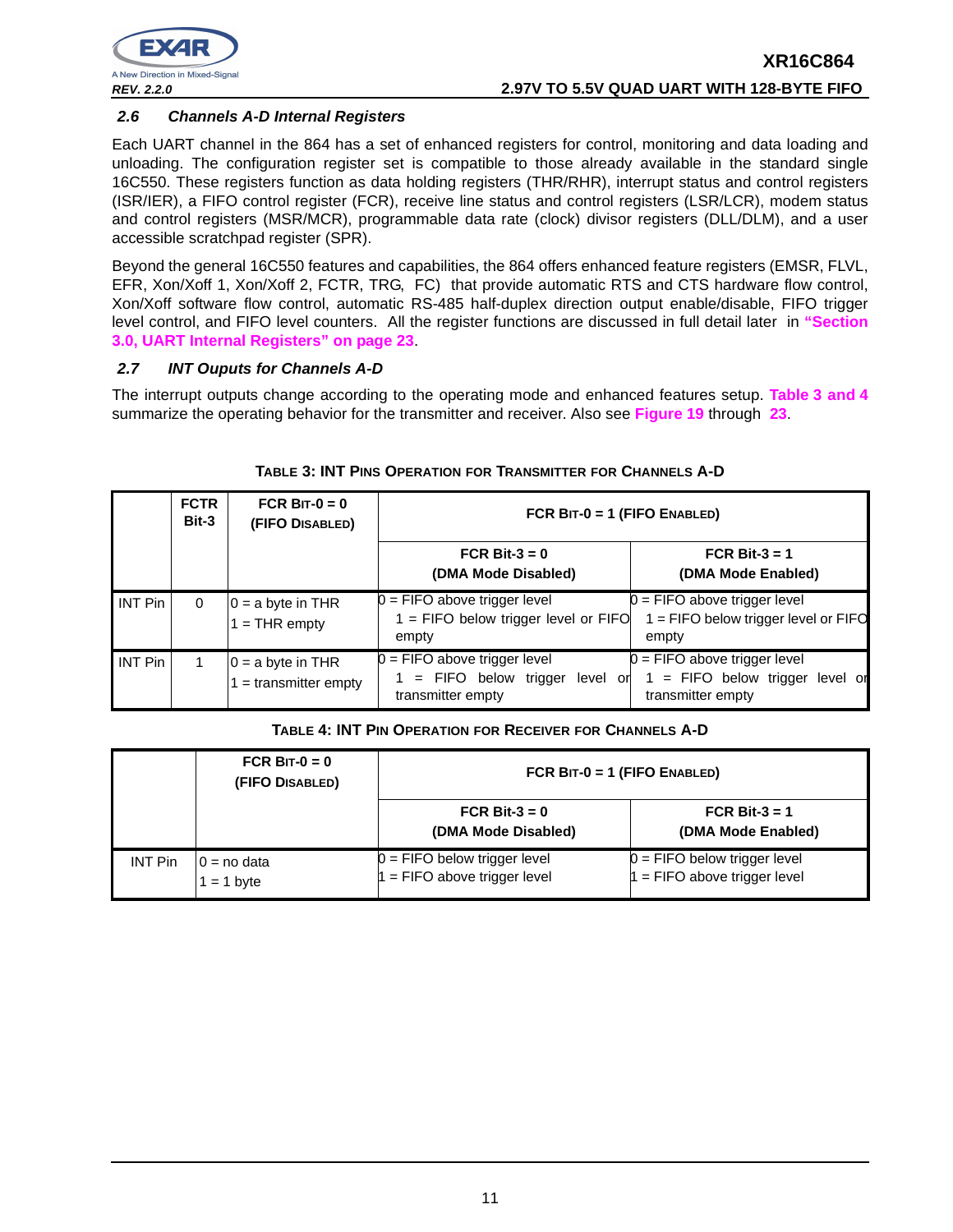## **2.97V TO 5.5V QUAD UART WITH 128-BYTE FIFO REV. 2.2.0**



## **2.8 Direct Memory Access**

In this document, Direct Memory Access will not be referred to by its acronym (DMA) to avoid confusion with DMA Mode (a legacy term) that refers to data block transfer operation. Direct Memory Access mode is enabled via EMSR bits 2 and 3. The Direct Memory Access transaction is controlled through the RXDRQ [A-D], TXDRQ [A-D], DACK [A-D], AEN and TC pins.

## **2.9 DMA Mode**

The DMA Mode (a legacy term) in this document doesn't mean "direct memory access" but refers to data block transfer operation. (Since the 864 also supports Direct Memory Access, "Direct Memory Access" will be used instead of "DMA" when explaining Direct Memory Access.) The DMA mode affects the state of the RXRDY# A-D and TXRDY# A-D output pins. The transmit and receive FIFO trigger levels provide additional flexibility to the user for block mode operation. The LSR bits 5-6 provide an indication when the transmitter is empty or has an empty location(s) for more data. The user can optionally operate the transmit and receive FIFO in the DMA mode (FCR bit-3=1). When the transmit and receive FIFO are enabled and the DMA mode is disabled (FCR bit-3 = 0), the 864 is placed in single-character mode for data transmit or receive operation. When DMA mode is enabled (FCR bit-3 = 1), the user takes advantage of block mode operation by loading or unloading the FIFO in a block sequence determined by the programmed trigger level. The following table show their behavior. Also see **Figure 19** through **23**.

| <b>PINS</b> | FCR $BIT-0=0$<br>(FIFO DISABLED)   | FCR BIT-0=1 (FIFO ENABLED)                        |                                                                                                                      |  |
|-------------|------------------------------------|---------------------------------------------------|----------------------------------------------------------------------------------------------------------------------|--|
|             |                                    | FCR Bit- $3 = 0$<br>(DMA Mode Disabled)           | FCR Bit- $3 = 1$<br>(DMA Mode Enabled)                                                                               |  |
| RXRDY#      | $0 = 1$ byte<br>$1 = no$ data      | $0 = at least 1 byte in FIFO$<br>$1 =$ FIFO empty | 1 to 0 transition when FIFO reaches the trigger<br>level, or timeout occurs.<br>0 to 1 transition when FIFO empties. |  |
| TXRDY#      | $0 = THR$ empty<br>$=$ byte in THR | $0 =$ FIFO empty<br>$1 = at least 1 byte in FIFO$ | $0 =$ FIFO has at least 1 empty location.<br>$1 =$ FIFO is full.                                                     |  |

**TABLE 5: TXRDY# AND RXRDY# OUTPUTS IN FIFO AND DMA MODE FOR CHANNELS A-D**

## **2.10 Crystal Oscillator or External Clock Input**

The 864 includes an on-chip oscillator (XTAL1 and XTAL2) to produce a clock for all four UART sections in the device. The CPU data bus does not require this clock for bus operation. The crystal oscillator provides a system clock to the Baud Rate Generators (BRG) section found in each of the UART. XTAL1 is the input to the oscillator or external clock buffer input with XTAL2 pin being the output. For programming details, see "Programmable Baud Rate Generator."

**FIGURE 4. TYPICAL OSCILATOR CONNECTIONSL**



The on-chip oscillator is designed to use an industry standard microprocessor crystal (parallel resonant, fundamental frequency with 10-22 pF capacitance load, ESR of 20-120 ohms and 100ppm frequency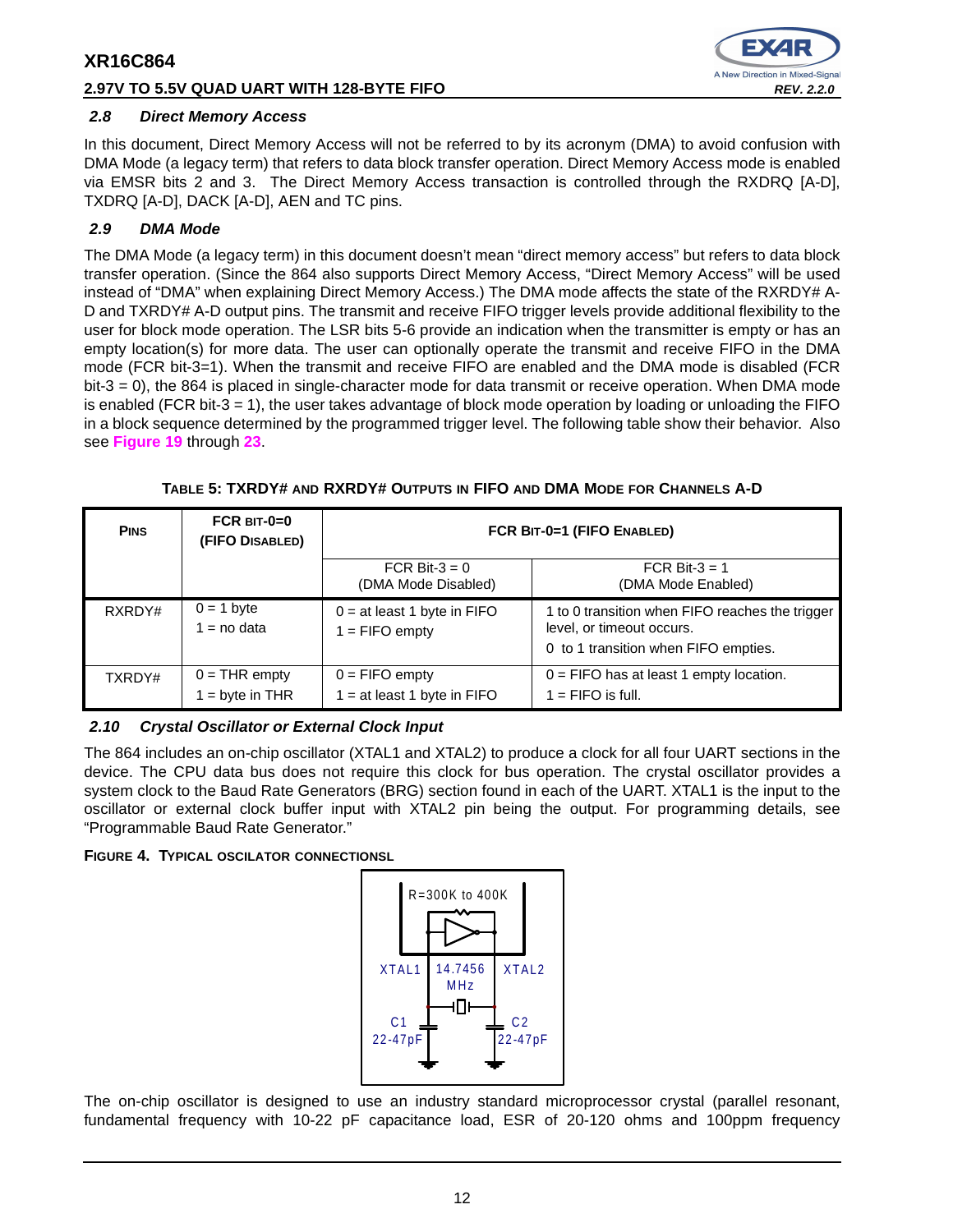

# **REV. 2.2.0 2.97V TO 5.5V QUAD UART WITH 128-BYTE FIFO**

**XR16C864**

tolerance) connected externally between the XTAL1 and XTAL2 pins (see **Figure 4**). Typical standard crystal frequencies are: 1.8432, 3.6864, 7.3728, 14.7456, 18.432, and 22.1184 MHz. Alternatively, an external clock can be connected to the XTAL1 pin to clock the internal baud rate generator for standard or custom rates. Typical oscillator connections are shown in **Figure 4**. For further reading on oscillator circuit please see application note DAN108 on EXAR's web site.

## **2.11 Programmable Baud Rate Generator**

Each UART has its own Baud Rate Generator (BRG) with a prescaler. The prescaler is controlled by a software bit in the MCR register. The MCR register bit-7 sets the prescaler to divide the input crystal or external clock by 1 or 4. The clock output of the prescaler goes to the BRG. The BRG further divides this clock by a programmable divisor between 1 and  $(2^{16} - 1)$  to obtain a 16X sampling rate clock of the serial data rate. The sampling rate clock is used by the transmitter for data bit shifting and receiver for data sampling.





**Table 6** shows the standard data rates available with a 14.7456 MHz crystal or external clock at 16X sampling rate. When using a non-standard frequency crystal or external clock, the divisor value can be calculated for DLL/DLM with the following equation.

divisor (decimal) = (XTAL1 clock frequency / prescaler) / (serial data rate x 16)

| <b>OUTPUT Data Rate</b><br>$MCR$ Bit-7=1 | <b>OUTPUT Data Rate</b><br>$MCR$ Bit-7=0<br>(DEFAULT) | <b>DIVISOR FOR 16x   DIVISOR FOR 16X</b><br>Clock (Decimal) | Clock (HEX)    | <b>DLM</b><br><b>PROGRAM</b><br>VALUE (HEX) | <b>DLL</b><br><b>PROGRAM</b><br><b>VALUE (HEX)</b> | <b>DATA RATE</b><br>ERROR (%) |
|------------------------------------------|-------------------------------------------------------|-------------------------------------------------------------|----------------|---------------------------------------------|----------------------------------------------------|-------------------------------|
| 100                                      | 400                                                   | 2304                                                        | 900            | 09                                          | 00                                                 | 0                             |
| 600                                      | 2400                                                  | 384                                                         | 180            | 01                                          | 80                                                 | 0                             |
| 1200                                     | 4800                                                  | 192                                                         | C <sub>0</sub> | 00                                          | C0                                                 | 0                             |
| 2400                                     | 9600                                                  | 96                                                          | 60             | 00                                          | 60                                                 | 0                             |
| 4800                                     | 19.2k                                                 | 48                                                          | 30             | 00                                          | 30                                                 | 0                             |
| 9600                                     | 38.4k                                                 | 24                                                          | 18             | 00                                          | 18                                                 | 0                             |
| 19.2k                                    | 76.8k                                                 | 12                                                          | $_{0C}$        | 00                                          | 0C                                                 | 0                             |
| 38.4k                                    | 153.6k                                                | 6                                                           | 06             | 00                                          | 06                                                 | 0                             |
| 57.6k                                    | 230.4k                                                | 4                                                           | 04             | 00                                          | 04                                                 | 0                             |
| 115.2k                                   | 460.8k                                                | 2                                                           | 02             | 00                                          | 02                                                 | 0                             |
| 230.4k                                   | 921.6k                                                |                                                             | 01             | 00                                          | 01                                                 | 0                             |

**TABLE 6: TYPICAL DATA RATES WITH A 14.7456 MHZ CRYSTAL OR EXTERNAL CLOCK**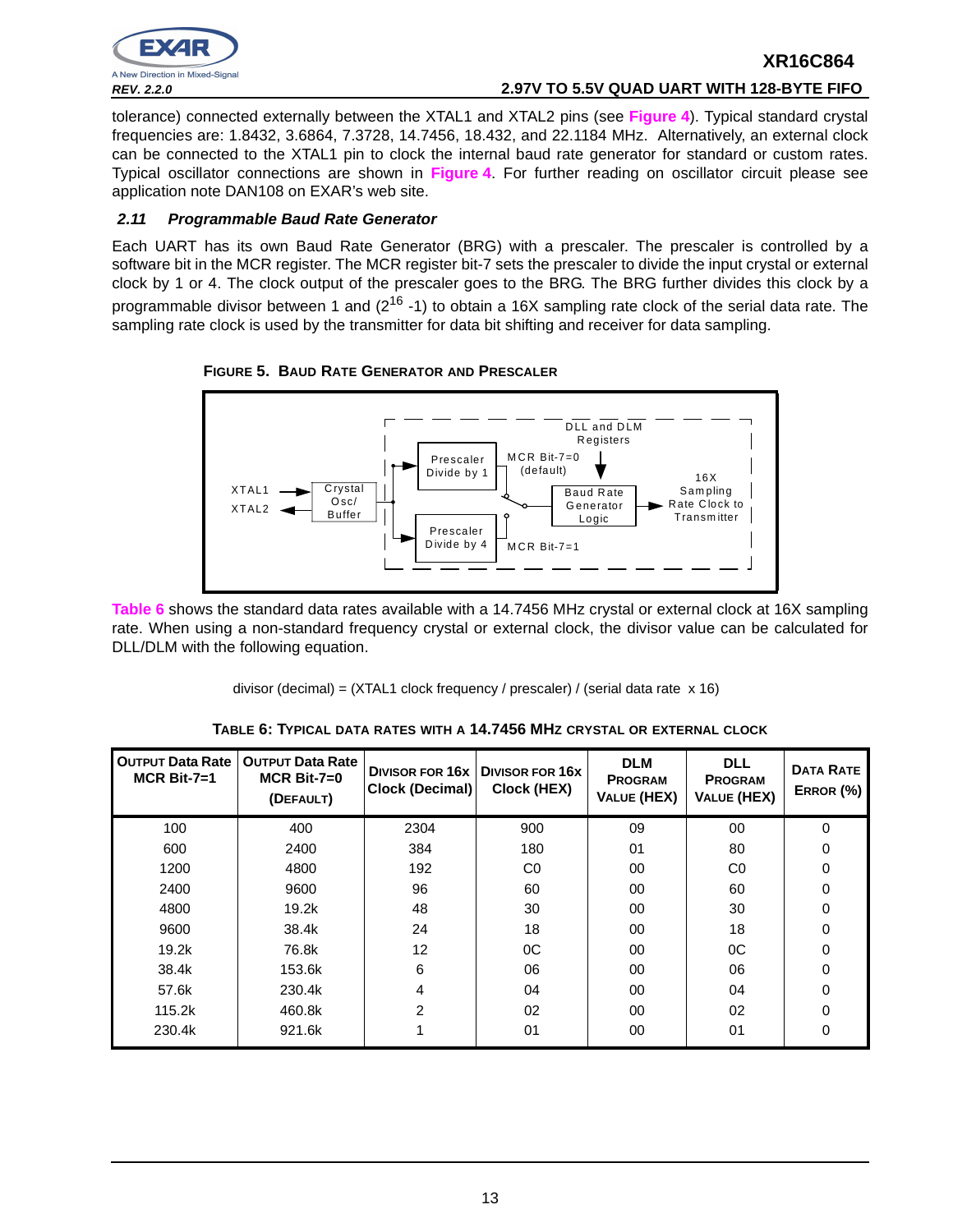## **2.97V TO 5.5V QUAD UART WITH 128-BYTE FIFO REV. 2.2.0**



## **2.12 Transmitter**

The transmitter section comprises of an 8-bit Transmit Shift Register (TSR) and 128 bytes of FIFO which includes a byte-wide Transmit Holding Register (THR). TSR shifts out every data bit with the 16X internal clock. A bit time is 16 clock periods. The transmitter sends the start-bit followed by the number of data bits, inserts the proper parity-bit if enabled, and adds the stop-bit(s). The status of the TX FIFO and TSR are reported in the Line Status Register (LSR bit-5 and bit-6).

## **2.12.1 Transmit Holding Register (THR) - Write Only**

The transmit holding register is an 8-bit register providing a data interface to the host processor. The host writes transmit data byte to the THR to be converted into a serial data stream including start-bit, data bits, parity-bit and stop-bit(s). The least-significant-bit (Bit-0) becomes first data bit to go out. The THR is the input register to the transmit FIFO of 128 bytes when FIFO operation is enabled by FCR bit-0. Every time a write operation is made to the THR, the FIFO data pointer is automatically bumped to the next sequential data location.

## **2.12.2 Transmitter Operation in non-FIFO Mode**

The host loads transmit data to THR one character at a time. The THR empty flag (LSR bit-5) is set when the data byte is transferred to TSR. THR flag can generate a transmit empty interrupt (ISR bit-1) when it is enabled by IER bit-1. The TSR flag (LSR bit-6) is set when TSR becomes completely empty.

## **FIGURE 6. TRANSMITTER OPERATION IN NON-FIFO MODE**



## **2.12.3 Transmitter Operation in FIFO Mode**

The host may fill the transmit FIFO with up to 128 bytes of transmit data. The THR empty flag (LSR bit-5) is set whenever the TX FIFO is empty. The THR empty flag can generate a transmit empty interrupt (ISR bit-1) when the FIFO becomes empty. The transmit empty interrupt is enabled by IER bit-1. The TSR flag (LSR bit-6) is set when TSR/TX FIFO becomes empty.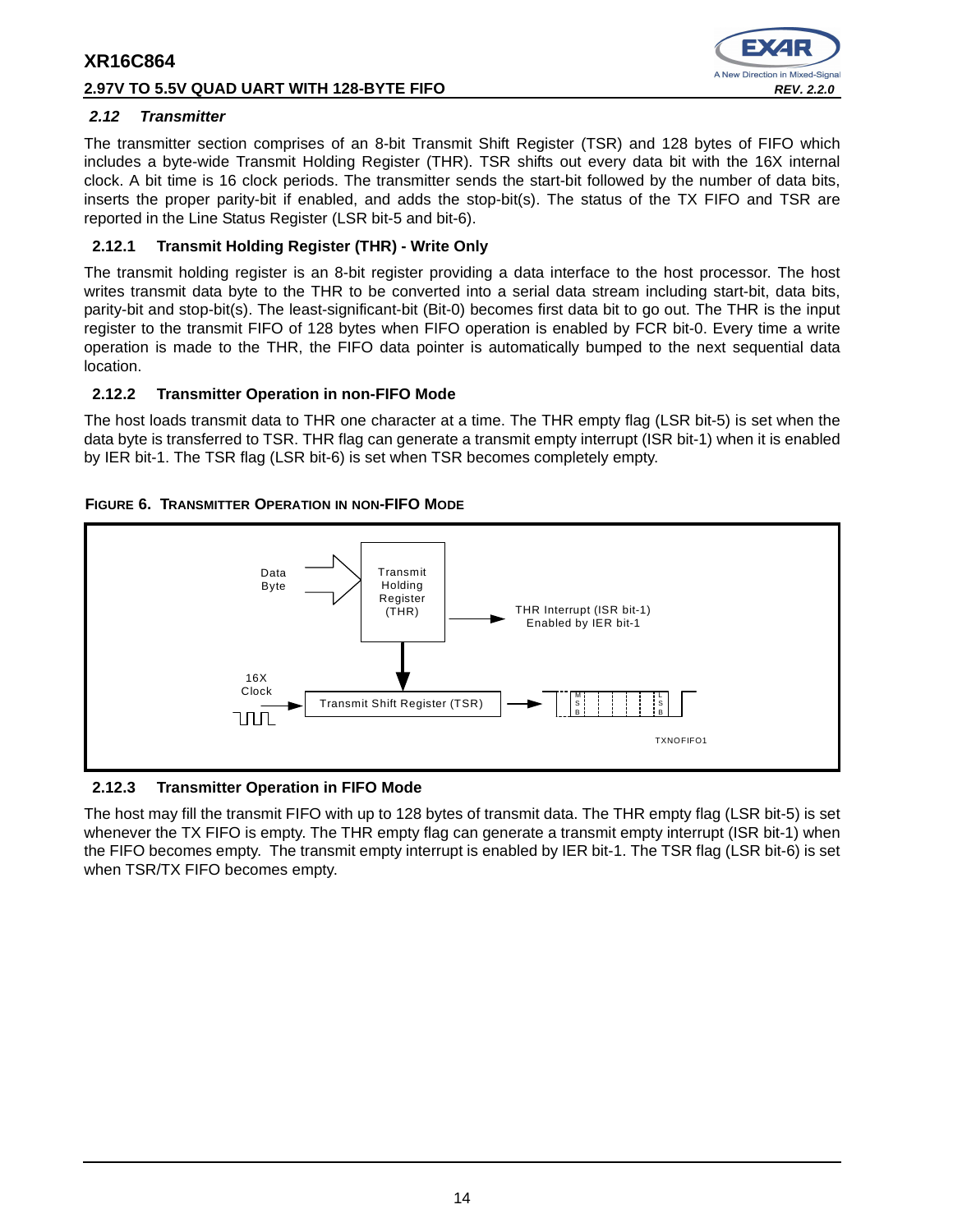





## **2.13 Receiver**

The receiver section contains an 8-bit Receive Shift Register (RSR) and 128 bytes of FIFO which includes a byte-wide Receive Holding Register (RHR). The RSR uses the 16X clock for timing. It verifies and validates every bit on the incoming character in the middle of each data bit. On the falling edge of a start or false start bit, an internal receiver counter starts counting at the 16X clock rate. After 8 clocks the start bit period should be at the center of the start bit. At this time the start bit is sampled and if it is still a logic 0 it is validated. Evaluating the start bit in this manner prevents the receiver from assembling a false character. The rest of the data bits and stop bits are sampled and validated in this same manner to prevent false framing. If there were any error(s), they are reported in the LSR register bits 2-4. Upon unloading the receive data byte from RHR, the receive FIFO pointer is bumped and the error tags are immediately updated to reflect the status of the data byte in RHR register. RHR can generate a receive data ready interrupt upon receiving a character or delay until it reaches the FIFO trigger level. Furthermore, data delivery to the host is guaranteed by a receive data ready time-out interrupt when data is not received for 4 word lengths as defined by LCR[1:0] plus 12 bits time. This is equivalent to 3.7-4.6 character times. The RHR interrupt is enabled by IER bit-0.

## **2.13.1 Receive Holding Register (RHR) - Read-Only**

The Receive Holding Register is an 8-bit register that holds a receive data byte from the Receive Shift Register. It provides the receive data interface to the host processor. The RHR register is part of the receive FIFO of 128 bytes by 11-bits wide, the 3 extra bits are for the 3 error tags to be reported in LSR register. When the FIFO is enabled by FCR bit-0, the RHR contains the first data character received by the FIFO. After the RHR is read, the next character byte is loaded into the RHR and the errors associated with the current data byte are immediately updated in the LSR bits 2-4.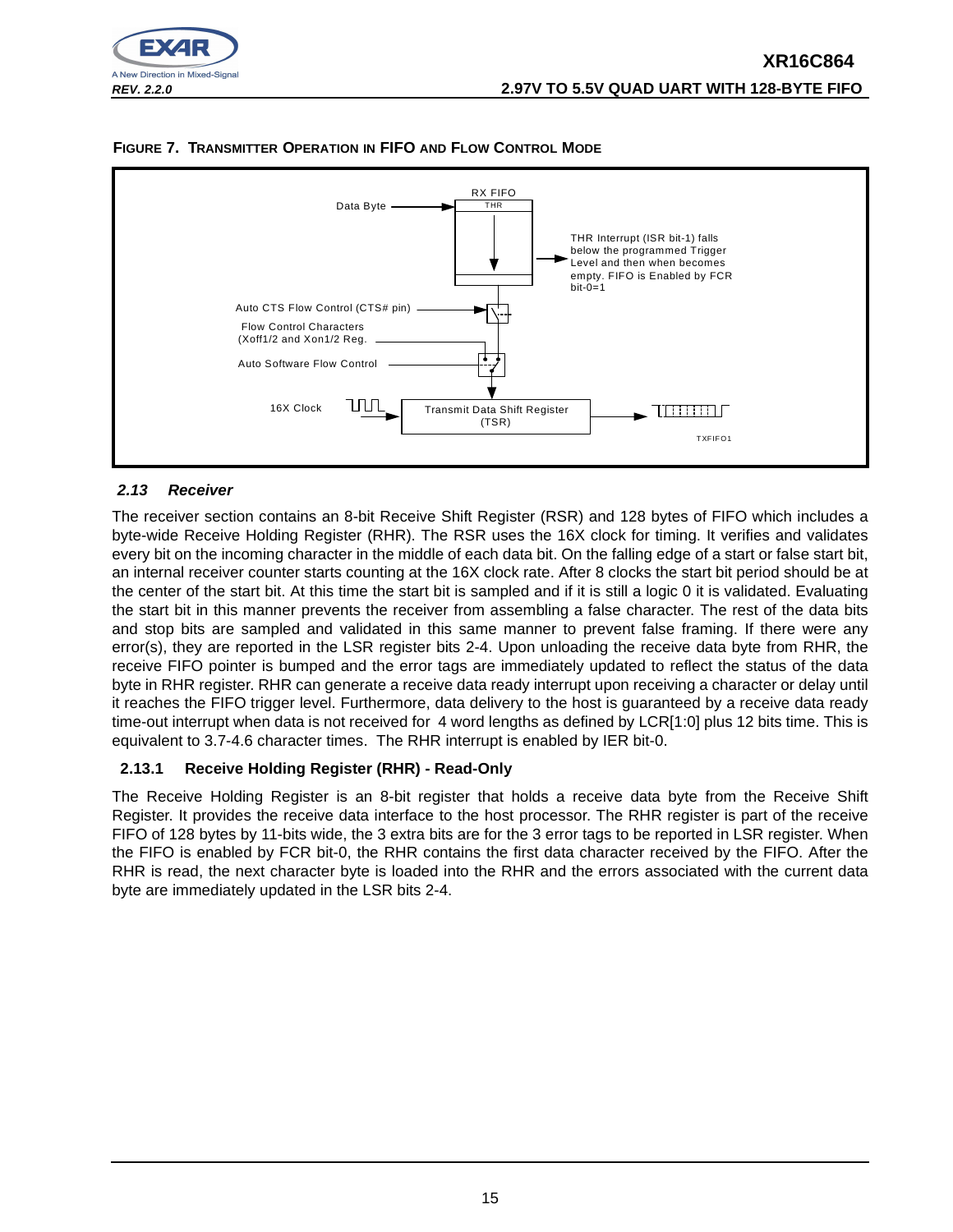## **2.97V TO 5.5V QUAD UART WITH 128-BYTE FIFO REV. 2.2.0**



## **FIGURE 8. RECEIVER OPERATION IN NON-FIFO MODE**



**FIGURE 9. RECEIVER OPERATION IN FIFO AND AUTO RTS FLOW CONTROL MODE**



**NOTE:** Table-B selected as Trigger Table for **Figure 9** (**Table 11**).

## **2.14 Auto RTS Hardware Flow Control**

Automatic RTS hardware flow control is used to prevent data overrun to the local receiver FIFO. The RTS# output is used to request remote unit to suspend/resume data transmission. The auto RTS flow control features is enabled to fit specific application requirement (see **Figure 10**):

- Enable auto RTS flow control using EFR bit-6.
- The auto RTS function must be started by asserting RTS# output pin (MCR bit-1 to logic 1 after it is enabled).

If using the Auto RTS interrupt:

• Enable RTS interrupt through IER bit-6 (after setting EFR bit-4). The UART issues an interrupt when the RTS# pin makes a transition from low to high: ISR bit-5 will be set to logic 1.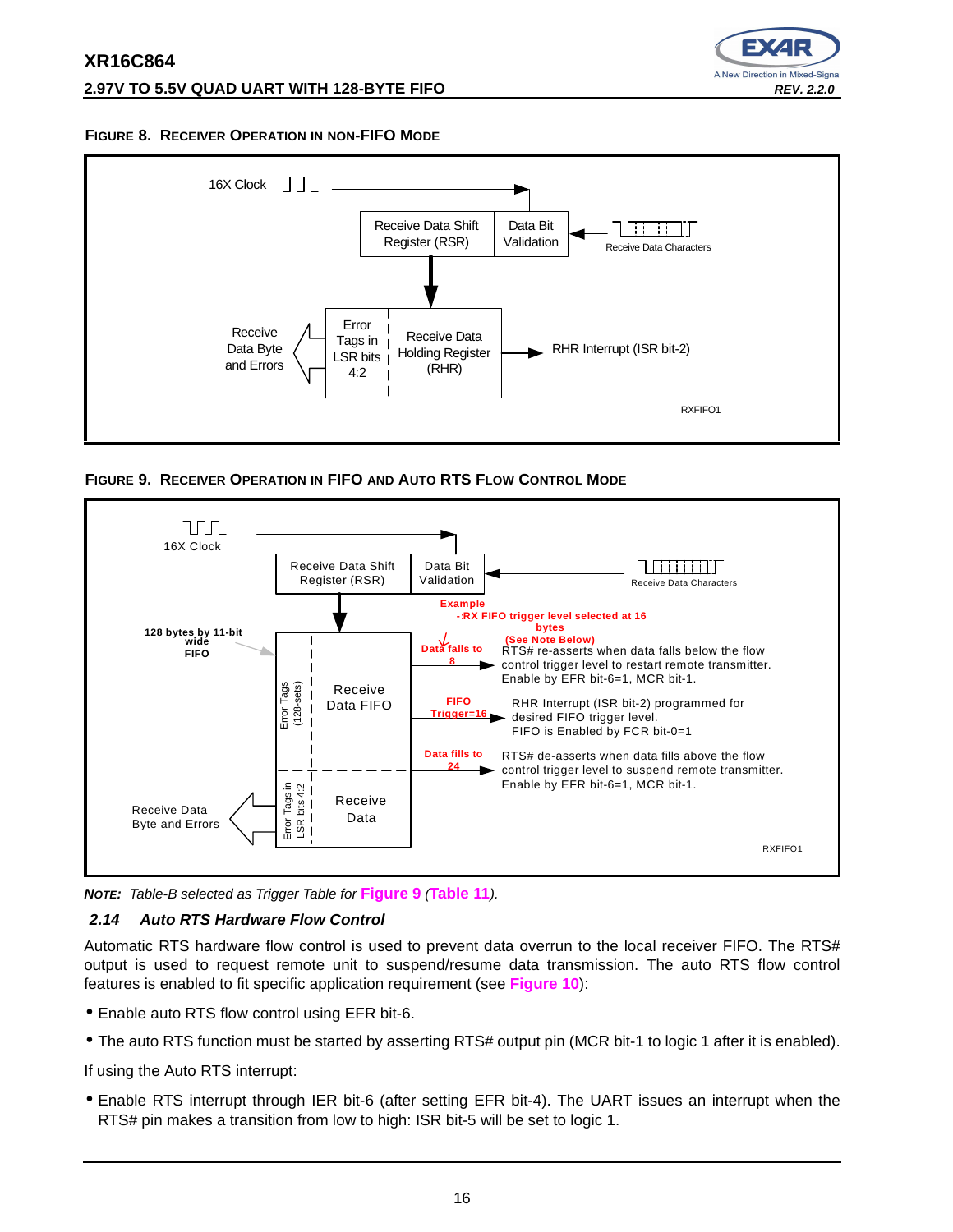

## **2.15 Auto RTS Hysteresis**

The 864 has a new feature that provides flow control trigger hysteresis while maintaining compatibility with the XR16C850, ST16C650A and ST16C550 family of UARTs. With the Auto RTS function enabled, an interrupt is generated when the receive FIFO reaches the programmed RX trigger level. The RTS# pin will not be forced to a logic 1 (RTS off), until the receive FIFO reaches the upper limit of the hysteresis level. The RTS# pin will return to a logic 0 after the RX FIFO is unloaded to the lower limit of the hysteresis level. Under the above described conditions, the 864 will continue to accept data until the receive FIFO gets full. The Auto RTS function is initiated when the RTS# output pin is asserted to a logic 0 (RTS On). **Table 15** shows the complete details for the Auto RTS# Hysteresis levels. Please note that this table is for programmable trigger levels only (Table D). The hysteresis values for Tables A-C are the next higher and next lower trigger levels in Tables A-C (See **Table 11**).

## **2.16 Auto CTS Flow Control**

Automatic CTS flow control is used to prevent data overrun to the remote receiver FIFO. The CTS# input is monitored to suspend/restart the local transmitter. The auto CTS flow control feature is selected to fit specific application requirement (see **Figure 10**):

• Enable auto CTS flow control using EFR bit-7.

If using the Auto CTS interrupt:

• Enable CTS interrupt through IER bit-7 (after setting EFR bit-4). The UART issues an interrupt when the CTS# pin is de-asserted (logic 1): ISR bit-5 will be set to 1, and UART will suspend transmission as soon as the stop bit of the character in process is shifted out. Transmission is resumed after the CTS# input is reasserted (logic 0), indicating more data may be sent.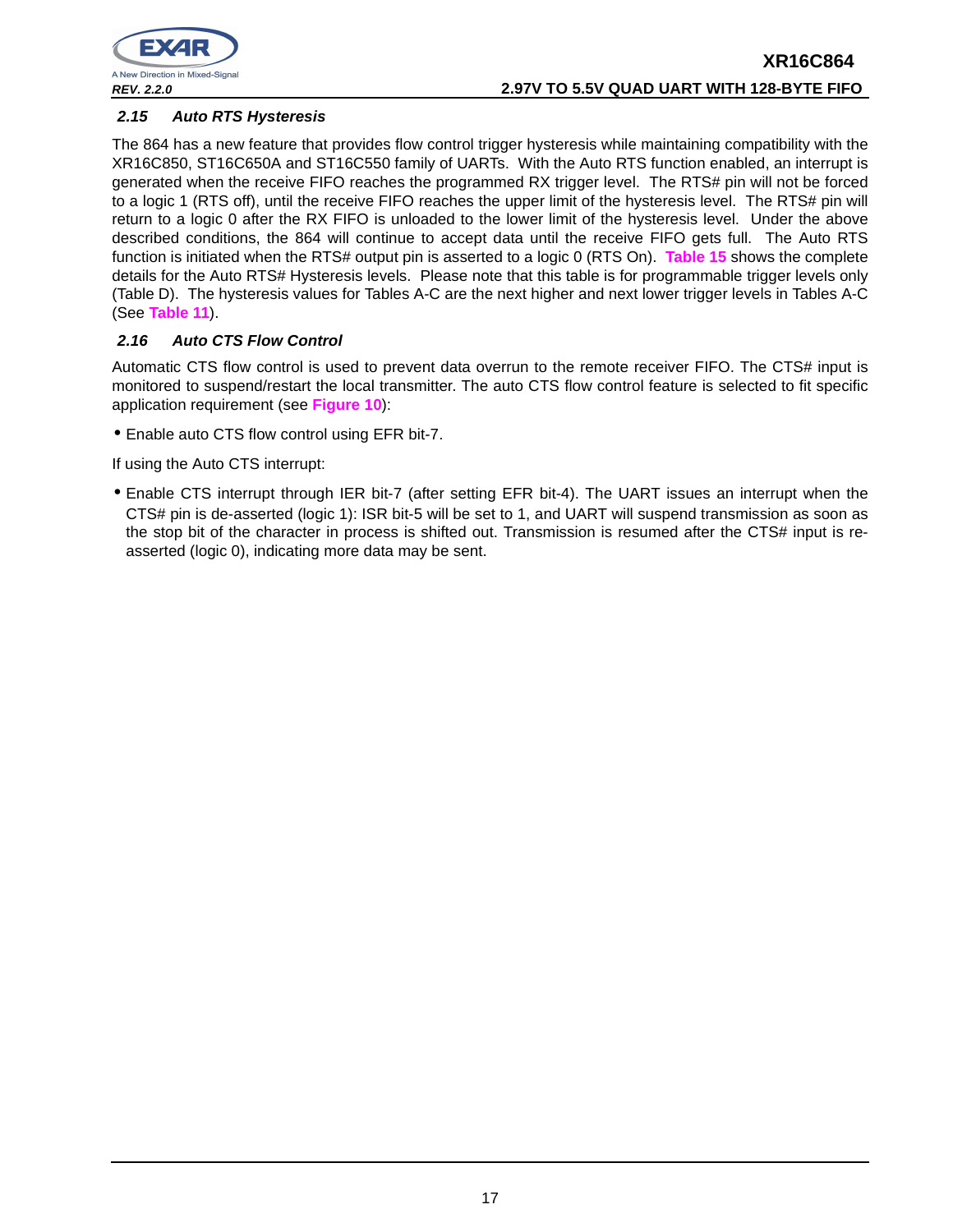

## **FIGURE 10. AUTO RTS AND CTS FLOW CONTROL OPERATION**



monitors its receive data fill level to match the upper threshold of RTS delay and de-assert RTSA# (6). CTSB# follows (7) and request UARTB transmitter to suspend data transfer. UARTB stops or finishes sending the data bits in its transmit shift register (8). When receive FIFO data in UARTA is unloaded to match the lower threshold of RTS delay (9), UARTA re-asserts RTSA# (10), CTSB# recognizes the change (11) and restarts its transmitter and data flow again until next receive FIFO trigger (12). This same event applies to the reverse direction when UARTA sends data to UARTB with RTSB# and CTSA# controlling the data flow.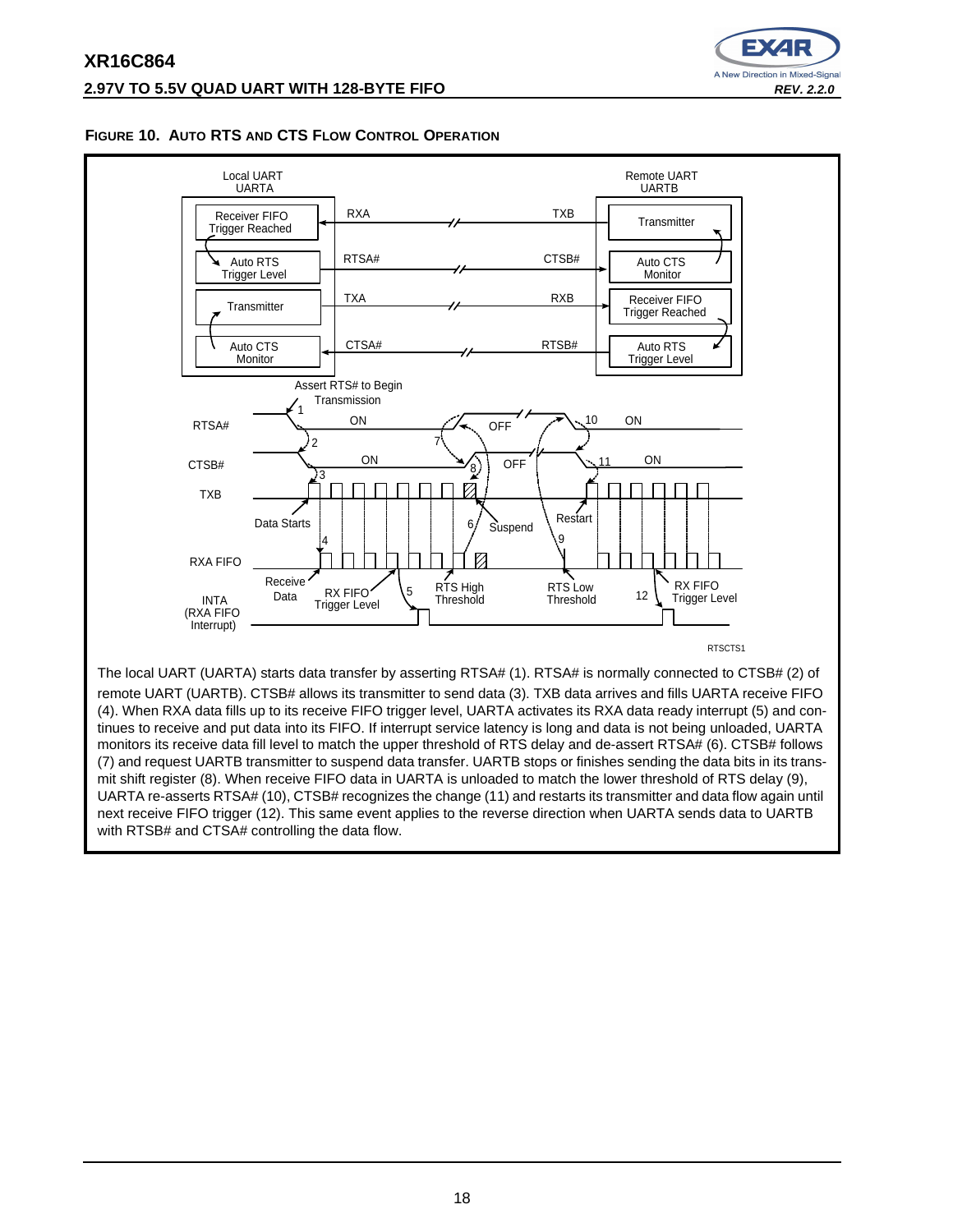

## **2.17 Auto Xon/Xoff (Software) Flow Control**

When software flow control is enabled (**See Table 18**), the 864 compares one or two sequential receive data characters with the programmed Xon or Xoff-1,2 character value(s). If receive character(s) match the programmed values, the 864 will halt transmission as soon as the current character has completed transmission. When a match occurs, the Xoff (if enabled via IER bit-5) flag will be set and the interrupt output pin will be activated. Following a suspension due to a match of the Xoff character, the 864 will monitor the receive data stream for a match to the Xon-1,2 character. If a match is found, the 864 will resume operation and clear the flags (ISR bit-4).

Reset initially sets the contents of the Xon/Xoff 8-bit flow control registers to a logic 0. Following reset the user can write any Xon/Xoff value desired for software flow control. Different conditions can be set to detect Xon/ Xoff characters (**See Table 18**) and suspend/resume transmissions. When double 8-bit Xon/Xoff characters are selected, the 864 compares two consecutive receive characters with two software flow control 8-bit values (Xon1, Xon2, Xoff1, Xoff2) and controls TX transmissions accordingly. Under the above described flow control mechanisms, flow control characters are not placed (stacked) in the user accessible RX data buffer or FIFO.

In the event that the receive buffer is overfilling and flow control needs to be executed, the 864 automatically sends an Xoff message (when enabled) via the serial TX output to the remote modem. The 864 sends the Xoff-1,2 characters two-character-times (= time taken to send two characters at the programmed baud rate) after the receive FIFO crosses the programmed trigger level (for all trigger tables A-D). To clear this condition, the 864 will transmit the programmed Xon-1,2 characters as soon as receive FIFO is less than one trigger level below the programmed trigger level (for Trigger Tables A, B, and C) or when receive FIFO is less than the trigger level minus the hysteresis value (for Trigger Table D). This hysteresis value is the same as the Auto RTS Hysteresis value in **Table 15**. **Table 7** below explains this when Trigger Table-B (See **Table 11**) is selected.

| <b>RX TRIGGER LEVEL</b> | <b>INT PIN ACTIVATION</b> | <b>XOFF CHARACTER(S) SENT</b><br>(CHARACTERS IN RX FIFO) | <b>XON CHARACTER(S) SENT</b><br>(CHARACTERS IN RX FIFO) |
|-------------------------|---------------------------|----------------------------------------------------------|---------------------------------------------------------|
|                         |                           | 8*                                                       |                                                         |
| 16                      |                           | $16*$                                                    |                                                         |
| 24                      | 24                        | $24*$                                                    |                                                         |
| 28                      | 28                        | $28*$                                                    |                                                         |

**TABLE 7: AUTO XON/XOFF (SOFTWARE) FLOW CONTROL**

\* After the trigger level is reached, an xoff character is sent after a short span of time (= time required to send 2 characters); for example, after 2.083ms has elapsed for 9600 baud and 10-bit word length setting.

## **2.18 Special Character Detect**

A special character detect feature is provided to detect an 8-bit character when bit-5 is set in the Enhanced Feature Register (EFR). When this character (Xoff2) is detected, it will be placed in the FIFO along with normal incoming RX data.

The 864 compares each incoming receive character with Xoff-2 data. If a match exists, the received data will be transferred to FIFO and ISR bit-4 will be set to indicate detection of special character. Although the Internal Register Table shows Xon, Xoff Registers with eight bits of character information, the actual number of bits is dependent on the programmed word length. Line Control Register (LCR) bits 0-1 defines the number of character bits, i.e., either 5 bits, 6 bits, 7 bits, or 8 bits. The word length selected by LCR bits 0-1 also determines the number of bits that will be used for the special character comparison. Bit-0 in the Xon, Xoff Registers corresponds with the LSB bit for the receive character.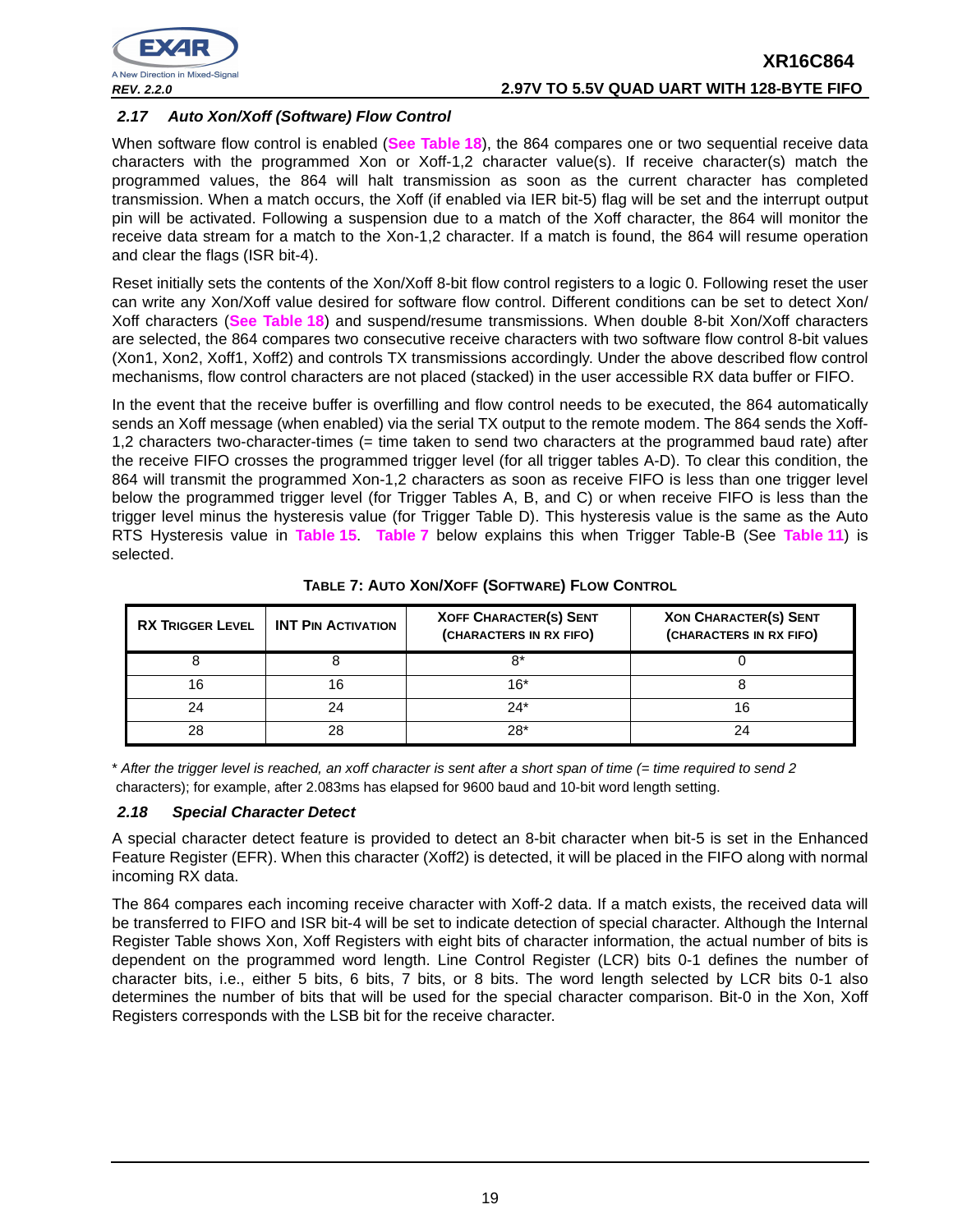## **2.97V TO 5.5V QUAD UART WITH 128-BYTE FIFO REV. 2.2.0**



## **2.19 Auto RS485 Half-duplex Control**

The auto RS485 half-duplex direction control changes the behavior of the transmitter when enabled by FCTR bit-3. By default, it de-asserts OP1#/RS485 (logic 1) output following the last stop bit of the last character that has been transmitted. This helps in turning around the transceiver to receive the remote station's response. When the host is ready to transmit next polling data packet again, it only has to load data bytes to the transmit FIFO. The transmitter automatically re-asserts OP1#/RS485 (logic 0) output prior to sending the data.

## **2.20 Infrared Mode**

The 864 UART includes the infrared encoder and decoder compatible to the IrDA (Infrared Data Association) version 1.0. The IrDA 1.0 standard that stipulates the infrared encoder sends out a 3/16 of a bit wide HIGHpulse for each "0" bit in the transmit data stream. This signal encoding reduces the on-time of the infrared LED, hence reduces the power consumption. See **Figure 11** below.

The infrared encoder and decoder are enabled by setting MCR register bit-6 to a '1'. When the infrared feature is enabled, the transmit data output, TX, idles at logic zero level. Likewise, the RX input assumes an idle level of logic zero from a reset and power up, see **Figure 11**.

Typically, the wireless infrared decoder receives the input pulse from the infrared sensing diode on the RX pin. Each time it senses a light pulse, it returns a logic 1 to the data bit stream. However, this is not true with some infrared modules on the market which indicate a logic 0 by a light pulse. So the 864 has a provision to invert the input polarity to accomodate this. In this case, user can enable FCTR bit-2 to invert the input signal.



**FIGURE 11. INFRARED TRANSMIT DATA ENCODING AND RECEIVE DATA DECODING**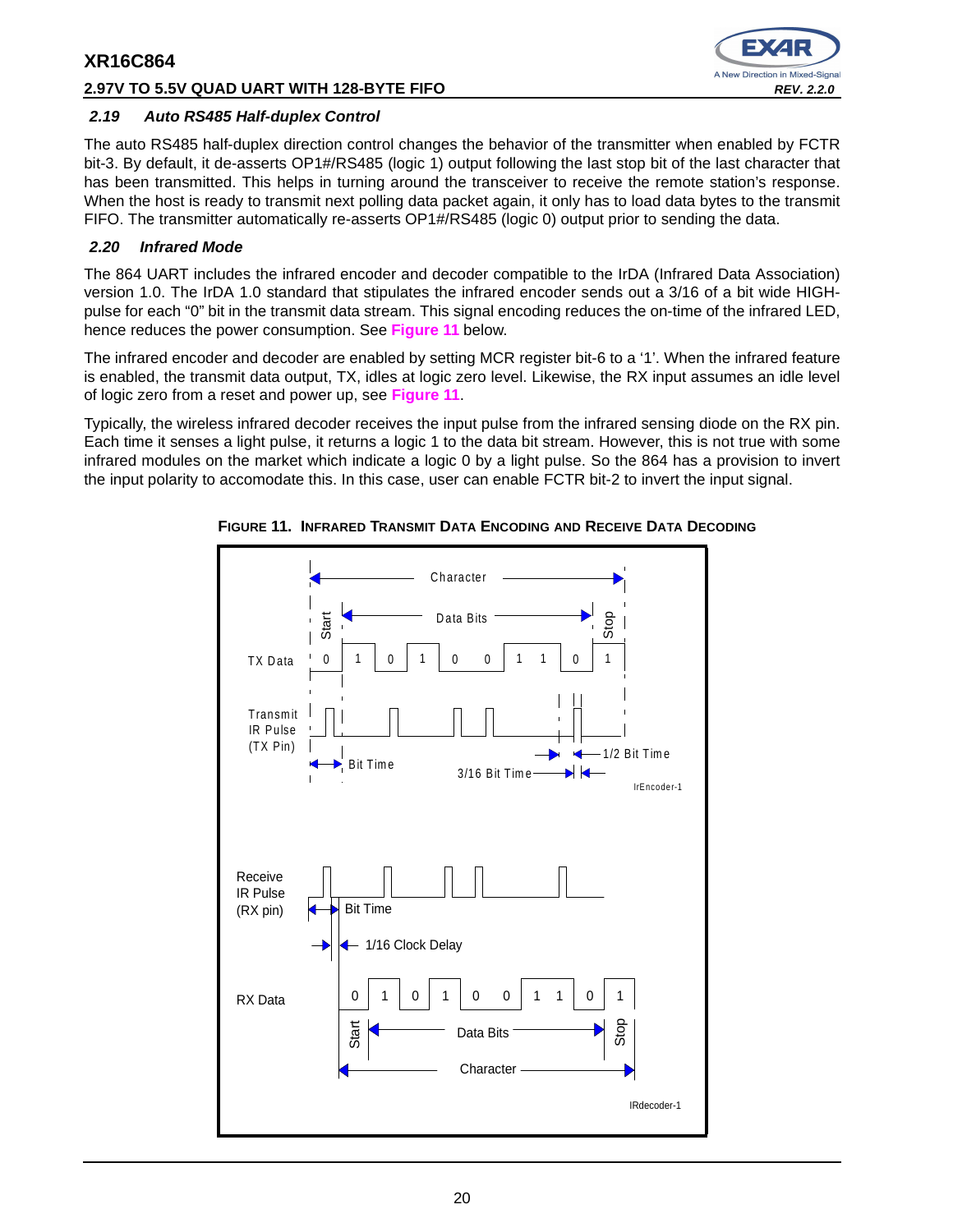



## **2.21 Sleep Mode with Auto Wake-Up**

The 864 supports low voltage system designs, hence, a sleep mode is included to reduce its power consumption when the chip is not actively used.

All of these conditions must be satisfied for the 864 to enter sleep mode:

- $\blacksquare$  no interrupts pending for all four channels of the 864 (ISR bit-0 = 1)
- sleep mode of all four channels are enabled (IER bit-4 = 1)
- $\blacksquare$  modem inputs are not toggling (MSR bits 0-3 = 0)
- RX input pins are idling at a logic 1

The 864 stops its crystal oscillator to conserve power in the sleep mode. User can check the XTAL2 pin for no clock output as an indication that the device has entered the sleep mode.

The 864 resumes normal operation by any of the following:

- a receive data start bit transition (logic 1 to 0)
- a data byte is loaded to the transmitter, THR or FIFO
- a change of logic state on any of the modem or general purpose serial inputs: CTS#, DSR#, CD#, RI#

If the 864 is awakened by any one of the above conditions, it will return to the sleep mode automatically after all interrupting conditions have been serviced and cleared. If the 864 is awakened by the modem inputs, a read to the MSR is required to reset the modem inputs. In any case, the sleep mode will not be entered while an interrupt is pending in any channel. The 864 will stay in the sleep mode of operation until it is disabled by setting IER bit-4 to a logic 0.

If the address lines, data bus lines, IOW#, IOR#, CSA#, CSB#, CSC#, CSD# and modem input lines remain steady when the 864 is in sleep mode, the maximum current will be in the microamp range as specified in the DC Electrical Characteristics on **page 42**. If the input lines are floating or are toggling while the 864 is in sleep mode, the current can be up to 100 times more. If any of those signals are toggling or floating, then an external buffer would be required to keep the address, data and control lines steady to achieve the low current.

A word of caution: owing to the starting up delay of the crystal oscillator after waking up from sleep mode, the first few receive characters may be lost. Also, make sure the RX input is idling at logic 1 or "marking" condition during sleep mode. This may not occur when the external interface transceivers (RS-232, RS-485 or another type) are also put to sleep mode and cannot maintain the "marking" condition. To avoid this, the system design engineer can use a 47k ohm pull-up resistor on the RX A-D inputs.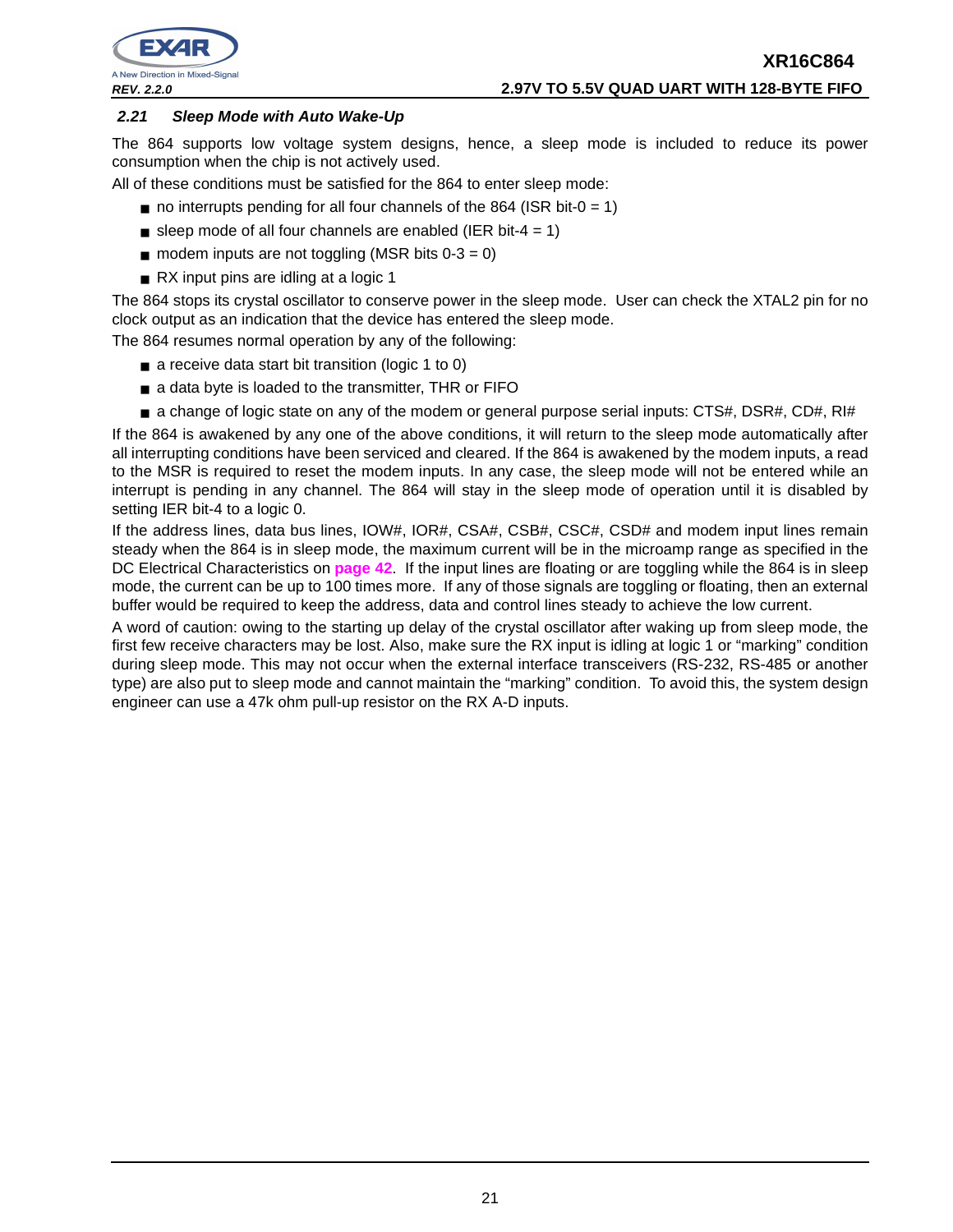## **2.97V TO 5.5V QUAD UART WITH 128-BYTE FIFO REV. 2.2.0 REV. 2.2.0**



## **2.22 Internal Loopback**

The 864 UART provides an internal loopback capability for system diagnostic purposes. The internal loopback mode is enabled by setting MCR register bit-4 to logic 1. All regular UART functions operate normally. **Figure 12** shows how the modem port signals are re-configured. Transmit data from the transmit shift register output is internally routed to the receive shift register input allowing the system to receive the same data that it was sending. The TX pin is held at logic 1 or mark condition while RTS# and DTR# are de-asserted, and CTS#, DSR# CD# and RI# inputs are ignored. Caution: the RX input must be held to a logic 1 during loopback test else upon exiting the loopback test the UART may detect and report a false "break" signal.



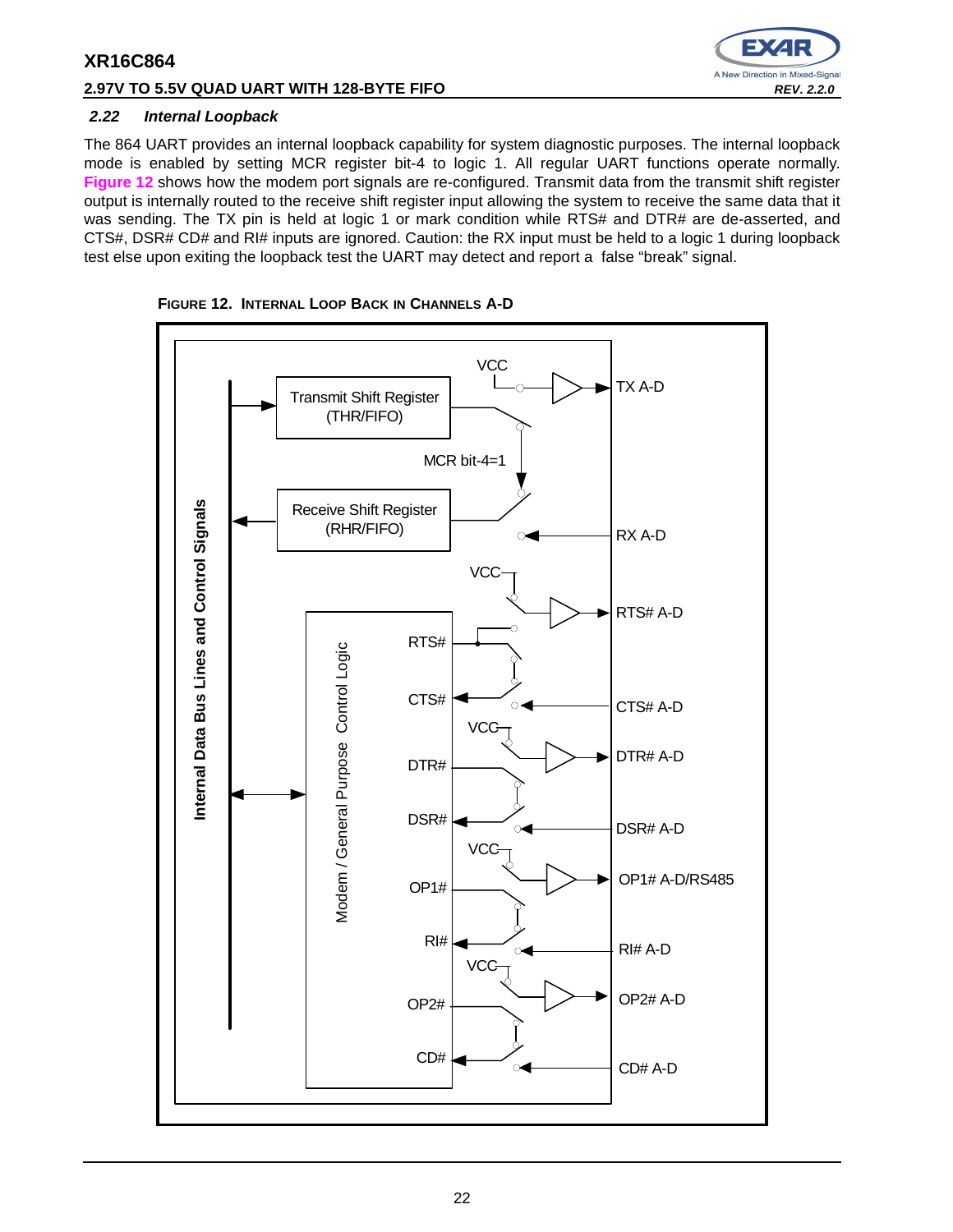

## **3.0 UART INTERNAL REGISTERS**

Each UART channel in the 864 has its own set of configuration registers selected by address lines A0, A1 and A2 with a specific channel selected (See **Table 1** and **Table 2**). The complete register set is shown on **Table 8** and **Table 9**.

| <b>A2, A1, A0 ADDRESSES</b>    | <b>REGISTER</b>                                                              | <b>READ/WRITE</b>       | <b>COMMENTS</b>                                          |
|--------------------------------|------------------------------------------------------------------------------|-------------------------|----------------------------------------------------------|
|                                | <b>16C550 COMPATIBLE REGISTERS</b>                                           |                         |                                                          |
| $\mathbf 0$<br>$0\quad 0$      | RHR - Receive Holding Register<br>THR - Transmit Holding Register            | Read-only<br>Write-only | $LCR[7] = 0$                                             |
| $0\quad 0$<br>$\overline{0}$   | DLL - Div Latch Low Byte                                                     | Read/Write              | $LCR[7] = 1$ , $LCR \neq 0xBF$                           |
| 0 <sub>1</sub><br>$\mathbf 0$  | DLM - Div Latch High Byte                                                    | Read/Write              | $LCR[7] = 1$ , LCR $\neq$ 0xBF                           |
| $0\quad 0$<br>$\mathbf 0$      | DREV - Device Revision Code                                                  | Read-only               | $DLL$ , $DLM = 0x00$ ,<br>$LCR[7] = 1$ , LCR $\neq$ 0xBF |
| 0 <sub>1</sub><br>0            | <b>DVID - Device Identification Code</b>                                     | Read-only               | $DLL$ , $DLM = 0x00$ ,<br>$LCR[7] = 1$ , LCR $\neq$ 0xBF |
| 0 <sub>1</sub><br>$\mathbf 0$  | IER - Interrupt Enable Register                                              | Read/Write              | $LCR[7] = 0$                                             |
| 0<br>$1\quad0$                 | ISR - Interrupt Status Register<br>FCR - FIFO Control Register               | Read-only<br>Write-only | $LCR[7] = 0$                                             |
| 1 <sub>1</sub><br>0            | LCR - Line Control Register                                                  | Read/Write              |                                                          |
| $\mathbf{1}$<br>$0\quad 0$     | MCR - Modem Control Register                                                 | Read/Write              | $LCR[7] = 0$                                             |
| 0 <sub>1</sub><br>$\mathbf 1$  | <b>LSR - Line Status Register</b><br>Reserved                                | Read-only<br>Write-only | $LCR[7] = 0$                                             |
| $\mathbf{1}$<br>$1\quad$ 0     | MSR - Modem Status Register<br>Reserved                                      | Read-only<br>Write-only | $LCR[7] = 0$                                             |
| 1 <sub>1</sub><br>1.           | SPR - Scratch Pad Register                                                   | Read/Write              | $LCR[7] = 0$ , $FCTR[6] = 0$                             |
| 1<br>1 <sub>1</sub>            | FLVL - TX/RX FIFO Level Counter Register                                     | Read-only               | $LCR[7] = 0$ , $FCTR[6] = 1$                             |
| $\mathbf{1}$<br>1 <sub>1</sub> | <b>EMSR - Enhanced Mode Select Register</b>                                  | Write-only              | $LCR[7] = 0$ , $FCTR[6] = 1$                             |
|                                | <b>ENHANCED REGISTERS</b>                                                    |                         |                                                          |
| $0\quad 0$<br>$\mathbf 0$      | TRG - TX/RX FIFO Trigger Level Reg<br>FC - TX/RX FIFO Level Counter Register | Write-only<br>Read-only | $LCR = 0xBF$                                             |
| $0$ 0 1                        | FCTR - Feature Control Reg                                                   | Read/Write              | $LCR = 0xBF$                                             |
| $1\quad0$<br>$\mathbf 0$       | <b>EFR</b> - Enhanced Function Reg                                           | Read/Write              | $LCR = 0xBF$                                             |
| $0\quad 0$<br>$\mathbf{1}$     | Xon-1 - Xon Character 1                                                      | Read/Write              | $LCR = 0xBF$                                             |
| 0 <sub>1</sub><br>$\mathbf{1}$ | Xon-2 - Xon Character 2                                                      | Read/Write              | $LCR = 0xBF$                                             |
| $1\quad 0$<br>1                | Xoff-1 - Xoff Character 1                                                    | Read/Write              | $LCR = 0xBF$                                             |
| $1 \quad 1$<br>1               | Xoff-2 - Xoff Character 2                                                    | Read/Write              | $LCR = 0xBF$                                             |
|                                |                                                                              |                         |                                                          |
| X X X                          | FSTAT - FIFO Status Register                                                 | Read-only               | FSRS# pin is logic 0                                     |

## **TABLE 8: UART INTERNAL REGISTERS**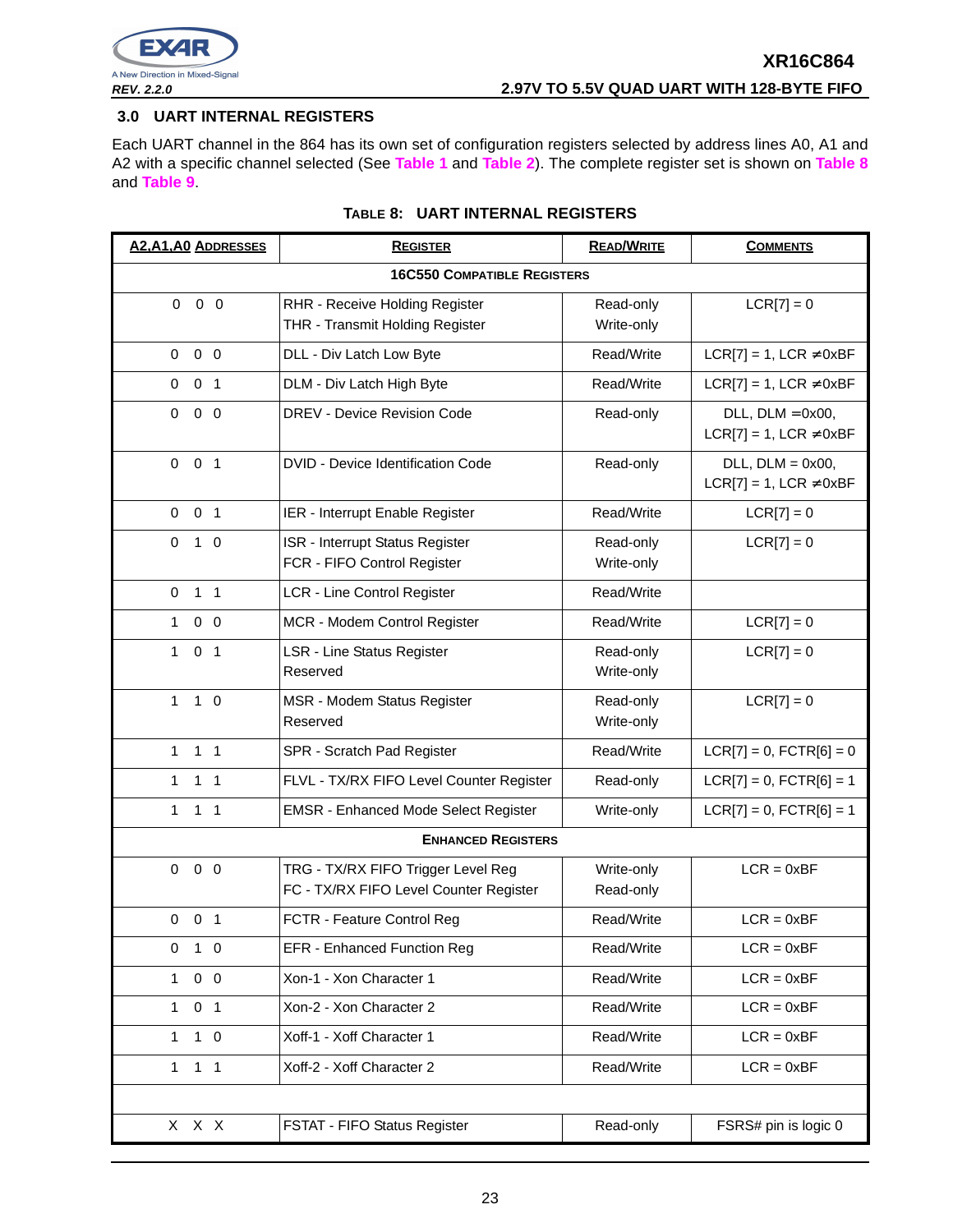# **XR16C864 2.97V TO 5.5V QUAD UART WITH 128-BYTE FIFO REV. 2.2.0**

.



#### **ADDRESS A2-A0 REG NAME READ/ WRITE BIT-7 BIT-6 BIT-5 BIT-4 BIT-3 BIT-2 BIT-1 BIT-0 COMMENT 16C550 Compatible Registers** 0 0 0 | RHR | RD | Bit-7 | Bit-6 | Bit-5 | Bit-4 | Bit-3 | Bit-2 | Bit-1 | Bit-0  $LCR[7] = 0$ 0 0 0 | THR | WR | Bit-7 | Bit-6 | Bit-5 | Bit-4 | Bit-3 | Bit-2 | Bit-1 | Bit-0 0 0 1 | IER | RD/WR | 0 | 0 | 0 | 0 | 0 | 0 | Modem Stat. Int. Enable RX Line Stat. Int. Enable TX Empty Int Enable RX Data Int. Enable CTS# Int. Enable RTS# Int. Enable Xoff Int. Enable Sleep Mode Enable  $010$  SR RD FIFOS Enabled FIFOs Enabled 0/ 0/ INT Source Bit-3 INT Source Bit-2 INT Source Bit-1 INT Source INT | INT | Bit-3 | Bit-2 | Bit-1 | Bit-0 Source Bit-5 INT Source Bit-4 0 10 FCR WR RXFIFO **Trigger RXFIFO Trigger** 0/ 0/ DMA Mode Enable TX **FIFO** Reset RX **FIFO** Reset FIFOs Enable **TXFIFO Trigger TXFIFO Trigger** 0 1 1 LCR RD/WR Divisor Enable Set TX Break Set Parity Even Parity Parity Enable Stop **Bits** Word Length Bit-1 Word Length Bit-0 100 | MCR  $|RD/WR|$  0/ | 0/ | 0/ | Internal Lopback Enable OP2#/ INT Output Enable OP1#/ RS-485 **Output Control** RTS# **Output** Control DTR# **Output Control**  $LCR[7] = 0$ **BRG** Prescaler IR Mode ENable XonAny  $101$  LSR RD RX FIFO **Global** Error THR & TSR Empty THR Empty RX Break RX Framing Error RX Parity Error RX Overrun Error RX Data Ready 1 1 0 | MSR | RD | CD# Input RI# Input DSR# Input CTS# Input Delta CD# Delta RI# Delta DSR# Delta CTS# 1 1 1 | SPR | RD/WR | Bit-7 | Bit-6 | Bit-5 | Bit-4 | Bit-3 | Bit-2 | Bit-1 | Bit-0 | LCR[7] = 0 FCTR[6]=0 111 | EMSR | WR | Rsvd | Rsvd | Auto RTS Hyst. bit-3 Auto RTS Hyst. bit-2 Enable RX DMA Enable TX DMA Rx/Tx FIFO Count Rx/Tx FIFO Count  $LCR[7] = 0$ FCTR[6]=1

## **TABLE 9: INTERNAL REGISTERS DESCRIPTION. SHADED BITS ARE ENABLED WHEN EFR BIT-4=1**

1 1 1 | FLVL | RD | Bit-7 | Bit-6 | Bit-5 | Bit-4 | Bit-3 | Bit-2 | Bit-1 | Bit-0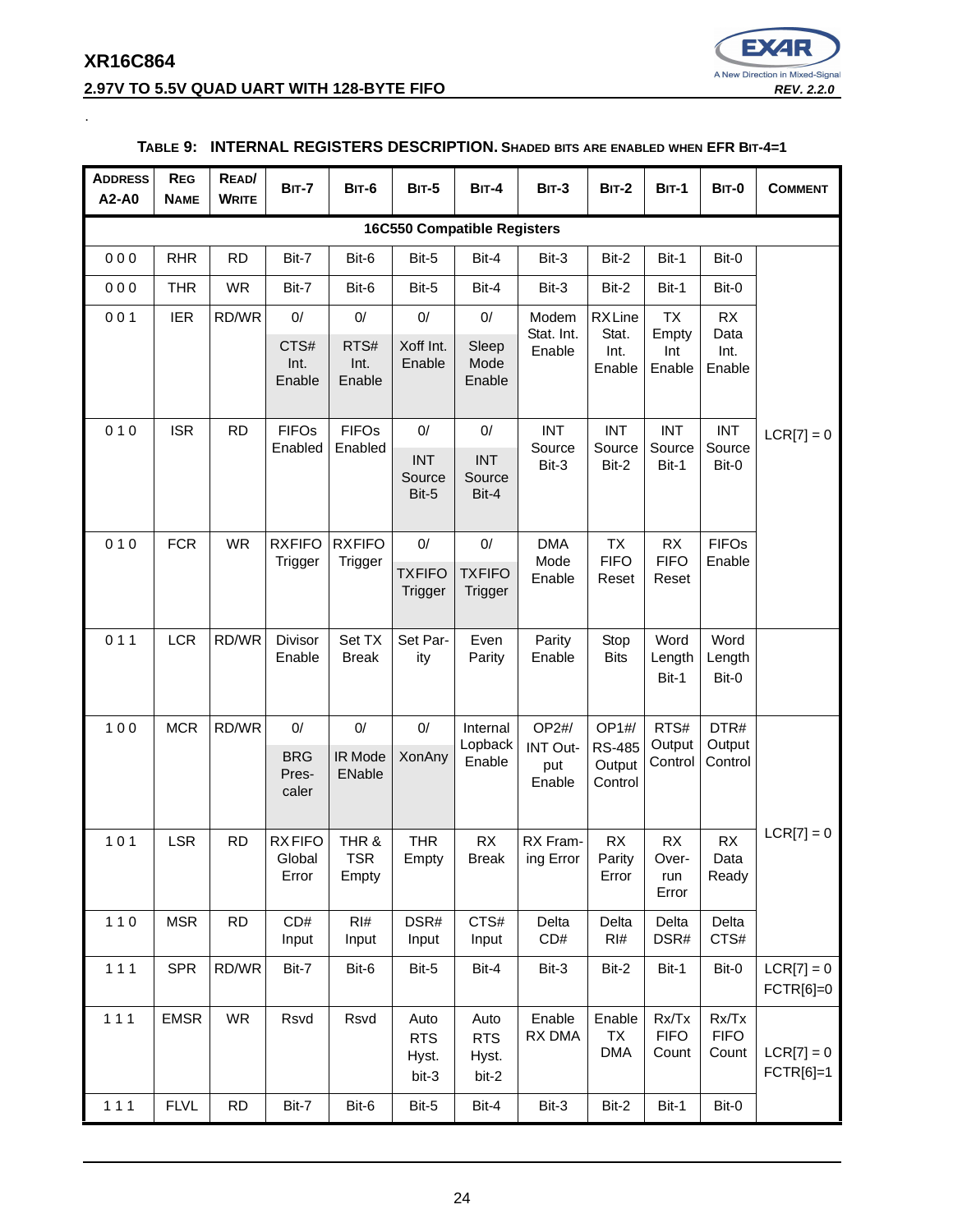

**REV. 2.2.0 2.97V TO 5.5V QUAD UART WITH 128-BYTE FIFO**

## **TABLE 9: INTERNAL REGISTERS DESCRIPTION. SHADED BITS ARE ENABLED WHEN EFR BIT-4=1**

| <b>ADDRESS</b><br>A2-A0 | <b>REG</b><br><b>NAME</b>          | READ/<br><b>WRITE</b> | <b>BIT-7</b>           | BIT-6                  | <b>BIT-5</b>              | <b>BIT-4</b>                                                | $BIT-3$                                      | <b>BIT-2</b>                           | <b>BIT-1</b>                               | <b>BIT-0</b>                               | <b>COMMENT</b>                                              |
|-------------------------|------------------------------------|-----------------------|------------------------|------------------------|---------------------------|-------------------------------------------------------------|----------------------------------------------|----------------------------------------|--------------------------------------------|--------------------------------------------|-------------------------------------------------------------|
|                         | <b>Baud Rate Generator Divisor</b> |                       |                        |                        |                           |                                                             |                                              |                                        |                                            |                                            |                                                             |
| 000                     | <b>DLL</b>                         | RD/WR                 | Bit-7                  | Bit-6                  | Bit-5                     | Bit-4                                                       | Bit-3                                        | Bit-2                                  | Bit-1                                      | Bit-0                                      | $LCR[7] = 1$                                                |
| 001                     | <b>DLM</b>                         | RD/WR                 | Bit-7                  | Bit-6                  | Bit-5                     | Bit-4                                                       | Bit-3                                        | Bit-2                                  | Bit-1                                      | Bit-0                                      | $LCR \neq 0xBF$                                             |
| 000                     | <b>DREV</b>                        | <b>RD</b>             | Bit-7                  | Bit-6                  | Bit-5                     | Bit-4                                                       | Bit-3                                        | Bit-2                                  | Bit-1                                      | Bit-0                                      | $LCR[7] = 1$                                                |
| 001                     | <b>DVID</b>                        | <b>RD</b>             | $\mathbf 0$            | $\mathbf 0$            | $\mathbf 0$               | $\mathbf{1}$                                                | $\mathbf 0$                                  | $\mathbf{1}$                           | $\mathsf 0$                                | $\mathbf 0$                                | $LCR \neq 0xBF$<br>$DLL=0x00$<br>$DLM=0x00$                 |
|                         |                                    |                       |                        |                        |                           | <b>Enhanced Registers</b>                                   |                                              |                                        |                                            |                                            |                                                             |
| 000                     | <b>TRG</b>                         | <b>WR</b>             | Bit-7                  | Bit-6                  | Bit-5                     | Bit-4                                                       | Bit-3                                        | Bit-2                                  | Bit-1                                      | Bit-0                                      |                                                             |
| 000                     | <b>FC</b>                          | <b>RD</b>             | Bit-7                  | Bit-6                  | Bit-5                     | Bit-4                                                       | Bit-3                                        | Bit-2                                  | Bit-1                                      | Bit-0                                      |                                                             |
| 001                     | <b>FCTR</b>                        | RD/WR                 | RX/TX<br>Mode          | <b>SCPAD</b><br>Swap   | Trig<br>Table<br>Bit-1    | Trig<br>Table<br>Bit-0                                      | Auto<br><b>RS485</b><br>Direction<br>Control | RX IR<br>Input<br>Inv.                 | Auto<br><b>RTS</b><br><b>Hyst</b><br>Bit-1 | Auto<br><b>RTS</b><br><b>Hyst</b><br>Bit-0 |                                                             |
| 010                     | <b>EFR</b>                         | RD/WR                 | Auto<br>CTS#<br>Enable | Auto<br>RTS#<br>Enable | Special<br>Char<br>Select | Enable<br>IER [7:4],<br>ISR [5:4],<br>FCR[5:4],<br>MCR[7:5] | Soft-<br>ware<br>Flow<br>Cntl<br>Bit-3       | Soft-<br>ware<br>Flow<br>Cntl<br>Bit-2 | Soft-<br>ware<br>Flow<br>Cntl<br>Bit-1     | Soft-<br>ware<br>Flow<br>Cntl<br>Bit-0     | LCR=0xBF                                                    |
| 100                     | XON1                               | RD/WR                 | Bit-7                  | Bit-6                  | Bit-5                     | Bit-4                                                       | Bit-3                                        | Bit-2                                  | Bit-1                                      | Bit-0                                      |                                                             |
| 101                     | XON <sub>2</sub>                   | RD/WR                 | Bit-7                  | Bit-6                  | Bit-5                     | Bit-4                                                       | Bit-3                                        | Bit-2                                  | Bit-1                                      | Bit-0                                      |                                                             |
| $110$                   | XOFF1                              | RD/WR                 | Bit-7                  | Bit-6                  | Bit-5                     | Bit-4                                                       | Bit-3                                        | Bit-2                                  | Bit-1                                      | Bit-0                                      |                                                             |
| $111$                   | XOFF <sub>2</sub>                  | RD/WR                 | Bit-7                  | Bit-6                  | Bit-5                     | Bit-4                                                       | Bit-3                                        | Bit-2                                  | Bit-1                                      | Bit-0                                      |                                                             |
|                         |                                    |                       |                        |                        |                           |                                                             |                                              |                                        |                                            |                                            |                                                             |
| <b>XXX</b>              | <b>FSTAT</b>                       | <b>RD</b>             | RX-<br>RDYD#           | RX-<br>RDYC#           | RX-<br>RDYB#              | RX-<br>RDYA#                                                | TX-<br>RDYD#                                 | TX-<br>RDYC#                           | TX-<br>RDYB#                               | TX-<br>RDYA#                               | FSRS# pin is<br>a logic 0. No<br>address lines<br>required. |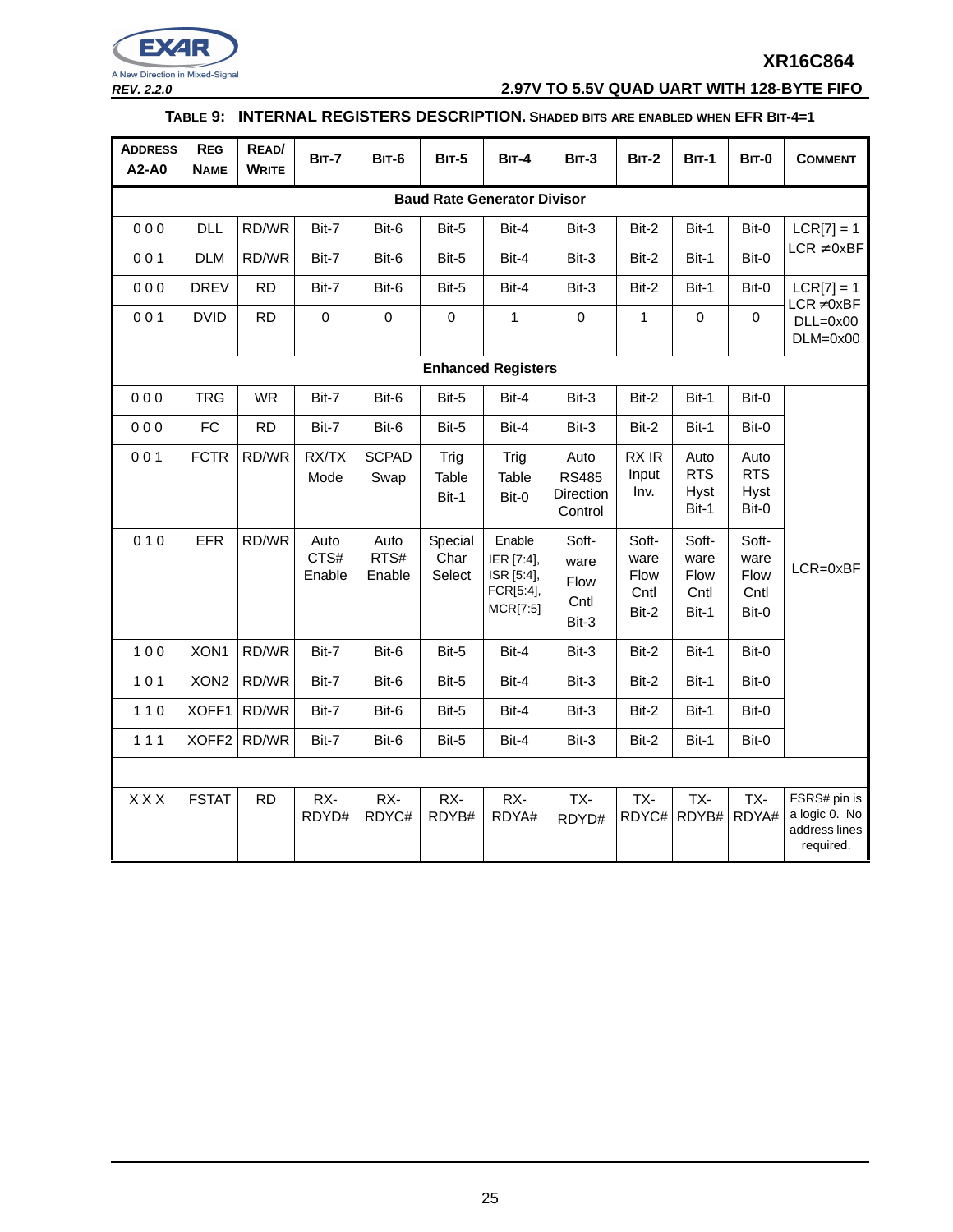## **2.97V TO 5.5V QUAD UART WITH 128-BYTE FIFO REV. 2.2.0**



## **4.0 INTERNAL REGISTER DESCRIPTIONS**

**4.1 Receive Holding Register (RHR) - Read- Only**

## **SEE"RECEIVER" ON PAGE 15.**

**4.2 Transmit Holding Register (THR) - Write-Only**

**SEE"TRANSMITTER" ON PAGE 14.**

## **4.3 Interrupt Enable Register (IER) - Read/Write**

The Interrupt Enable Register (IER) masks the interrupts from receive data ready, transmit empty, line status and modem status registers. These interrupts are reported in the Interrupt Status Register (ISR).

## **4.3.1 IER versus Receive FIFO Interrupt Mode Operation**

When the receive FIFO (FCR BIT-0 = 1) and receive interrupts (IER BIT-0 = 1) are enabled, the RHR interrupts (see ISR bits 2 and 3) status will reflect the following:

- **A.** The receive data available interrupts are issued to the host when the FIFO has reached the programmed trigger level. It will be cleared when the FIFO drops below the programmed trigger level.
- **B.** FIFO level will be reflected in the ISR register when the FIFO trigger level is reached. Both the ISR register status bit and the interrupt will be cleared when the FIFO drops below the trigger level.
- **C.** The receive data ready bit (LSR BIT-0) is set as soon as a character is transferred from the shift register to the receive FIFO. It is reset when the FIFO is empty.

## **4.3.2 IER versus Receive/Transmit FIFO Polled Mode Operation**

When FCR BIT-0 equals a logic 1 for FIFO enable; resetting IER bits 0-3 enables the XR16C864 in the FIFO polled mode of operation. Since the receiver and transmitter have separate bits in the LSR either or both can be used in the polled mode by selecting respective transmit or receive control bit(s).

- **A.** LSR BIT-0 indicates there is data in RHR or RX FIFO.
- **B.** LSR BIT-1 indicates an overrun error has occurred and that data in the FIFO may not be valid.
- **C.** LSR BIT 2-4 provides the type of receive data errors encountered for the data byte in RHR, if any.
- **D.** LSR BIT-5 indicates THR is empty.
- **E.** LSR BIT-6 indicates when both the transmit FIFO and TSR are empty.
- **F.** LSR BIT-7 indicates a data error in at least one character in the RX FIFO.

## **IER[0]: RHR Interrupt Enable**

The receive data ready interrupt will be issued when RHR has a data character in the non-FIFO mode or when the receive FIFO has reached the programmed trigger level in the FIFO mode.

Logic 0 = Disable the receive data ready interrupt (default).

Logic 1 = Enable the receiver data ready interrupt.

## **IER[1]: THR Interrupt Enable**

This bit enables the Transmit Ready interrupt which is issued whenever the THR becomes empty in the non-FIFO mode or when data in the FIFO falls below the programmed trigger level in the FIFO mode. If the THR is empty when this bit is enabled, an interrupt will be generated.

Logic 0 = Disable Transmit Ready interrupt (default).

Logic 1 = Enable Transmit Ready interrupt.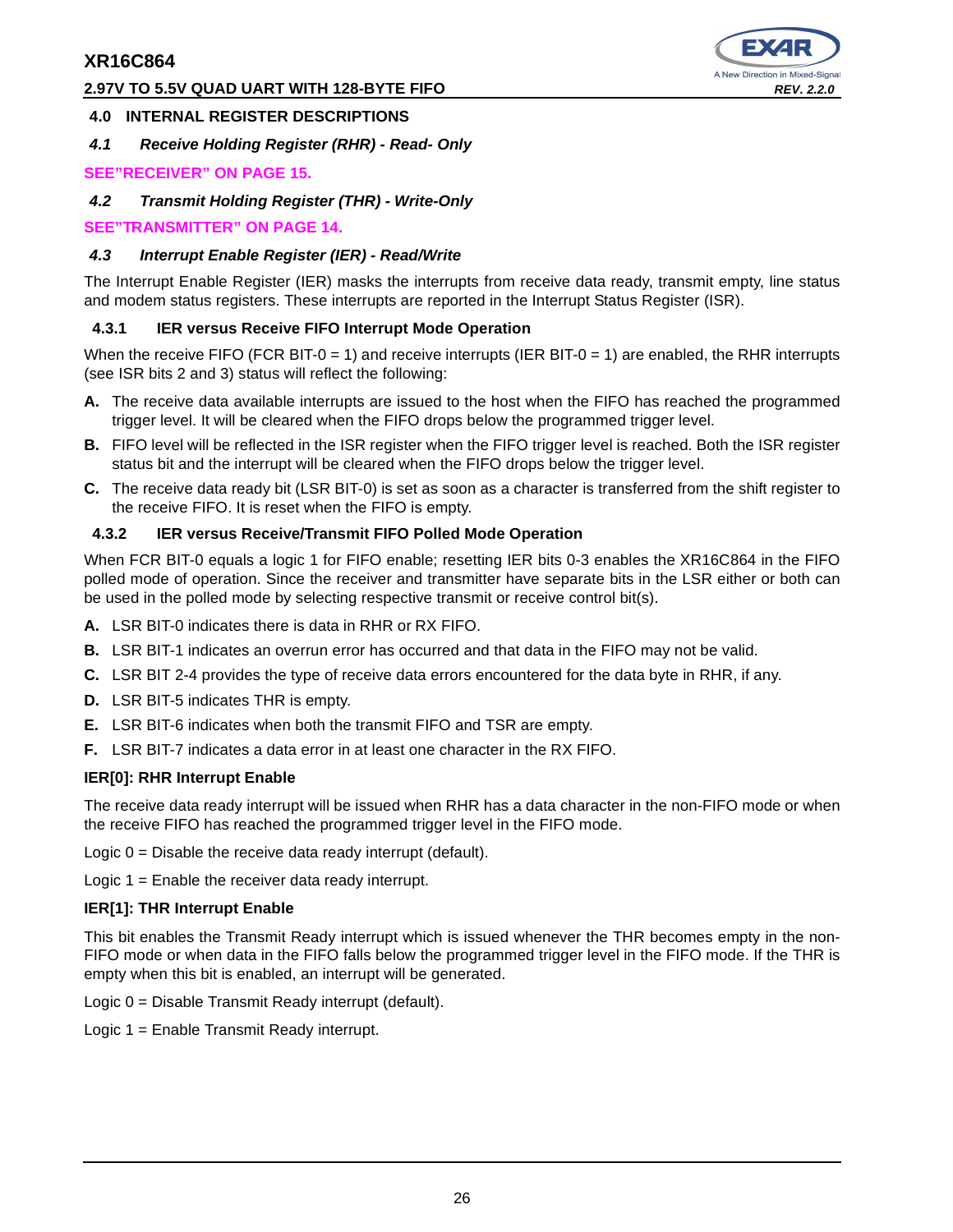

## **IER[2]: Receive Line Status Interrupt Enable**

If any of the LSR register bits 1, 2, 3 or 4 is a logic 1, it will generate an interrupt to inform the host controller about the error status of the current data byte in FIFO. These LSR bits generate an interrupt immediately when the character has been received.

- $\bullet$  Logic  $0 =$  Disable the receiver line status interrupt (default).
- Logic  $1 =$  Enable the receiver line status interrupt.

## **IER[3]: Modem Status Interrupt Enable**

- $\bullet$  Logic  $0 =$  Disable the modem status register interrupt (default).
- Logic 1 = Enable the modem status register interrupt.

## **IER[4]: Sleep Mode Enable (requires EFR[4] = 1)**

- Logic 0 = Disable Sleep Mode (default).
- Logic 1 = Enable Sleep Mode. **SEE"SLEEP MODE WITH AUTO WAKE-UP" ON PAGE 21.**

## **IER[5]: Xoff Interrupt Enable (requires EFR[4]=1)**

- $\bullet$  Logic 0 = Disable the software flow control, receive Xoff interrupt (default).
- Logic 1 = Enable the software flow control, receive Xoff interrupt. See Software Flow Control section for details.

## **IER[6]: RTS# Output Interrupt Enable (requires EFR[4]=1)**

- Logic  $0 =$  Disable the RTS# interrupt (default).
- Logic 1 = Enable the RTS# interrupt. The UART issues an interrupt when the RTS# pin makes a transition from low to high.

## **IER[7]: CTS# Input Interrupt Enable (requires EFR[4]=1)**

- Logic  $0 =$  Disable the CTS# interrupt (default).
- Logic 1 = Enable the CTS# interrupt. The UART issues an interrupt when CTS# pin makes a transition from low to high.

## **4.4 Interrupt Status Register (ISR) - Read-Only**

The UART provides multiple levels of prioritized interrupts to minimize external software interaction. The Interrupt Status Register (ISR) provides the user with six interrupt status bits. Performing a read cycle on the ISR will give the user the current highest pending interrupt level to be serviced, others are queued up to be serviced next. No other interrupts are acknowledged until the pending interrupt is serviced. The Interrupt Source Table, **Table 10**, shows the data values (bit 0-5) for the interrupt priority levels and the interrupt sources associated with each of these interrupt levels.

## **4.4.1 Interrupt Generation:**

- LSR is by any of the LSR bits 1, 2, 3 and 4.
- RXRDY is by RX trigger level.
- RXRDY Time-out is by a 4-char plus 12 bits delay timer.
- TXRDY is by TX trigger level or TX FIFO empty (or transmitter empty in auto RS-485 control).
- MSR is by any of the MSR bits 0, 1, 2 and 3.
- Receive Xoff/Special character is by detection of a Xoff or Special character.
- CTS# is when its transmitter toggles the input pin (from low to high) during auto CTS flow control.
- RTS# is when its receiver toggles the output pin (from low to high) during auto RTS flow control.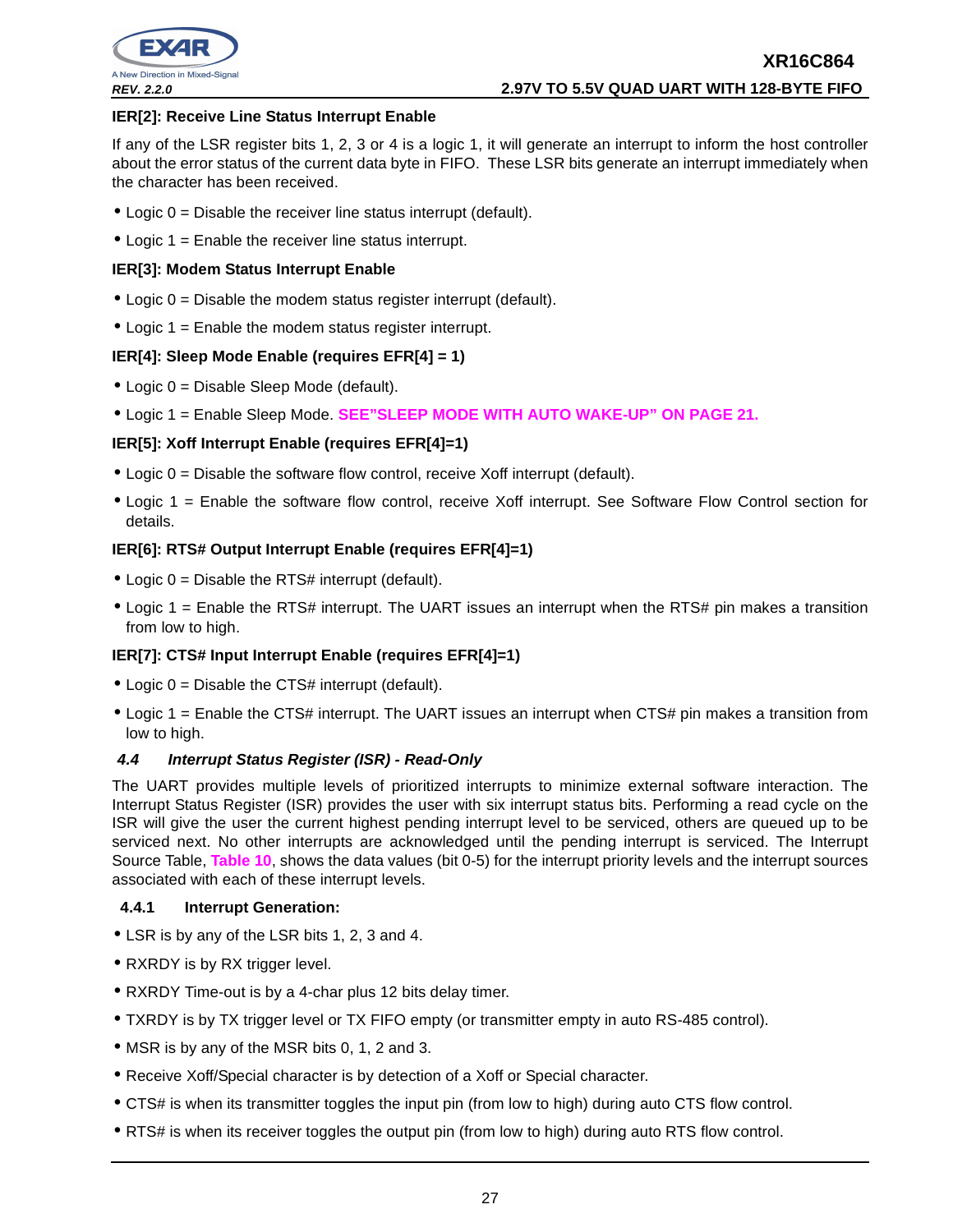# **2.97V TO 5.5V QUAD UART WITH 128-BYTE FIFO REV. 2.2.0**



## **4.4.2 Interrupt Clearing:**

- LSR interrupt is cleared by a read to the LSR register.
- RXRDY interrupt is cleared by reading data until FIFO falls below the trigger level.
- RXRDY Time-out interrupt is cleared by reading RHR.
- TXRDY interrupt is cleared by a read to the ISR register or writing to THR.
- MSR interrupt is cleared by a read to the MSR register.
- Xoff interrupt is cleared by a read to ISR or when Xon character(s) is received.
- Special character interrupt is cleared by a read to ISR or after the next character is received.
- RTS# and CTS# flow control interrupts are cleared by a read to the MSR register.

| <b>PRIORITY</b> |              |              | <b>ISR REGISTER STATUS BITS</b> |              |              | <b>SOURCE OF INTERRUPT</b> |                                                   |
|-----------------|--------------|--------------|---------------------------------|--------------|--------------|----------------------------|---------------------------------------------------|
| <b>LEVEL</b>    | <b>BIT-5</b> | <b>BIT-4</b> | $BIT-3$                         | <b>BIT-2</b> | <b>BIT-1</b> | <b>BIT-0</b>               |                                                   |
| 1               | $\Omega$     | 0            | 0                               | 1            |              | $\mathbf 0$                | <b>LSR (Receiver Line Status Register)</b>        |
| 2               | $\Omega$     | $\Omega$     | 1                               | 1            | $\Omega$     | 0                          | <b>RXRDY (Receive Data Time-out)</b>              |
| 3               | $\Omega$     | 0            | $\Omega$                        | 1            | $\Omega$     | $\mathbf 0$                | <b>RXRDY (Received Data Ready)</b>                |
| $\overline{4}$  | $\Omega$     | $\Omega$     | $\Omega$                        | $\Omega$     |              | $\mathbf 0$                | <b>TXRDY (Transmit Ready)</b>                     |
| 5               | $\Omega$     | $\Omega$     | 0                               | $\Omega$     | $\Omega$     | $\mathbf 0$                | MSR (Modem Status Register)                       |
| 6               | $\Omega$     |              | 0                               | $\Omega$     | $\Omega$     | $\mathbf 0$                | <b>RXRDY</b> (Received Xoff or Special character) |
| $\overline{7}$  | 1            | $\Omega$     | $\Omega$                        | $\Omega$     | $\Omega$     | 0                          | CTS#, RTS# change of state                        |
|                 | 0            | 0            | 0                               | 0            | $\mathbf 0$  |                            | None (default)                                    |

## **TABLE 10: INTERRUPT SOURCE AND PRIORITY LEVEL**

## **ISR[0]: Interrupt Status**

- Logic 0 = An interrupt is pending and the ISR contents may be used as a pointer to the appropriate interrupt service routine.
- Logic  $1 = No$  interrupt pending (default condition).

## **ISR[3:1]: Interrupt Status**

These bits indicate the source for a pending interrupt at interrupt priority levels (See Interrupt Source **Table 10**).

## **ISR[5:4]: Interrupt Status**

These bits are enabled when EFR bit-4 is set to a logic 1. ISR bit-4 indicates that the receiver detected a data match of the Xoff character(s). Note that once set to a logic 1, the ISR bit-4 will stay a logic 1 until a Xon character is received. ISR bit-5 indicates that CTS# or RTS# has changed state.

## **ISR[7:6]: FIFO Enable Status**

These bits are set to a logic 0 when the FIFOs are disabled. They are set to a logic 1 when the FIFOs are enabled.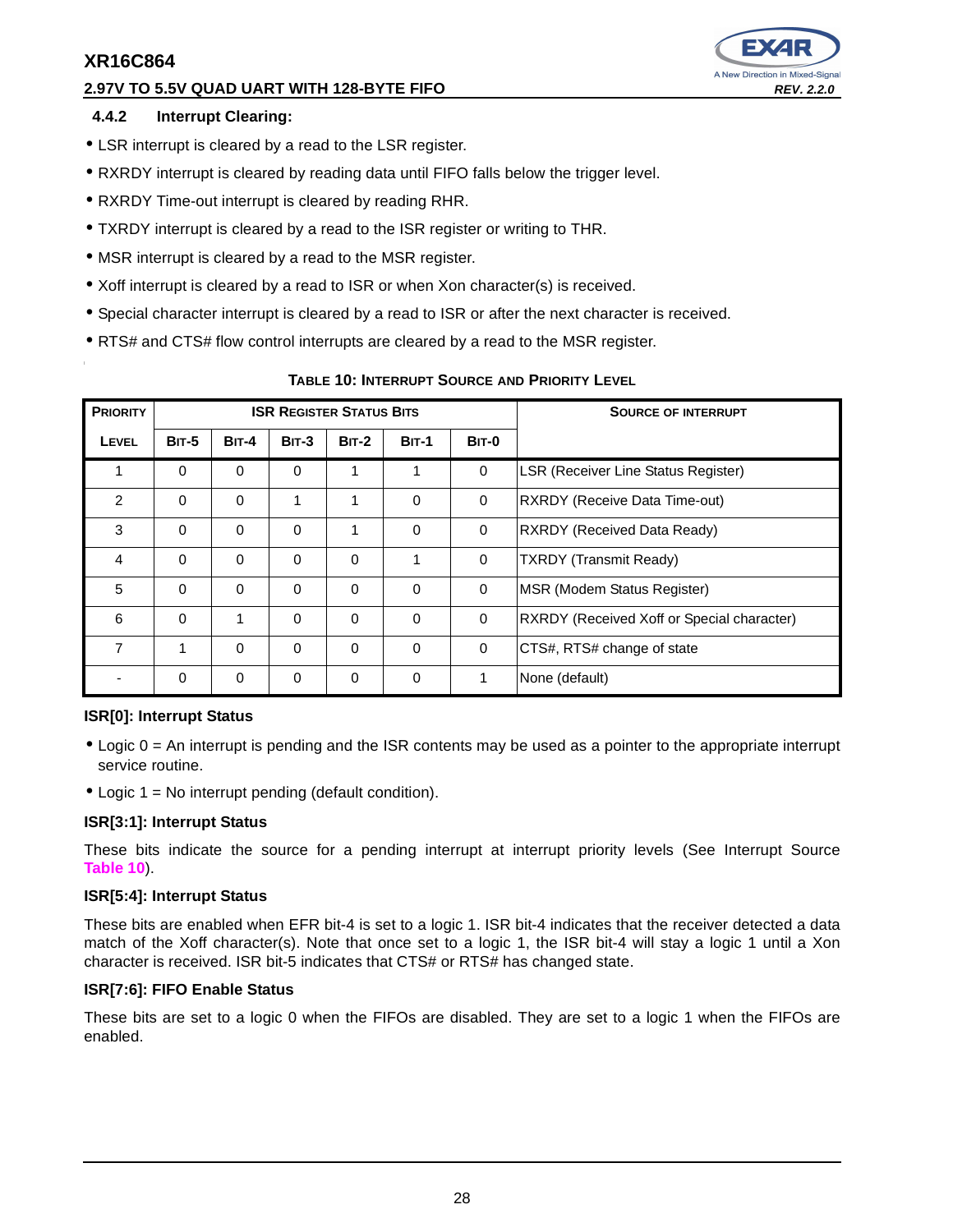

## **4.5 FIFO Control Register (FCR) - Write-Only**

This register is used to enable the FIFOs, clear the FIFOs, set the transmit/receive FIFO trigger levels, and select the DMA mode. The DMA and FIFO modes are defined as follows:

## **FCR[0]: TX and RX FIFO Enable**

- Logic 0 = Disable the transmit and receive FIFO (default).
- Logic 1 = Enable the transmit and receive FIFOs. This bit must be set to logic 1 when other FCR bits are written or they will not be programmed.

## **FCR[1]: RX FIFO Reset**

This bit is only active when FCR bit-0 is a '1'.

- Logic 0 = No receive FIFO reset (default)
- Logic 1 = Reset the receive FIFO pointers and FIFO level counter logic (the receive shift register is not cleared or altered). This bit will return to a logic 0 after resetting the FIFO.

## **FCR[2]: TX FIFO Reset**

This bit is only active when FCR bit-0 is a '1'.

- Logic 0 = No transmit FIFO reset (default).
- Logic 1 = Reset the transmit FIFO pointers and FIFO level counter logic (the transmit shift register is not cleared or altered). This bit will return to a logic 0 after resetting the FIFO.

## **FCR[3]: DMA Mode Select**

Controls the behavior of the TXRDY# and RXRDY# pins. See DMA operation section for details.

- Logic 0 = Normal Operation (default).
- $\bullet$  Logic 1 = DMA Mode.

## **FCR[5:4]: Transmit FIFO Trigger Select**

 $(logic 0 = default, TX trigger level = one)$ 

These 2 bits set the trigger level for the transmit FIFO. The UART will issue a transmit interrupt when the number of characters in the FIFO falls below the selected trigger level, or when it gets empty in case that the FIFO did not get filled over the trigger level on last re-load. **Table 11** below shows the selections. EFR bit-4 must be set to '1' before these bits can be accessed. Note that the receiver and the transmitter cannot use different trigger tables. Whichever selection is made last applies to both the RX and TX side.

## **FCR[7:6]: Receive FIFO Trigger Select**

(logic  $0 =$  default, RX trigger level =1)

The FCTR Bits 5-4 are associated with these 2 bits. These 2 bits are used to set the trigger level for the receive FIFO. The UART will issue a receive interrupt when the number of the characters in the FIFO crosses the trigger level. **Table 11** shows the complete selections. Note that the receiver and the transmitter cannot use different trigger tables. Whichever selection is made last applies to both the RX and TX side.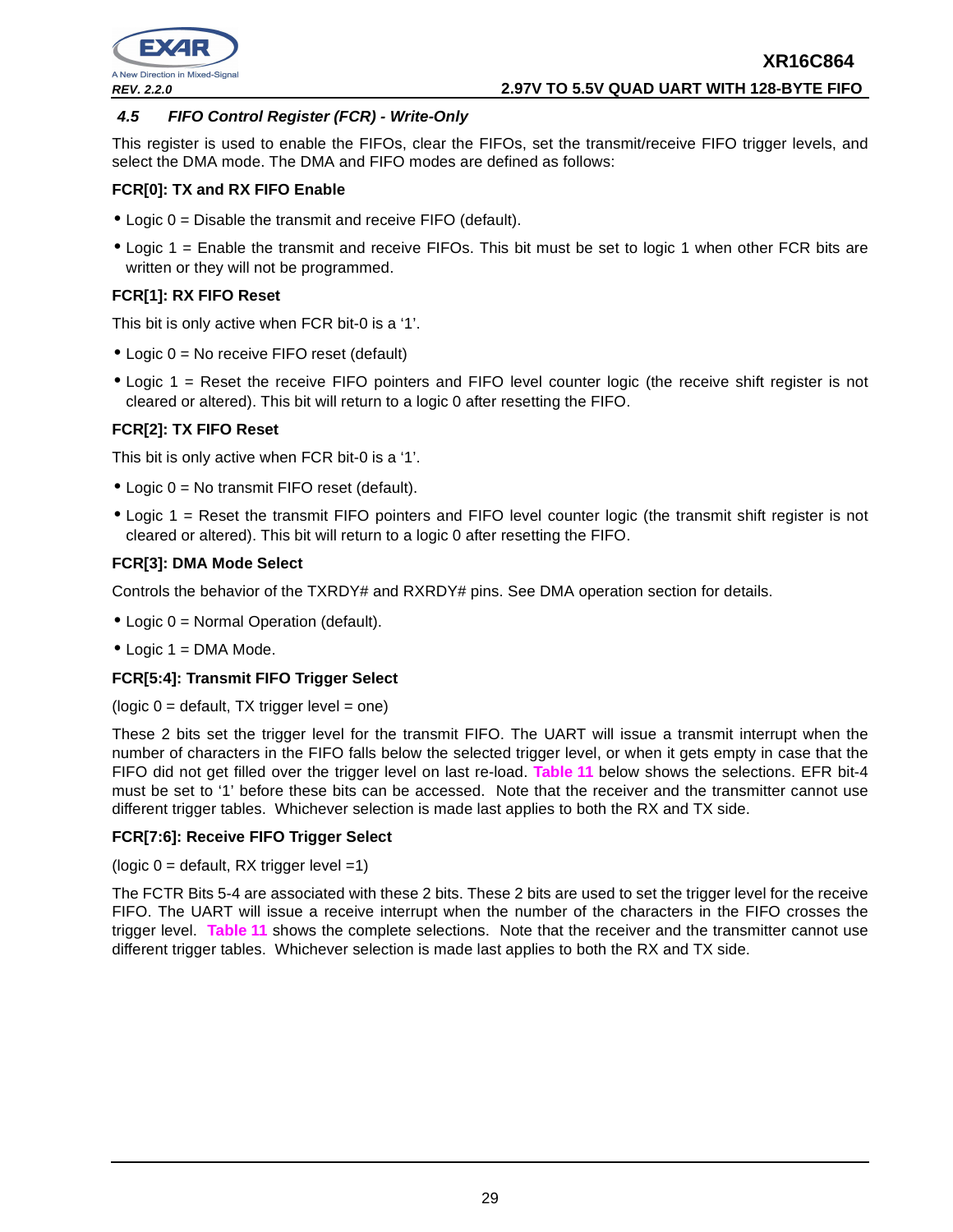# **XR16C864 2.97V TO 5.5V QUAD UART WITH 128-BYTE FIFO REV. 2.2.0 REV. 2.2.0**



| <b>FCTR</b><br><b>BIT-5</b> | <b>FCTR</b><br><b>BIT-4</b> | <b>FCR</b><br><b>BIT-7</b> | <b>FCR</b><br><b>BIT-6</b> | <b>FCR</b><br><b>BIT-5</b> | <b>FCR</b><br>BIT-4 | <b>RECEIVE</b><br><b>TRIGGER LEVEL</b> | <b>TRANSMIT</b><br><b>TRIGGER</b><br>LEVEL | <b>COMPATIBILITY</b>                      |
|-----------------------------|-----------------------------|----------------------------|----------------------------|----------------------------|---------------------|----------------------------------------|--------------------------------------------|-------------------------------------------|
| $\mathbf 0$                 | $\pmb{0}$                   |                            |                            | $\pmb{0}$                  | $\pmb{0}$           |                                        | 1 (default)                                | Table-A. 16C550, 16C2550,                 |
|                             |                             | $\mathbf 0$                | $\pmb{0}$                  |                            |                     | 1 (default)                            |                                            | 16C2552, 16C554, 16C580<br>compatible.    |
|                             |                             | $\mathbf 0$                | 1                          |                            |                     | 4                                      |                                            |                                           |
|                             |                             | 1                          | 0                          |                            |                     | 8                                      |                                            |                                           |
|                             |                             | 1                          | 1                          |                            |                     | 14                                     |                                            |                                           |
| $\mathbf 0$                 | $\mathbf{1}$                |                            |                            | $\mathbf 0$                | $\mathbf 0$         |                                        | 16                                         | Table-B. 16C650A compatible.              |
|                             |                             |                            |                            | $\mathbf 0$                | 1                   |                                        | 8                                          |                                           |
|                             |                             |                            |                            | 1                          | 0                   |                                        | 24                                         |                                           |
|                             |                             |                            |                            | 1                          | 1                   |                                        | 30                                         |                                           |
|                             |                             | $\pmb{0}$                  | $\mathbf 0$                |                            |                     | 8                                      |                                            |                                           |
|                             |                             | $\mathbf 0$                | 1                          |                            |                     | 16                                     |                                            |                                           |
|                             |                             | 1                          | 0                          |                            |                     | 24                                     |                                            |                                           |
|                             |                             | 1                          | 1                          |                            |                     | 28                                     |                                            |                                           |
| $\mathbf{1}$                | $\pmb{0}$                   |                            |                            | $\mathbf 0$                | $\mathbf 0$         |                                        | 8                                          | Table-C. 16C654 compatible.               |
|                             |                             |                            |                            | 0                          | 1                   |                                        | 16                                         |                                           |
|                             |                             |                            |                            | 1                          | 0                   |                                        | 32                                         |                                           |
|                             |                             |                            |                            | 1                          | 1                   |                                        | 56                                         |                                           |
|                             |                             | $\pmb{0}$                  | 0                          |                            |                     | 8                                      |                                            |                                           |
|                             |                             | $\pmb{0}$                  | 1                          |                            |                     | 16                                     |                                            |                                           |
|                             |                             | 1                          | 0                          |                            |                     | 56                                     |                                            |                                           |
|                             |                             | 1                          | $\mathbf{1}$               |                            |                     | 60                                     |                                            |                                           |
| $\mathbf{1}$                | $\mathbf{1}$                | X                          | $\mathsf{X}$               | X                          | $\mathsf{X}$        | Programmable                           |                                            | Programmable   Table-D. 16L2750, 16C2850, |
|                             |                             |                            |                            |                            |                     | via TRG                                | via TRG                                    | 16C2852, 16C850, 16C864                   |
|                             |                             |                            |                            |                            |                     | register.                              | register.                                  | compatible.                               |
|                             |                             |                            |                            |                            |                     | $\text{FCTR}[7] = 0.$                  | $FCTR[7] = 1.$                             |                                           |

#### **TABLE 11: TRANSMIT AND RECEIVE FIFO TRIGGER LEVEL SELECTION**

## **4.6 Line Control Register (LCR) - Read/Write**

The Line Control Register is used to specify the asynchronous data communication format. The word or character length, the number of stop bits, and the parity are selected by writing the appropriate bits in this register.

## **LCR[1:0]: TX and RX Word Length Select**

These two bits specify the word length to be transmitted or received.

| <b>BIT-1</b> | <b>BIT-0</b> | <b>WORD LENGTH</b> |
|--------------|--------------|--------------------|
|              |              | 5 (default)        |
|              |              |                    |
|              |              |                    |
|              |              |                    |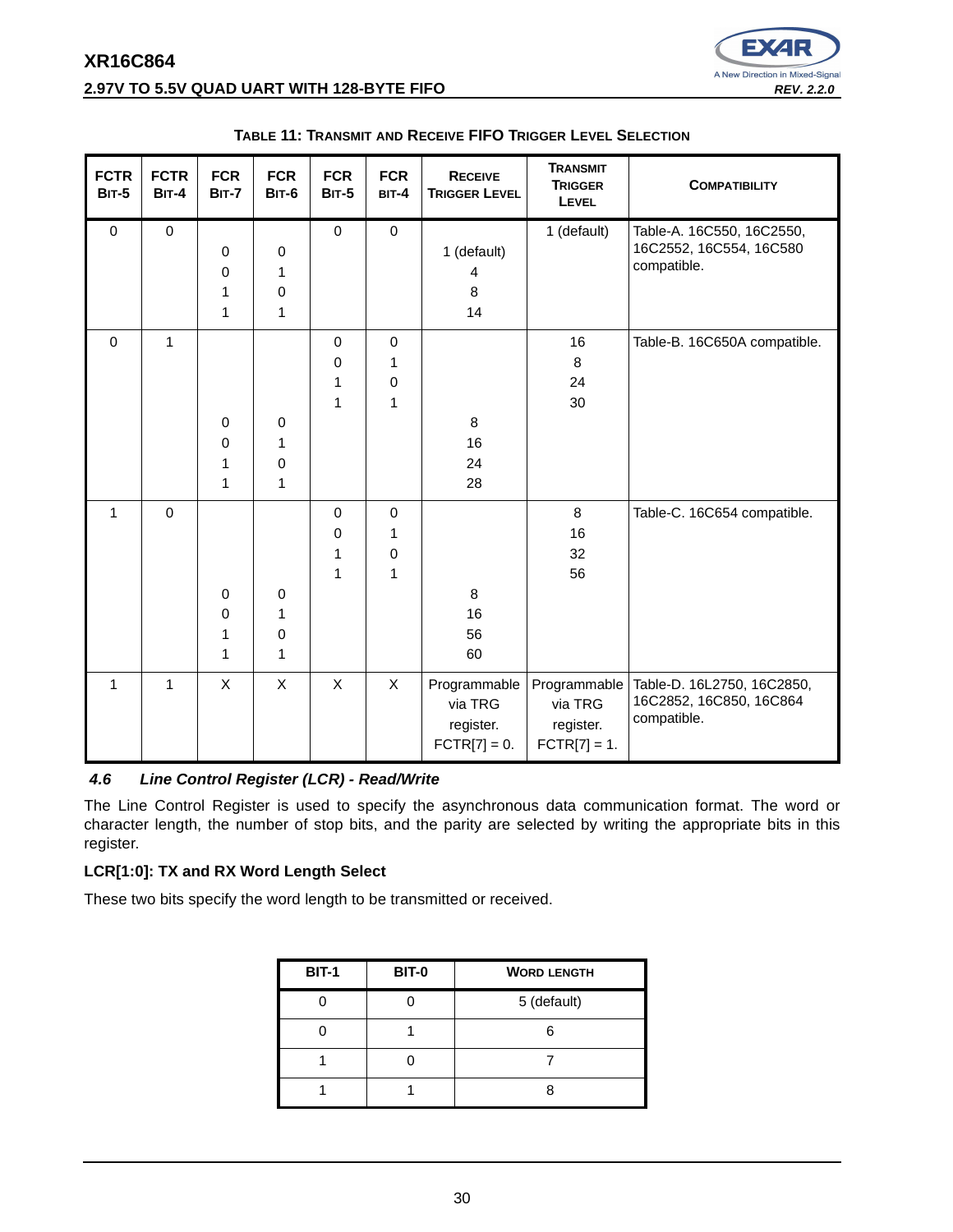

## **LCR[2]: TX and RX Stop-bit Length Select**

The length of stop bit is specified by this bit in conjunction with the programmed word length.

| <b>BIT-2</b> | <b>WORD</b><br><b>LENGTH</b> | <b>STOP BIT LENGTH</b><br>(BIT TIME(S)) |
|--------------|------------------------------|-----------------------------------------|
|              | 5,6,7,8                      | 1 (default)                             |
|              | 5                            | $1 - 1/2$                               |
|              | 6,7,8                        |                                         |

## **LCR[3]: TX and RX Parity Select**

Parity or no parity can be selected via this bit. The parity bit is a simple way used in communications for data integrity check. See **Table 12** for parity selection summary below.

- Logic  $0 = No$  parity.
- Logic 1 = A parity bit is generated during the transmission while the receiver checks for parity error of the data character received.

## **LCR[4]: TX and RX Parity Select**

If the parity bit is enabled with LCR bit-3 set to a logic 1, LCR BIT-4 selects the even or odd parity format.

- Logic 0 = ODD Parity is generated by forcing an odd number of logic 1's in the transmitted character. The receiver must be programmed to check the same format (default).
- Logic 1 = EVEN Parity is generated by forcing an even number of logic 1's in the transmitted character. The receiver must be programmed to check the same format.

## **LCR[5]: TX and RX Parity Select**

If the parity bit is enabled, LCR BIT-5 selects the forced parity format.

- LCR BIT-5 = logic 0, parity is not forced (default).
- LCR BIT-5 = logic 1 and LCR BIT-4 = logic 0, parity bit is forced to a logical 1 for the transmit and receive data.
- LCR BIT-5 = logic 1 and LCR BIT-4 = logic 1, parity bit is forced to a logical 0 for the transmit and receive data.

| <b>LCR BIT-5</b> | <b>LCR BIT-4</b> | <b>LCR BIT-3</b> | <b>PARITY SELECTION</b>     |
|------------------|------------------|------------------|-----------------------------|
|                  |                  |                  | No parity                   |
|                  |                  |                  | Odd parity                  |
|                  |                  |                  | Even parity                 |
|                  |                  |                  | Force parity to mark, "1"   |
|                  |                  |                  | Forced parity to space, "0" |

|  |  |  |  | Table 12: Parity selection |
|--|--|--|--|----------------------------|
|--|--|--|--|----------------------------|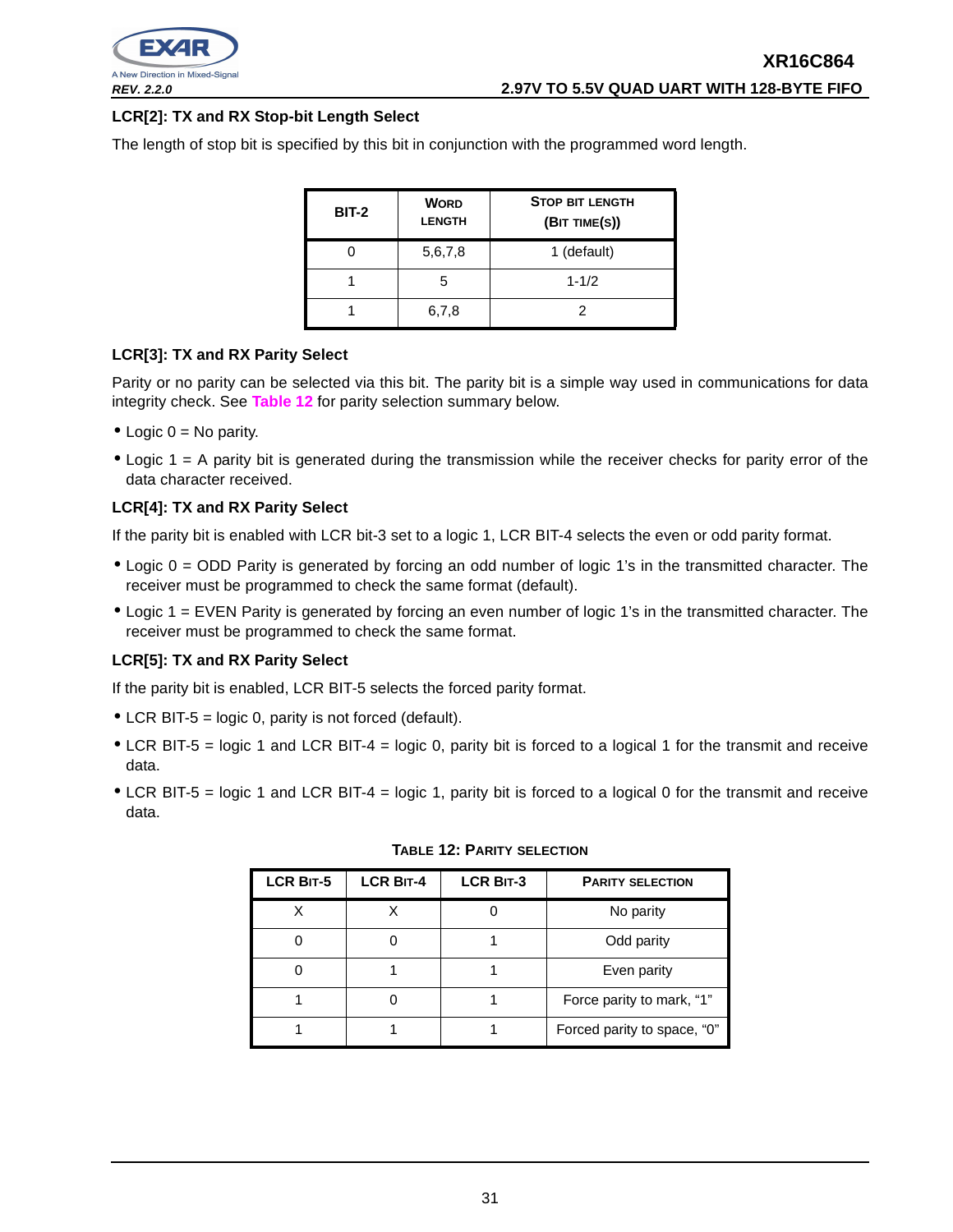## **2.97V TO 5.5V QUAD UART WITH 128-BYTE FIFO REV. 2.2.0**



## **LCR[6]: Transmit Break Enable**

When enabled, the Break control bit causes a break condition to be transmitted (the TX output is forced to a "space', logic 0, state). This condition remains, until disabled by setting LCR bit-6 to a logic 0.

- Logic 0 = No TX break condition (default).
- Logic 1 = Forces the transmitter output (TX) to a "space", logic 0, for alerting the remote receiver of a line break condition.

## **LCR[7]: Baud Rate Divisors Enable**

- Logic 0 = Data registers are selected (default).
- Logic 1 = Divisor latch registers are selected.

## **4.7 Modem Control Register (MCR) or General Purpose Outputs Control - Read/Write**

The MCR register is used for controlling the serial/modem interface signals or general purpose inputs/outputs.

## **MCR[0]: DTR# Output**

The DTR# pin is a modem control output. If the modem interface is not used, this output may be used as a general purpose output.

- Logic 0 = Force DTR# output to a logic 1 (default).
- Logic 1 = Force DTR# output to a logic 0.

## **MCR[1]: RTS# Output**

The RTS# pin is a modem control output and may be used for automatic hardware flow control by enabled by EFR bit-6. If the modem interface is not used, this output may be used as a general purpose output.

- Logic  $0 =$  Force RTS# output to a logic 1 (default).
- Logic 1 = Force RTS# output to a logic 0.

## **MCR[2]: OP1# Output or RS485 Output Control**

In the Loopback Mode, this bit is used to write the state of the modem RI# interface signal. If Auto RS-485 Half-Duplex direction control is enabled via FCTR bit-3, MCR bit-2 should not be written to.

## **MCR[3]: INT Output Enable**

Enable or disable INT outputs to become active or in three-state. This function is associated with the INTSEL input, see below table for details. This bit is also used to control the OP2# signal during internal loopback mode. INTSEL pin must be set to a logic zero during 68 mode.

- Logic 0 = INT (A-D) outputs disabled (three state) in the 16 mode (default). During loopback mode, it sets OP2# internally to a logic 1.
- Logic 1 = INT (A-D) outputs enabled (active) in the 16 mode. During loopback mode, it sets OP2# internally to a logic 0.

| <b>INTSEL</b><br>PIN | <b>MCR</b><br><b>BIT-3</b> | <b>INT A-D OUTPUTS IN 16 MODE</b> |
|----------------------|----------------------------|-----------------------------------|
|                      |                            | <b>Three-State</b>                |
|                      |                            | Active                            |
|                      |                            | Active                            |

## **TABLE 13: INT OUTPUT MODES**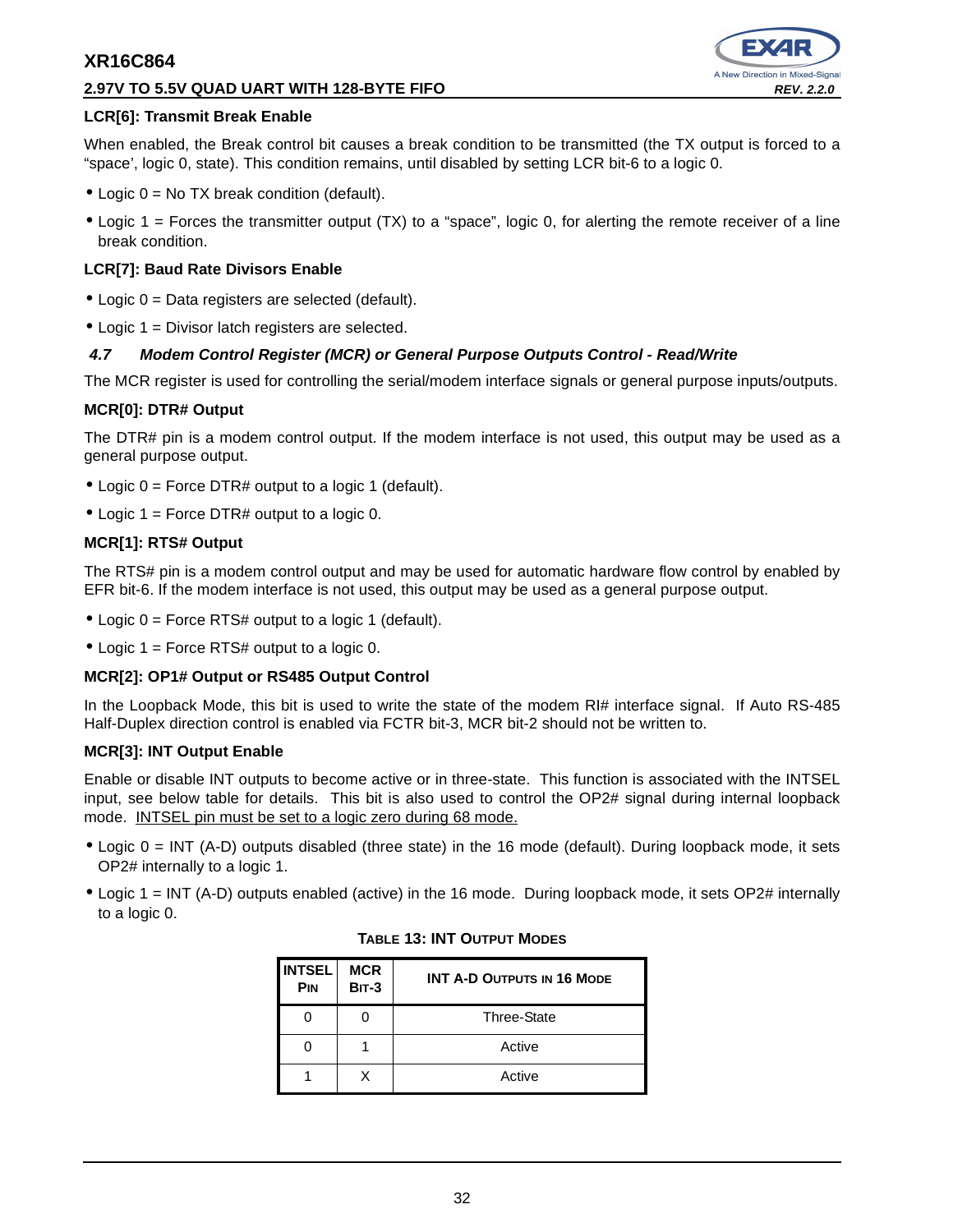

## **MCR[4]: Internal Loopback Enable**

- Logic 0 = Disable loopback mode (default).
- Logic 1 = Enable local loopback mode, see loopback section and **Figure 12**.

## **MCR[5]: Xon-Any Enable**

- Logic 0 = Disable Xon-Any function (for 16C550 compatibility, default).
- Logic 1 = Enable Xon-Any function. In this mode, any RX character received will resume transmit operation. The RX character will be loaded into the RX FIFO , unless the RX character is an Xon or Xoff character and the 864 is programmed to use the Xon/Xoff flow control.

## **MCR[6]: Infrared Encoder/Decoder Enable**

- Logic 0 = Enable the standard modem receive and transmit input/output interface (default).
- Logic 1 = Enable infrared IrDA receive and transmit inputs/outputs. The TX/RX output/input are routed to the infrared encoder/decoder. The data input and output levels conform to the IrDA infrared interface requirement. The RX FIFO may need to be flushed upon enable. While in this mode, the infrared TX output will be a logic 0 during idle data conditions.

## **MCR[7]: Clock Prescaler Select**

The CLKSEL pin selects this function upon power up or reset. After the power up or reset, this register bit will have control and can alter the logic state.

- Logic 0 = Divide by one. The input clock from the crystal or external clock is fed directly to the Programmable Baud Rate Generator without further modification, i.e., divide by one (default).
- Logic 1 = Divide by four. The prescaler divides the input clock from the crystal or external clock by four and feeds it to the Programmable Baud Rate Generator, hence, data rates become one forth.

## **4.8 Line Status Register (LSR) - Read Only**

This register provides the status of data transfers between the UART and the host. If LSR bits 1-4 are asserted, an interrupt will be generated immediately if IER bit-2 is enabled.

## **LSR[0]: Receive Data Ready Indicator**

- Logic 0 = No data in receive holding register or FIFO (default).
- Logic 1 = Data has been received and is saved in the receive holding register or FIFO.

## **LSR[1]: Receiver Overrun Flag**

- Logic 0 = No overrun error (default).
- Logic 1 = Overrun error. A data overrun error condition occurred in the receive shift register. This happens when additional data arrives while the FIFO is full. In this case the previous data in the receive shift register is overwritten. Note that under this condition the data byte in the receive shift register is not transferred into the FIFO, therefore the data in the FIFO is not corrupted by the error.

## **LSR[2]: Receive Data Parity Error Tag**

- Logic 0 = No parity error (default).
- Logic 1 = Parity error. The receive character in RHR does not have correct parity information and is suspect. This error is associated with the character available for reading in RHR.

## **LSR[3]: Receive Data Framing Error Tag**

- Logic  $0 = No$  framing error (default).
- Logic 1 = Framing error. The receive character did not have a valid stop bit(s). This error is associated with the character available for reading in RHR.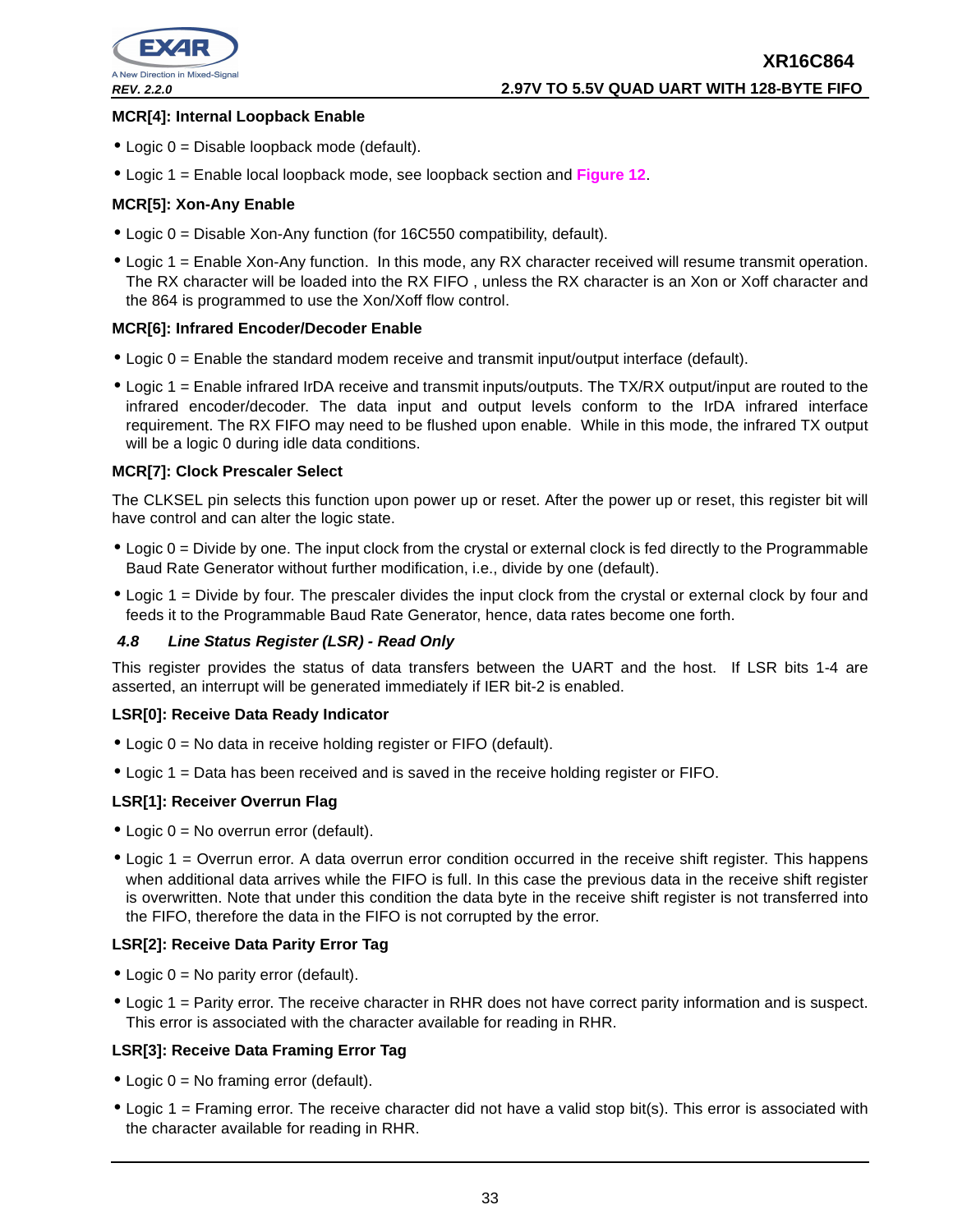# **2.97V TO 5.5V QUAD UART WITH 128-BYTE FIFO REV. 2.2.0**



## **LSR[4]: Receive Break Tag**

- Logic  $0 = No$  break condition (default).
- Logic 1 = The receiver received a break signal (RX was a logic 0 for at least one character frame time). In the FIFO mode, only one break character is loaded into the FIFO. The break indication remains until the RX input returns to the idle condition, "mark" or logic 1.

## **LSR[5]: Transmit Holding Register Empty Flag**

This bit is the Transmit Holding Register Empty indicator. The THR bit is set to a logic 1 when the last data byte is transferred from the transmit holding register to the transmit shift register. The bit is reset to logic 0 concurrently with the data loading to the transmit holding register by the host. In the FIFO mode this bit is set when the transmit FIFO is empty, it is cleared when the transmit FIFO contains at least 1 byte.

## **LSR[6]: THR and TSR Empty Flag**

This bit is set to a logic 1 whenever the transmitter goes idle. It is set to logic 0 whenever either the THR or TSR contains a data character. In the FIFO mode this bit is set to a logic 1 whenever the transmit FIFO and transmit shift register are both empty.

## **LSR[7]: Receive FIFO Data Error Flag**

- Logic 0 = No FIFO error (default).
- Logic 1 = A global indicator for the sum of all error bits in the RX FIFO. At least one parity error, framing error or break indication is in the FIFO data. This bit clears when there is no more error(s) in any of the bytes in the RX FIFO.

## **4.9 Modem Status Register (MSR) - Read Only**

This register provides the current state of the modem interface input signals. Lower four bits of this register are used to indicate the changed information. These bits are set to a logic 1 whenever a signal from the modem changes state. These bits may be used for general purpose inputs when they are not used with modem signals.

## **MSR[0]: Delta CTS# Input Flag**

- Logic 0 = No change on CTS# input (default).
- Logic 1 = The CTS# input has changed state since the last time it was monitored. A modem status interrupt will be generated if MSR interrupt is enabled (IER bit-3).

## **MSR[1]: Delta DSR# Input Flag**

- Logic  $0 = No$  change on DSR# input (default).
- Logic 1 = The DSR# input has changed state since the last time it was monitored. A modem status interrupt will be generated if MSR interrupt is enabled (IER bit-3).

## **MSR[2]: Delta RI# Input Flag**

- Logic  $0 = No$  change on RI# input (default).
- Logic 1 = The RI# input has changed from a logic 0 to a logic 1, ending of the ringing signal. A modem status interrupt will be generated if MSR interrupt is enabled (IER bit-3).

## **MSR[3]: Delta CD# Input Flag**

- $\bullet$  Logic 0 = No change on CD# input (default).
- Logic 1 = Indicates that the CD# input has changed state since the last time it was monitored. A modem status interrupt will be generated if MSR interrupt is enabled (IER bit-3).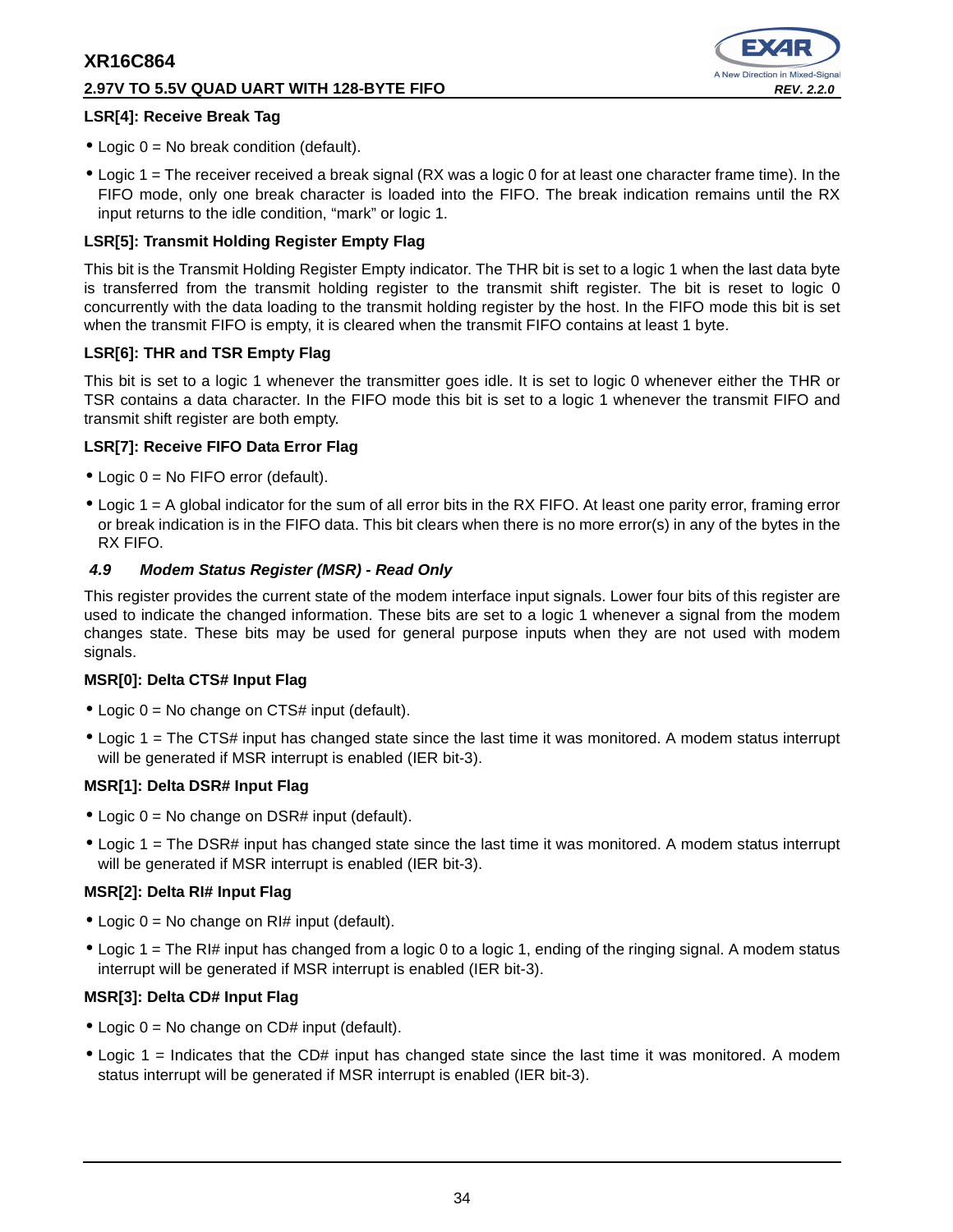

## **MSR[4]: CTS Input Status**

CTS# pin may function as automatic hardware flow control signal input if it is enabled and selected by Auto CTS (EFR bit-7). Auto CTS flow control allows starting and stopping of local data transmissions based on the modem CTS# signal. A logic 1 on the CTS# pin will stop UART transmitter as soon as the current character has finished transmission, and a logic 0 will resume data transmission. Normally MSR bit-4 bit is the compliment of the CTS# input. However in the loopback mode, this bit is equivalent to the RTS# bit in the MCR register. The CTS# input may be used as a general purpose input when the modem interface is not used.

## **MSR[5]: DSR Input Status**

DSR# (active high, logical 1). Normally this bit is the compliment of the DSR# input. In the loopback mode, this bit is equivalent to the DTR# bit in the MCR register. The DSR# input may be used as a general purpose input when the modem interface is not used.

## **MSR[6]: RI Input Status**

RI# (active high, logical 1). Normally this bit is the compliment of the RI# input. In the loopback mode this bit is equivalent to bit-2 in the MCR register. The RI# input may be used as a general purpose input when the modem interface is not used.

## **MSR[7]: CD Input Status**

CD# (active high, logical 1). Normally this bit is the compliment of the CD# input. In the loopback mode this bit is equivalent to bit-3 in the MCR register. The CD# input may be used as a general purpose input when the modem interface is not used.

## **4.10 Scratch Pad Register (SPR) - Read/Write**

This is a 8-bit general purpose register for the user to store temporary data. The content of this register is preserved during sleep mode but becomes 0xFF (default) after a reset or a power off-on cycle.

## **4.11 Enhanced Mode Select Register (EMSR)**

This register replaces SPR (during a Write) and is accessible only when  $FCTR[6] = 1$ .

## **EMSR[1:0]: Receive/Transmit FIFO Count (Write-Only)**

When Scratchpad Swap (FCTR[6]) is asserted, EMSR bits 1-0 controls what mode the FIFO Level Counter is operating in.

| FCTR[6] | EMSR[1] | EMSR[0] | Scratchpad is                     |
|---------|---------|---------|-----------------------------------|
|         |         |         | Scratchpad                        |
|         |         |         | <b>RX FIFO Counter Mode</b>       |
|         |         |         | <b>TX FIFO Counter Mode</b>       |
|         |         |         | <b>RX FIFO Counter Mode</b>       |
|         |         |         | Alternate RX/TX FIFO Counter Mode |

**TABLE 14: SCRATCHPAD SWAP SELECTION**

During Alternate RX/TX FIFO Counter Mode, the first value read after EMSR bits 1-0 have been asserted will always be the RX FIFO Counter. The second value read will correspond with the TX FIFO Counter. The next value will be the RX FIFO Counter again, then the TX FIFO Counter and so on and so forth.

## **EMSR[2]: Transmit Direct Memory Access Request Enable**

Logic  $0 =$  Normal.

Logic 1 = Enable TX Direct Memory Access Request. See DACK, TC, AEN, TXDRQ and RXDRQ pin descriptions for details.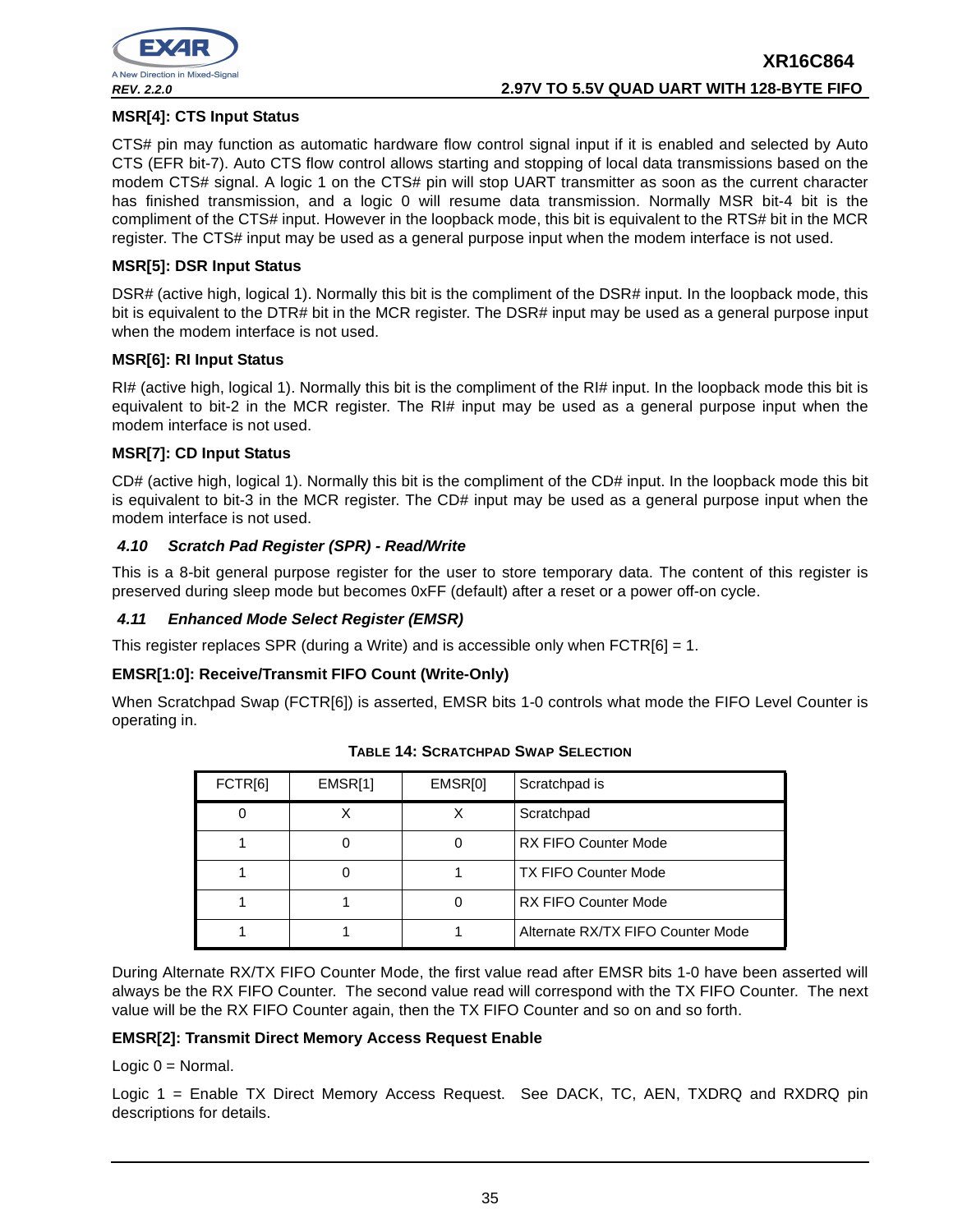## **2.97V TO 5.5V QUAD UART WITH 128-BYTE FIFO REV. 2.2.0 REV. 2.2.0**



## **EMSR[3]: Receive Direct Memory Access Request Enable**

Logic  $0 =$  Normal.

Logic 1 = Enable RX Direct Memory Access Request. See DACK, TC, AEN, TXDRQ and RXDRQ pin descriptions for details.

## **EMSR[5:4]: Extended RTS Hysteresis**

| <b>TABLE 16:</b>            |                        |                        |                             |                                           |  |  |
|-----------------------------|------------------------|------------------------|-----------------------------|-------------------------------------------|--|--|
| <b>EMSR</b><br><b>BIT-5</b> | <b>EMSR</b><br>$BIT-4$ | <b>FCTR</b><br>$BIT-1$ | <b>FCTR</b><br><b>BIT-0</b> | RTS#<br><b>HYSTERESIS</b><br>(CHARACTERS) |  |  |
| 0                           | 0                      | 0                      | 0                           | 0                                         |  |  |
| 0                           | 0                      | 0                      | 1                           | ±4                                        |  |  |
| 0                           | 0                      | 1                      | 0                           | ±6                                        |  |  |
| 0                           | 0                      | 1                      | 1                           | ±8                                        |  |  |
| 0                           | 1                      | 0                      | 0                           | ±8                                        |  |  |
| 0                           | 1                      | 0                      | 1                           | ±16                                       |  |  |
| 0                           | 1                      | 1                      | 0                           | ±24                                       |  |  |
| 0                           | 1                      | 1                      | 1                           | ±32                                       |  |  |
| 1                           | 0                      | 0                      | 0                           | ±40                                       |  |  |
| 1                           | 0                      | 0                      | 1                           | ±44                                       |  |  |
| 1                           | 0                      | 1                      | 0                           | ±48                                       |  |  |
| 1                           | 0                      | 1                      | 1                           | ±52                                       |  |  |
| 1                           | 1                      | 0                      | 0                           | ±12                                       |  |  |
| 1                           | 1                      | 0                      | 1                           | ±20                                       |  |  |
| 1                           | 1                      | 1                      | 0                           | ±28                                       |  |  |
| 1                           | 1                      | 1                      | 1                           | ±36                                       |  |  |

## **TABLE 15: AUTO RTS HYSTERESIS**

# **EMSR[7:6]: Reserved 4.12 FIFO Level Register (FLVL) - Read-Only**

The FIFO Level Register replaces the Scratchpad Register (during a Read) when  $FCTR[6] = 1$ . Note that this is not identical to the FIFO Data Count Register which can be accessed when  $LCR = 0xBF$ .

## **FLVL[7:0]: FIFO Level Register**

This register provides the FIFO counter level for the RX FIFO or the TX FIFO or both depending on EMSR[1:0]. **See Table 14** for details.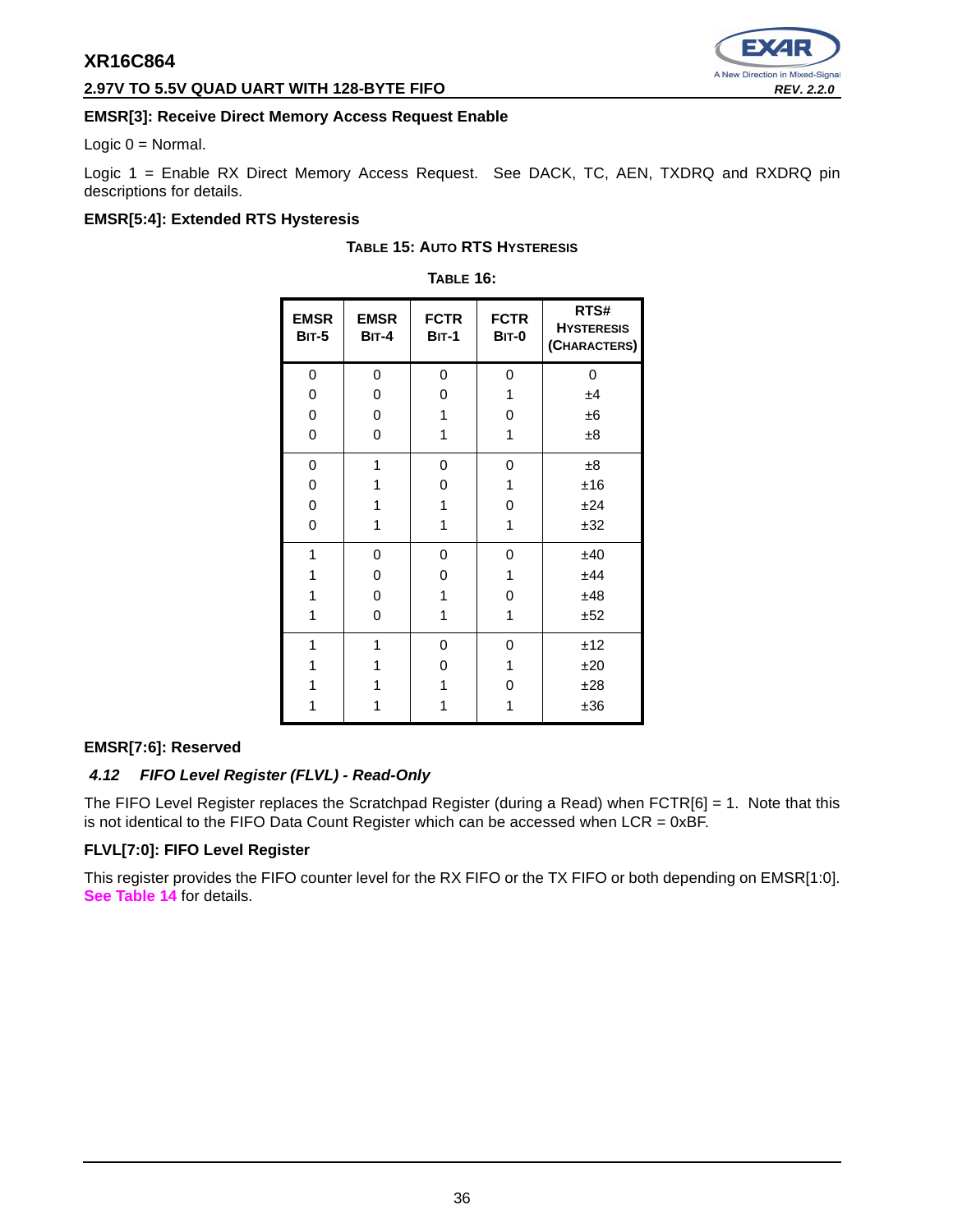

## **4.13 Baud Rate Generator Registers (DLL and DLM) - Read/Write**

The concatenation of the contents of DLM and DLL gives the 16-bit divisor value which is used to calculate the baud rate:

• Baud Rate = (Clock Frequency / 16) / Divisor

See MCR bit-7 and the baud rate table also.

## **4.14 Device Identification Register (DVID) - Read Only**

This register contains the device ID (0x14 for XR16C864). Prior to reading this register, DLL and DLM should be set to 0x00.

## **4.15 Device Revision Register (DREV) - Read Only**

This register contains the device revision information. For example, 0x01 means revision A. Prior to reading this register, DLL and DLM should be set to 0x00.

## **4.16 Trigger Level (TRG) - Write-Only**

User Programmable Transmit/Receive Trigger Level Register.

## **TRG[7:0]: Trigger Level Register**

These bits are used to program desired trigger levels when trigger Table-D is selected. FCTR bit-7 selects between programming the RX Trigger Level (a logic 0) and the TX Trigger Level (a logic 1).

## **4.17 FIFO Data Count Register (FC) - Read-Only**

This register is accessible when LCR = 0xBF. Note that this register is not identical to the FIFO Level Count Register which is located in the general register set when FCTR bit-6 = 1 (Scratchpad Register Swap). It is suggested to read the FIFO Level Count Register at the Scratchpad Register location when FCTR bit-6 = 1. See **Table 14**.

## **FC[7:0]: FIFO Data Count Register**

Transmit/Receive FIFO Count. Number of characters in Transmit (FCTR[7] = 1) or Receive FIFO (FCTR[7] = 0) can be read via this register.

## **4.18 Feature Control Register (FCTR) - Read/Write**

This register controls the XR16C864 new functions that are not available in ST16C554 or ST16C654.

## **FCTR[1:0]: RTS Hysteresis**

User selectable RTS# hysteresis levels for hardware flow control application. After reset, these bits are set to "0" to select the next trigger level for hardware flow control. See **Table 15** for more details.

## **FCTR[2]: IrDA RX Inversion**

- Logic  $0 =$  Select RX input as encoded IrDA data (Idle state will be logic 0).
- Logic 1 = Select RX input as inverted encoded IrDA data (Idle state will be logic 1).

## **FCTR[3]: Auto RS-485 Direction Control**

- Logic 0 = OP1# can be used as a general purpose output and can be controlled via MCR bit-2.
- Logic 1 = OP1# is used as the Auto RS-485 half-duplex direction control output. The TX Ready Interrupt behavior also changes. See **Table 3**.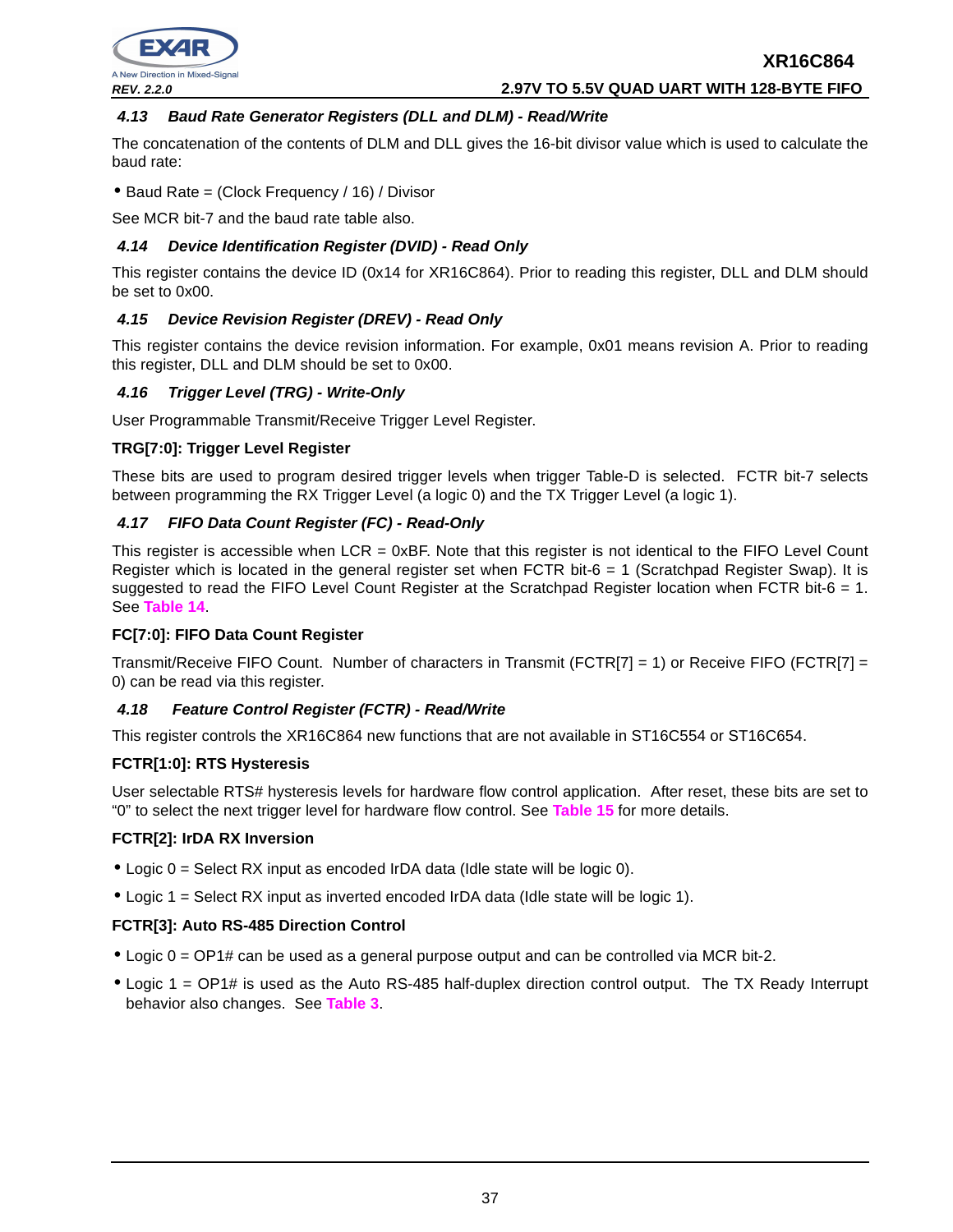## **2.97V TO 5.5V QUAD UART WITH 128-BYTE FIFO REV. 2.2.0**

## **FCTR[5:4]: Transmit/Receive Trigger Table Select**

See **Table 11** for more details.

| <b>TABLE 17: TRIGGER TABLE SELECT</b> |  |
|---------------------------------------|--|
|---------------------------------------|--|

| <b>FCTR</b><br><b>BIT-5</b> | <b>FCTR</b><br><b>BIT-4</b> | <b>TABLE</b>    |
|-----------------------------|-----------------------------|-----------------|
|                             |                             | Table-A (TX/RX) |
|                             |                             | Table-B (TX/RX) |
|                             |                             | Table-C (TX/RX) |
|                             |                             | Table-D (TX/RX) |

## **FCTR[6]: Scratchpad Swap**

- Logic 0 = Scratch Pad register is selected as general read and write register. ST16C550 compatible mode.
- Logic 1 = FIFO Count register (Read-Only), Enhanced Mode Select Register (Write-Only). Number of characters in transmit or receive holding register can be read via scratch pad register when this bit is set. Enhanced Mode Select Register is selected when it is written into.

## **FCTR[7]: Programmable Trigger Register Select**

- Logic 0 = Registers TRG and FC selected for RX.
- Logic 1 = Registers TRG and FC selected for TX.

## **4.19 Enhanced Feature Register (EFR) - Read/Write**

Enhanced features are enabled or disabled using this register. Bit 0-3 provide single or dual consecutive character software flow control selection (see **Table 18**). When the Xon1 and Xon2 and Xoff1 and Xoff2 modes are selected, the double 8-bit words are concatenated into two sequential characters. Caution: note that whenever changing the TX or RX flow control bits, always reset all bits back to logic 0 (disable) before programming a new setting.

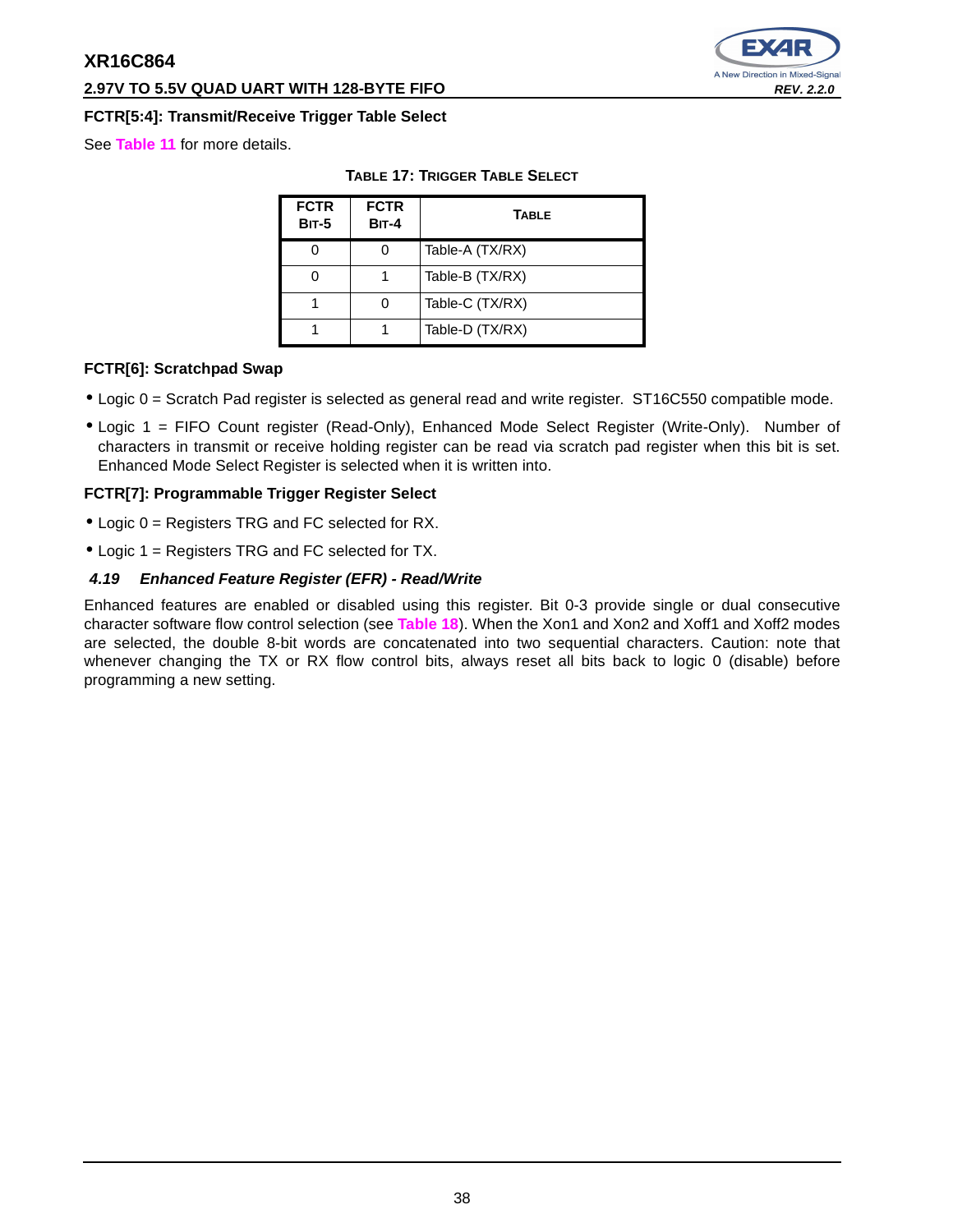

## **EFR[3:0]: Software Flow Control Select**

Single character and dual sequential characters software flow control is supported. Combinations of software flow control can be selected by programming these bits.

| EFR BIT-3<br>CONT-3 | <b>EFR BIT-2</b><br>CONT-2 | <b>EFR BIT-1</b><br>CONT-1 | EFR BIT-0<br>CONT-0 | <b>TRANSMIT AND RECEIVE SOFTWARE FLOW CONTROL</b>                                            |
|---------------------|----------------------------|----------------------------|---------------------|----------------------------------------------------------------------------------------------|
| 0                   | 0                          | 0                          | $\Omega$            | No TX and RX flow control (default and reset)                                                |
| $\Omega$            | $\Omega$                   | X                          | $\times$            | No transmit flow control                                                                     |
|                     | $\Omega$                   | X                          | $\mathsf{X}$        | Transmit Xon1, Xoff1                                                                         |
| 0                   | 1                          | X                          | $\times$            | Transmit Xon2, Xoff2                                                                         |
| 1                   | 1                          | X                          | X                   | Transmit Xon1 and Xon2, Xoff1 and Xoff2                                                      |
| X                   | X                          | $\Omega$                   | $\Omega$            | No receive flow control                                                                      |
| X                   | X                          | 1                          | $\Omega$            | Receiver compares Xon1, Xoff1                                                                |
| X                   | X                          | 0                          | 1                   | Receiver compares Xon2, Xoff2                                                                |
| 1                   | $\Omega$                   | 1                          | 1                   | Transmit Xon1, Xoff1<br>Receiver compares Xon1 or Xon2, Xoff1 or Xoff2                       |
| $\Omega$            | 1                          | 1                          |                     | Transmit Xon2, Xoff2<br>Receiver compares Xon1 or Xon2, Xoff1 or Xoff2                       |
| 1                   | 1                          | 1                          | 1                   | Transmit Xon1 and Xon2, Xoff1 and Xoff2,<br>Receiver compares Xon1 and Xon2, Xoff1 and Xoff2 |
| 0                   | 0                          |                            | 1                   | No transmit flow control,<br>Receiver compares Xon1 and Xon2, Xoff1 and Xoff2                |

## **TABLE 18: SOFTWARE FLOW CONTROL FUNCTIONS**

## **EFR[4]: Enhanced Function Bits Enable**

Enhanced function control bit. This bit enables IER bits 4-7, ISR bits 4-5, FCR bits 4-5, and MCR bits 5-7 to be modified. After modifying any enhanced bits, EFR bit-4 can be set to a logic 0 to latch the new values. This feature prevents legacy software from altering or overwriting the enhanced functions once set. Normally, it is recommended to leave it enabled, logic 1.

- Logic 0 = modification disable/latch enhanced features. IER bits 4-7, ISR bits 4-5, FCR bits 4-5, and MCR bits 5-7 are saved to retain the user settings. After a reset, the IER bits 4-7, ISR bits 4-5, FCR bits 4-5, and MCR bits 5-7are set to a logic 0 to be compatible with ST16C550 mode (default).
- Logic 1 = Enables the above-mentioned register bits to be modified by the user.

## **EFR[5]: Special Character Detect Enable**

- Logic 0 = Special Character Detect Disabled (default).
- Logic 1 = Special Character Detect Enabled. The UART compares each incoming receive character with data in Xoff-2 register. If a match exists, the receive data will be transferred to FIFO and ISR bit-4 will be set to indicate detection of the special character. Bit-0 corresponds with the LSB bit of the receive character. If flow control is set for comparing Xon1, Xoff1 (EFR [1:0]= '10') then flow control and special character work normally. However, if flow control is set for comparing Xon2, Xoff2 (EFR[1:0]= '01') then flow control works normally, but Xoff2 will not go to the FIFO, and will generate an Xoff interrupt and a special character interrupt, if enabled via IER bit-5.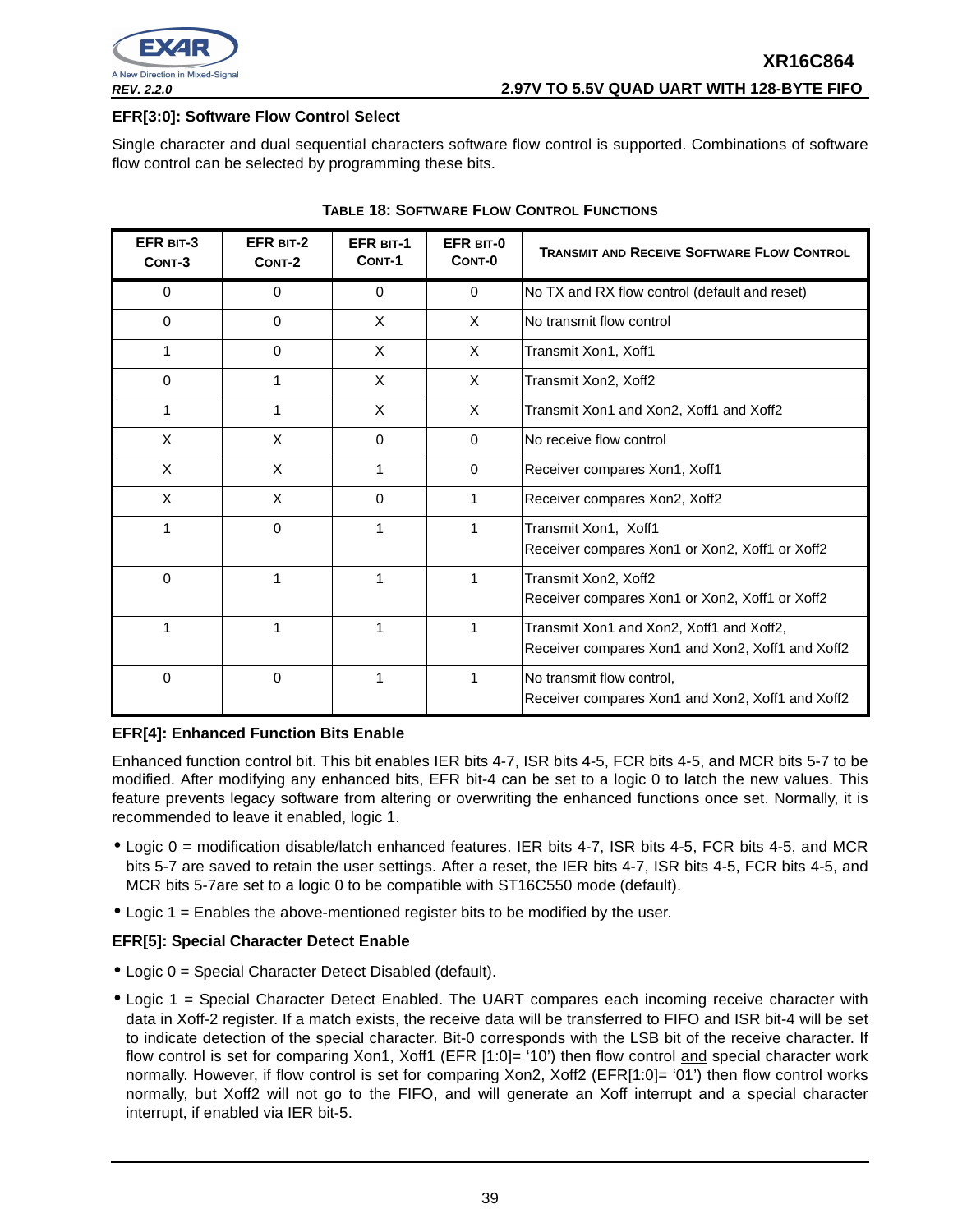## **2.97V TO 5.5V QUAD UART WITH 128-BYTE FIFO REV. 2.2.0**



## **EFR[6]: Auto RTS Flow Control Enable**

RTS# output may be used for hardware flow control by setting EFR bit-6 to logic 1. When Auto RTS is selected, an interrupt will be generated when the receive FIFO is filled to the programmed trigger level and RTS de-asserts to a logic 1 at the next upper trigger level/hysteresis level. RTS# will return to a logic 0 when FIFO data falls below the next lower trigger level/hysteresis level. The RTS# output must be asserted (logic 0) before the auto RTS can take effect. RTS# pin will function as a general purpose output when hardware flow control is disabled.

- Logic 0 = Automatic RTS flow control is disabled (default).
- Logic 1 = Enable Automatic RTS flow control.

## **EFR[7]: Auto CTS Flow Control Enable**

Automatic CTS Flow Control.

- Logic 0 = Automatic CTS flow control is disabled (default).
- Logic 1 = Enable Automatic CTS flow control. Data transmission stops when CTS# input de-asserts to logic 1. Data transmission resumes when CTS# returns to a logic 0.

## **4.20 Software Flow Control Registers (XOFF1, XOFF2, XON1, XON2) - Read/Write**

These registers are used as the programmable software flow control characters xoff1, xoff2, xon1, and xon2. For more details, see **Table 7**.

## **4.21 FIFO Status Register (FSTAT) - Read/Write**

The FIFO Status Register provides a status indication for each of the transmit and receive FIFO. These status bits contain the inverted logic states of the TXRDY# A-D outputs and the (un-inverted) logic states of the RXRDY# A-D outputs. The contents of the FSTAT register are placed on the data bus when the FSRS# pin (pin 76) is a logic 0. Also see FSRS# pin description.

## **FSTAT[3:0]: TXRDY# A-D Status Bits**

Please see **Table 5** for the interpretation of the TXRDY# signals.

## **FSTAT[7:4]: RXRDY# A-D Status Bits**

Please see **Table 5** for the interpretation of the RXRDY# signals.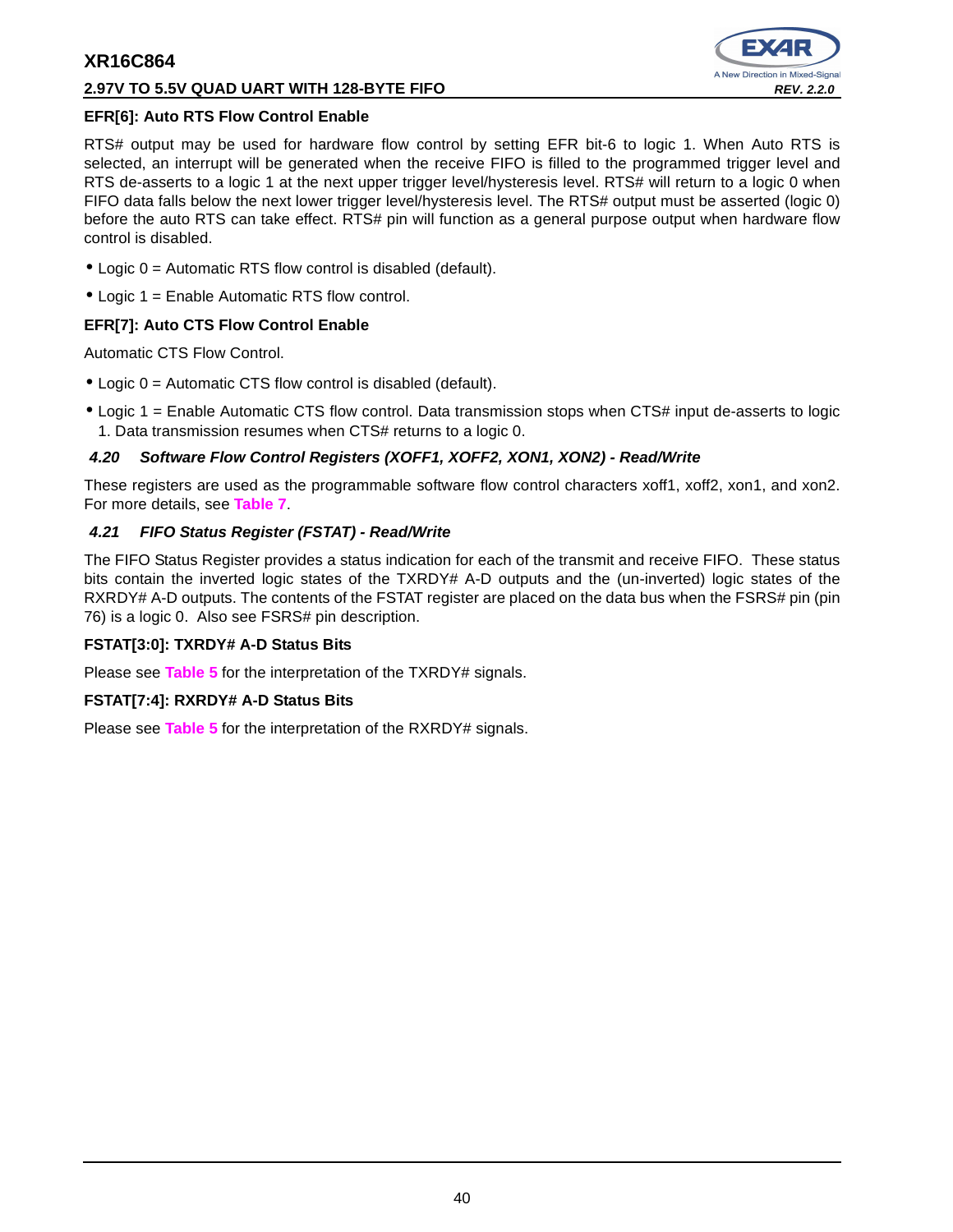



## **TABLE 19: UART RESET CONDITIONS FOR CHANNELS A-D**

| <b>REGISTERS</b>            | <b>RESET STATE</b>                                                     |
|-----------------------------|------------------------------------------------------------------------|
| <b>DLL</b>                  | Bits $7-0 = 0 \times XX$                                               |
| <b>DLM</b>                  | Bits $7-0 = 0 \times XX$                                               |
| <b>RHR</b>                  | Bits $7-0 = 0 \times XX$                                               |
| THR                         | Bits $7-0 = 0 \times XX$                                               |
| <b>IER</b>                  | Bits $7 - 0 = 0 \times 00$                                             |
| <b>FCR</b>                  | Bits $7 - 0 = 0 \times 00$                                             |
| <b>ISR</b>                  | Bits $7-0 = 0 \times 01$                                               |
| <b>LCR</b>                  | Bits $7 - 0 = 0 \times 00$                                             |
| <b>MCR</b>                  | Bits $7 - 0 = 0 \times 00$                                             |
| <b>LSR</b>                  | Bits $7 - 0 = 0 \times 60$                                             |
| <b>MSR</b>                  | Bits $3-0 =$ Logic 0<br>Bits 7-4 = Logic levels of the inputs inverted |
| <b>SPR</b>                  | Bits $7-0 = 0 \times FF$                                               |
| <b>EMSR</b>                 | Bits $7 - 0 = 0 \times 00$                                             |
| <b>FLVL</b>                 | Bits $7 - 0 = 0 \times 00$                                             |
| TRG                         | Bits $7 - 0 = 0 \times 00$                                             |
| FC                          | Bits $7 - 0 = 0 \times 00$                                             |
| <b>FCTR</b>                 | Bits $7 - 0 = 0 \times 00$                                             |
| <b>EFR</b>                  | Bits $7 - 0 = 0 \times 00$                                             |
| XON1                        | Bits $7 - 0 = 0 \times 00$                                             |
| XON <sub>2</sub>            | Bits $7 - 0 = 0 \times 00$                                             |
| XOFF1                       | Bits $7 - 0 = 0 \times 00$                                             |
| XOFF <sub>2</sub>           | Bits $7 - 0 = 0 \times 00$                                             |
| <b>FSTAT</b>                | Bits $7-0 = 0 \times FF$                                               |
| <b>I/O SIGNALS</b>          | <b>RESET STATE</b>                                                     |
| TX                          | Logic 1                                                                |
| <b>IRTX</b>                 | Logic 0                                                                |
| RTS#                        | Logic 1                                                                |
| DTR#                        | Logic 1                                                                |
| RXRDY#                      | Logic 1                                                                |
| TXRDY#                      | Logic 0                                                                |
| $\ensuremath{\mathsf{INT}}$ | XR16C864 = Three-State Condition                                       |
| IRQ#                        | Logic 1 (68 mode, $INTSEL = 0$ )                                       |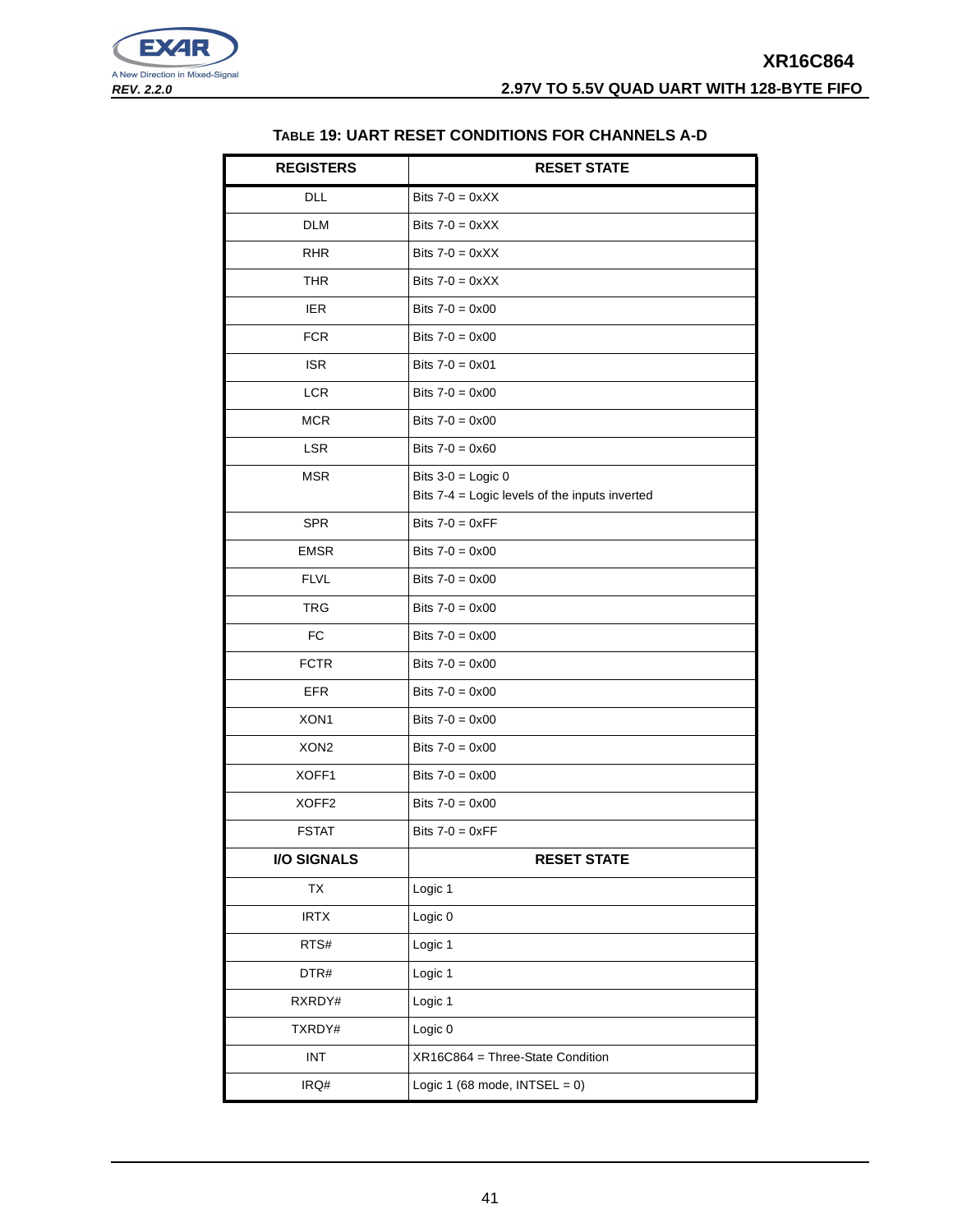## **2.97V TO 5.5V QUAD UART WITH 128-BYTE FIFO REV. 2.2.0 REV. 2.2.0**

# **ELECTRICAL CHARACTERISTICS**

# **ABSOLUTE MAXIMUM RATINGS**

| Power Supply Range           | 7 Volts                           |
|------------------------------|-----------------------------------|
| Voltage at Any Pin           | GND-0.3 V to 7 V                  |
| <b>Operating Temperature</b> | $-40^{\circ}$ to $+85^{\circ}$ C  |
| Storage Temperature          | $-65^{\circ}$ to $+150^{\circ}$ C |
| Package Dissipation          | 500 mW                            |

## **TYPICAL PACKAGE THERMAL RESISTANCE DATA** (MARGIN OF ERROR: ± 15%)

| Thermal Resistance (100-QFP) | theta-ja = $45^{\circ}$ C/W, theta-jc = $12^{\circ}$ C/W |
|------------------------------|----------------------------------------------------------|
|                              |                                                          |

## **DC ELECTRICAL CHARACTERISTICS**

UNLESS OTHERWISE NOTED:  $\mathsf{TA}\texttt{=}0^\mathsf{O}$  to  $70^\mathsf{O}\mathsf{C}$  (-40 $^\mathsf{O}$  to +85 $^\mathsf{O}\mathsf{C}$  for industrial grade package), Vcc is 2.97 to **5.5V** 

|                   |                                                                                |            | <b>LIMITS</b>      | 5.0V       | <b>LIMITS</b> | <b>UNITS</b> |                                            |
|-------------------|--------------------------------------------------------------------------------|------------|--------------------|------------|---------------|--------------|--------------------------------------------|
| <b>SYMBOL</b>     | <b>PARAMETER</b>                                                               | <b>MIN</b> | 3.3V<br><b>MAX</b> | <b>MIN</b> | <b>MAX</b>    |              | <b>CONDITIONS</b>                          |
| $V_{\text{ILCK}}$ | Clock Input Low Level                                                          | $-0.3$     | 0.6                | $-0.5$     | 0.6           | $\vee$       |                                            |
| $V_{HCK}$         | Clock Input High Level                                                         | 2.4        | <b>VCC</b>         | 3.0        | <b>VCC</b>    | V            |                                            |
| $V_{IL}$          | Input Low Voltage                                                              | $-0.3$     | 0.8                | $-0.5$     | 0.8           | V            |                                            |
| $V_{\text{IH}}$   | Input High Voltage<br>(Devices with top mark date code of "DC YYWW" and older) | 2.0        | <b>VCC</b>         | 2.2        | VCC           | V            |                                            |
| $V_{\text{IH}}$   | Input High Voltage<br>(Devices with top mark date code of "F2 YYWW" and newer) | 2.0        | 5.5                | 2.2        | 5.5           | $\vee$       |                                            |
| $V_{OL}$          | <b>Output Low Voltage</b>                                                      |            | 0.4                |            | 0.4           | V            | $I_{OL} = 6 \text{ mA}$<br>$I_{OL} = 4 mA$ |
| $V_{OH}$          | Output High Voltage                                                            | 2.0        |                    | 2.4        |               | V            | $I_{OH} = -6$ mA<br>$I_{OH} = -1$ mA       |
| Ι'n.              | Input Low Leakage Current                                                      |            | ±10                |            | ±10           | uA           |                                            |
| ŀщ                | Input High Leakage Current                                                     |            | ±10                |            | ±10           | uA           |                                            |
| $C_{\text{IN}}$   | Input Pin Capacitance                                                          |            | 5                  |            | 5             | pF           |                                            |
| $I_{\rm CC}$      | Power Supply Current                                                           |            | 3                  |            | 6             | mA           |                                            |
| <b>I</b> SLEEP    | <b>Sleep Current</b>                                                           |            | 100                |            | 200           | uA           | See Test 1                                 |

Test 1: The following inputs remain steady at VCC or GND state to minimize Sleep current: A0-A2, D0-D7, IOR#, IOW#, CSA#, CSB#, CSC#, and CSD#. Also, RXA, RXB, RXC, and RXD inputs idle at logic 1 state while asleep.

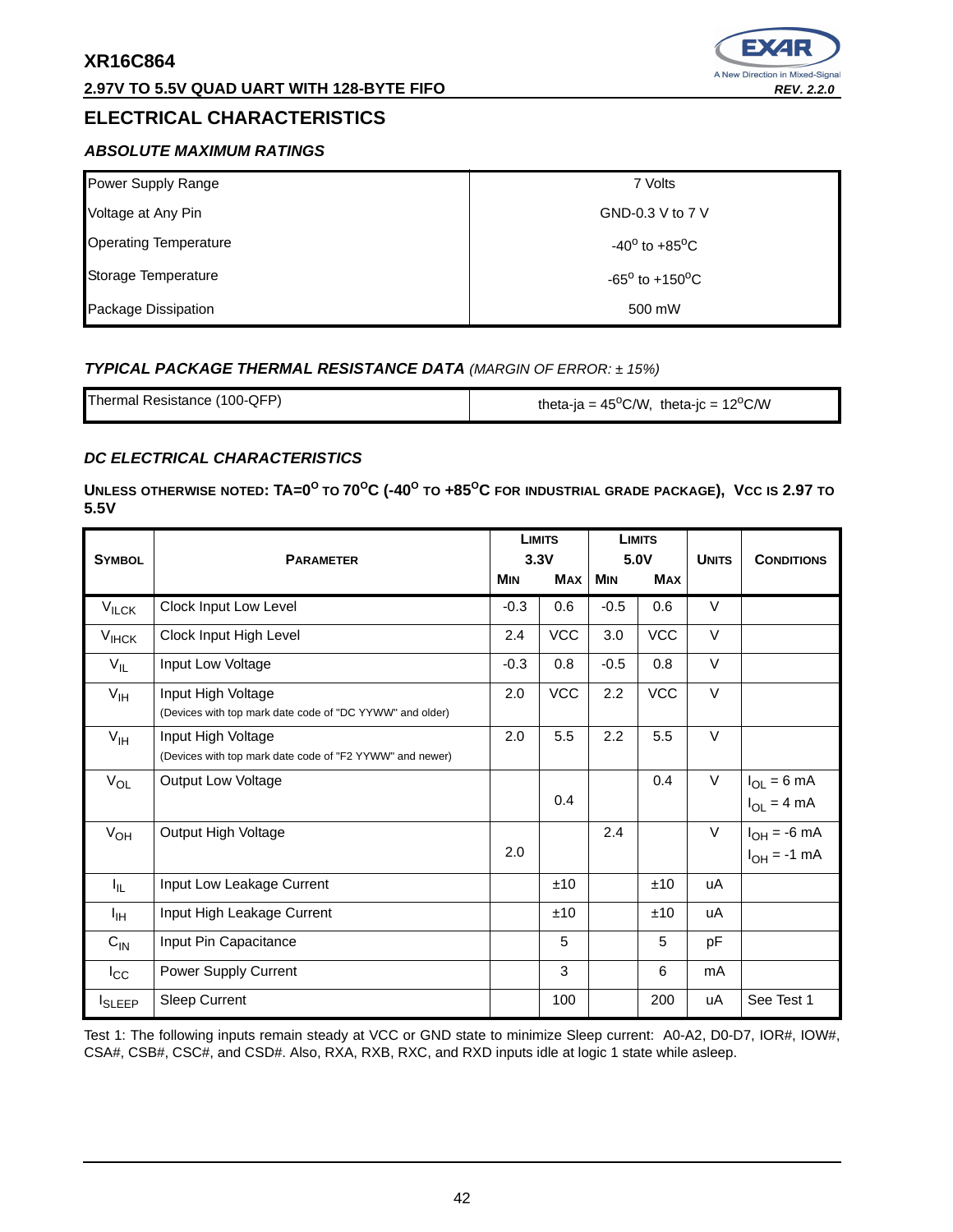

## **AC ELECTRICAL CHARACTERISTICS**

#### TA= $0^{\circ}$  to 70<sup>o</sup>C (-40<sup>o</sup> to +85<sup>o</sup>C for industrial grade package), Vcc is 2.97 to 5.5V

|                             | <b>PARAMETER</b>                              |             | <b>LIMITS</b><br>3.3 |            | <b>LIMITS</b><br>5.0 |             |                   |
|-----------------------------|-----------------------------------------------|-------------|----------------------|------------|----------------------|-------------|-------------------|
| <b>SYMBOL</b>               |                                               |             | <b>MAX</b>           | <b>MIN</b> | <b>MAX</b>           | <b>UNIT</b> | <b>CONDITIONS</b> |
| <b>CLK</b>                  | <b>Clock Pulse Duration</b>                   | 20          |                      | 15         |                      | ns          |                   |
| <b>OSC</b>                  | <b>Oscillator Frequency</b>                   |             | 8                    |            | 24                   | <b>MHz</b>  |                   |
| <b>OSC</b>                  | <b>External Clock Frequency</b>               |             | 24                   |            | 32                   | <b>MHz</b>  |                   |
| $T_{AS}$                    | Address Setup Time (16 Mode)                  | 10          |                      | 5          |                      | ns          |                   |
| $T_{AH}$                    | Address Hold Time (16 Mode)                   | 10          |                      | 5          |                      | ns          |                   |
| $T_{CS}$                    | Chip Select Width (16 Mode)                   | 70          |                      | 50         |                      | ns          |                   |
| $T_{RD}$                    | IOR# Strobe Width (16 Mode)                   | 70          |                      | 50         |                      | ns          |                   |
| T <sub>DY</sub>             | Read Cycle Delay (16 Mode)                    | 70          |                      | 50         |                      | ns          |                   |
| T <sub>RDV</sub>            | Data Access Time (16 Mode)                    |             | 70                   |            | 50                   | ns          |                   |
| T <sub>DD</sub>             | Data Disable Time (16 Mode)                   | $\mathbf 0$ | 25                   | $\Omega$   | 15                   | ns          |                   |
| $T_{WR}$                    | IOW# Strobe Width (16 Mode)                   | 70          |                      | 50         |                      | ns          |                   |
| $T_{DY}$                    | Write Cycle Delay (16 Mode)                   | 70          |                      | 50         |                      | ns          |                   |
| $T_{DS}$                    | Data Setup Time (16 Mode)                     | 10          |                      | 5          |                      | ns          |                   |
| $T_{DH}$                    | Data Hold Time (16 Mode)                      | 10          |                      | 5          |                      | ns          |                   |
| $T_{ADS}$                   | Address Setup (68 Mode)                       | 10          |                      | 10         |                      | ns          |                   |
| $T_{ADH}$                   | Address Hold (68 Mode)                        | 15          |                      | 15         |                      | ns          |                   |
| <b>T<sub>RWS</sub></b>      | R/W# Setup to CS# (68 Mode)                   | 10          |                      | 5          |                      | ns          |                   |
| T <sub>RDA</sub>            | Read Data Access (68 mode)                    |             | 70                   |            | 50                   | ns          |                   |
| $T_{RDH}$                   | Read Data Hold (68 mode)                      | 15          |                      | 15         |                      | ns          |                   |
| $T_{WDS}$                   | Write Data Setup (68 mode)                    | 20          |                      | 15         |                      | ns          |                   |
| $T_{WDH}$                   | Write Data Hold (68 Mode)                     | 10          |                      | 10         |                      | ns          |                   |
| $T_{RWH}$                   | CS# De-asserted to R/W# De-asserted (68 Mode) | 10          |                      | 10         |                      | ns          |                   |
| $T_{CSL}$                   | CS# Strobe Width (68 Mode)                    | 70          |                      | 50         |                      | ns          |                   |
| $T_{\texttt{CSD}}$          | CS# Cycle Delay (68 Mode)                     | 70          |                      | 70         |                      | ns          |                   |
| T <sub>WDO</sub>            | Delay From IOW# To Output                     |             | 50                   |            | 40                   | ns          | 100 pF load       |
| T <sub>MOD</sub>            | Delay To Set Interrupt From MODEM Input       |             | 40                   |            | 35                   | ns          | 100 pF load       |
| $\mathsf{T}_{\mathsf{RSI}}$ | Delay To Reset Interrupt From IOR#            |             | 40                   |            | 35                   | ns          | 100 pF load       |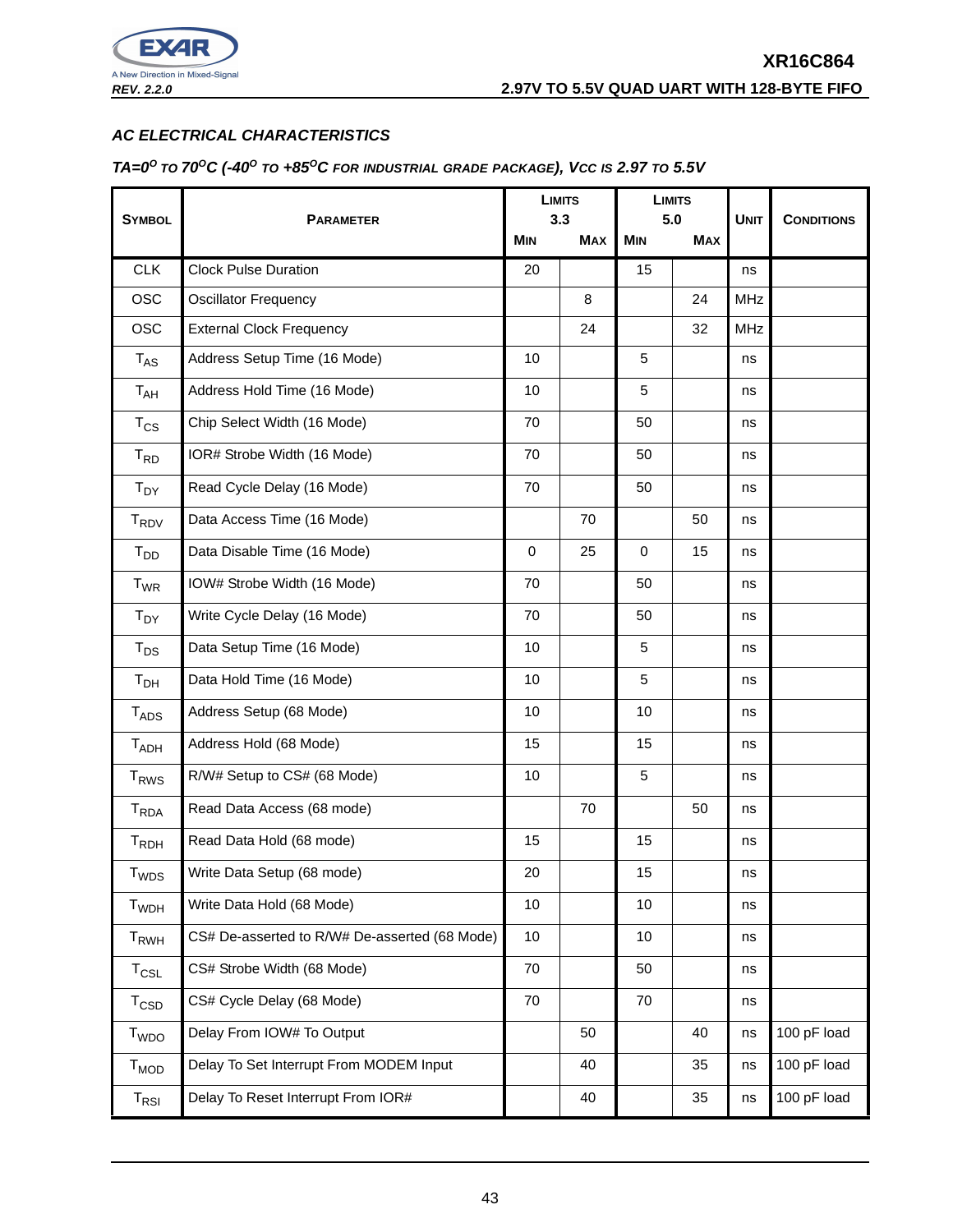# **2.97V TO 5.5V QUAD UART WITH 128-BYTE FIFO REV. 2.2.0**



## **AC ELECTRICAL CHARACTERISTICS**

#### TA= $0^{\circ}$  to 70<sup>o</sup>C (-40<sup>o</sup> to +85<sup>o</sup>C for industrial grade package), Vcc is 2.97 to 5.5V

| <b>SYMBOL</b>               | <b>PARAMETER</b>                               |                  | <b>LIMITS</b><br>3.3 |            | <b>LIMITS</b><br>5.0 | <b>UNIT</b> | <b>CONDITIONS</b> |
|-----------------------------|------------------------------------------------|------------------|----------------------|------------|----------------------|-------------|-------------------|
|                             |                                                | <b>MIN</b>       | <b>MAX</b>           | <b>MIN</b> | <b>MAX</b>           |             |                   |
| $T_{\rm SSI}$               | Delay From Stop To Set Interrupt               |                  | 1                    |            | 1                    | <b>Bclk</b> |                   |
| $T_{\sf RRI}$               | Delay From IOR# To Reset Interrupt             |                  | 40                   |            | 40                   | ns          | 100 pF load       |
| $T_{SI}$                    | Delay From Stop To Interrupt                   |                  | 45                   |            | 40                   | ns          |                   |
| $T_{INT}$                   | Delay From Initial INT Reset To Transmit Start | 8                | 24                   | 8          | 24                   | <b>Bclk</b> |                   |
| T <sub>WRI</sub>            | Delay From IOW# To Reset Interrupt             |                  | 45                   |            | 40                   | ns          |                   |
| $T_{\rm SSR}$               | Delay From Stop To Set RXRDY#                  |                  | 1                    |            | 1                    | <b>Bclk</b> |                   |
| $T_{\sf RR}$                | Delay From IOR# To Reset RXRDY#                |                  | 45                   |            | 40                   | ns          |                   |
| T <sub>WT</sub>             | Delay From IOW# To Set TXRDY#                  |                  | 45                   |            | 40                   | ns          |                   |
| $\mathsf{T}_{\mathsf{SRT}}$ | Delay From Center of Start To Reset TXRDY#     |                  | 8                    |            | 8                    | <b>Bclk</b> |                   |
| $\mathsf{T}_{\mathsf{RST}}$ | <b>Reset Pulse Width</b>                       | 40               |                      | 40         |                      | ns          |                   |
| N                           | <b>Baud Rate Divisor</b>                       | 1                | $2^{16} - 1$         | 1          | $2^{16} - 1$         |             |                   |
| <b>Bclk</b>                 | <b>Baud Clock</b>                              | 16X of data rate |                      | bps        |                      |             |                   |

## **FIGURE 13. CLOCK TIMING**

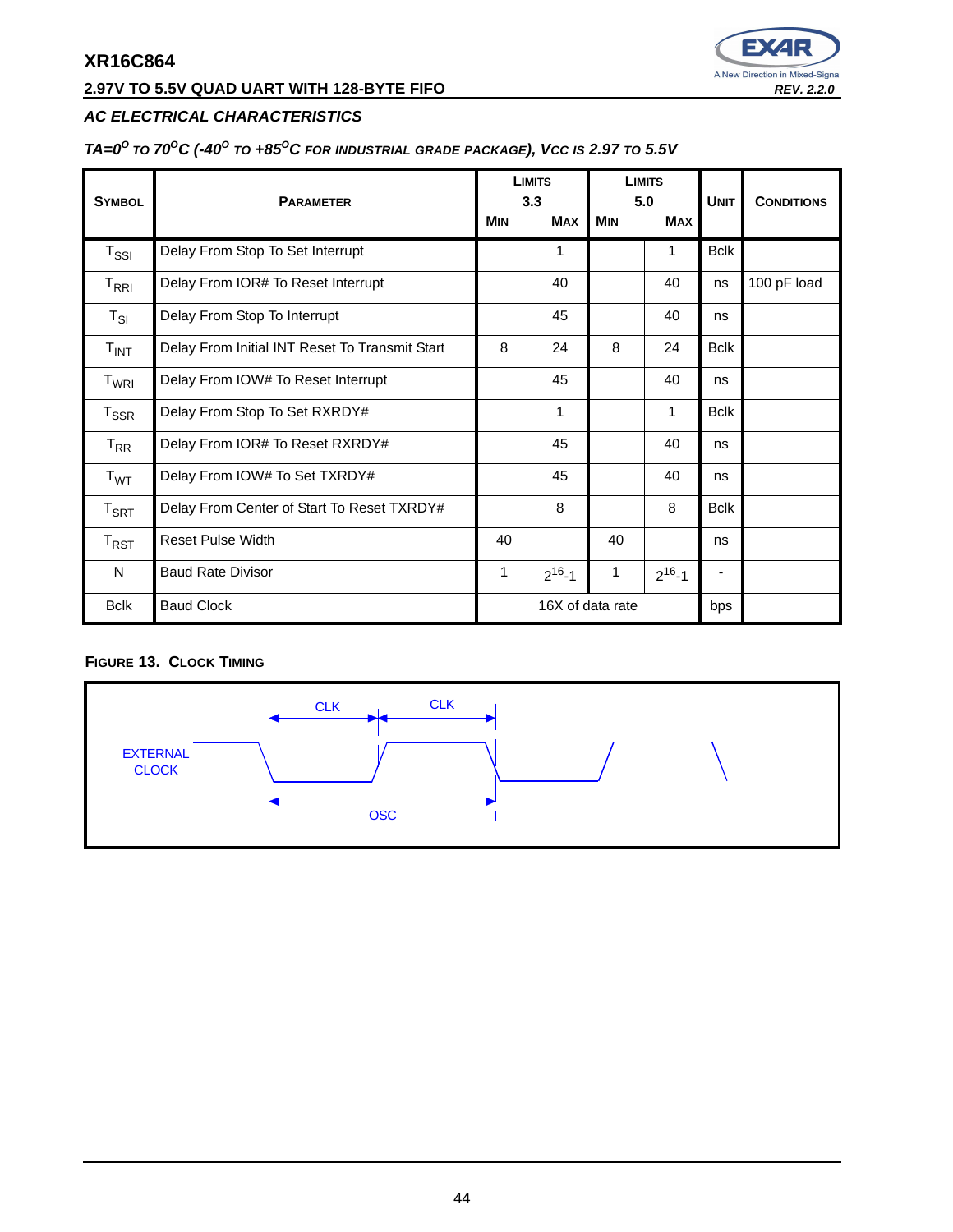

**REV. 2.2.0 2.97V TO 5.5V QUAD UART WITH 128-BYTE FIFO**

**FIGURE 14. MODEM INPUT/OUTPUT TIMING FOR CHANNELS A-D**



**FIGURE 15. 16 MODE (INTEL) DATA BUS READ TIMING FOR CHANNELS A-D**

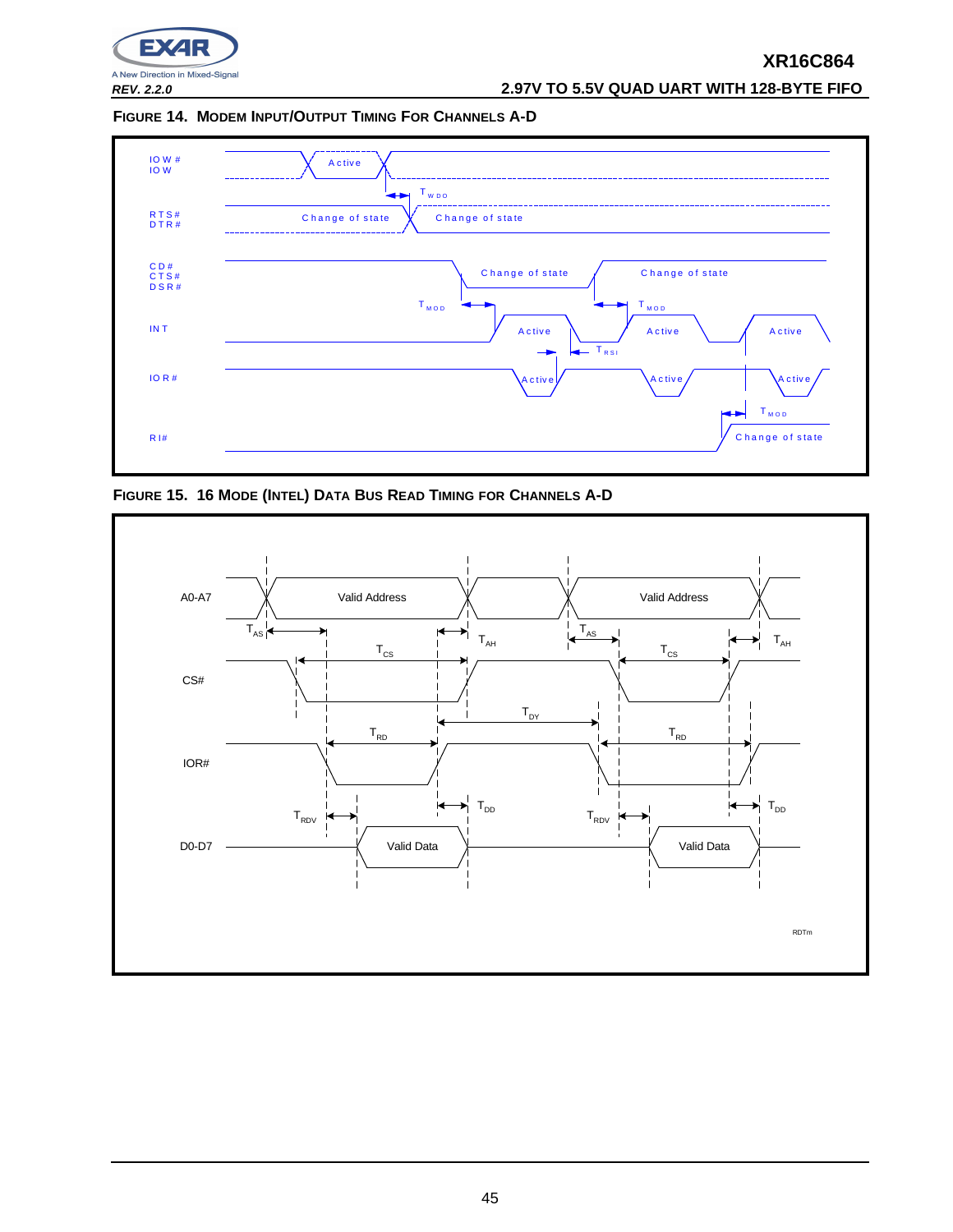



**FIGURE 16. 16 MODE (INTEL) DATA BUS WRITE TIMING FOR CHANNELS A-D**

**FIGURE 17. 68 MODE (MOTOROLA) DATA BUS READ TIMING FOR CHANNELS A-D**

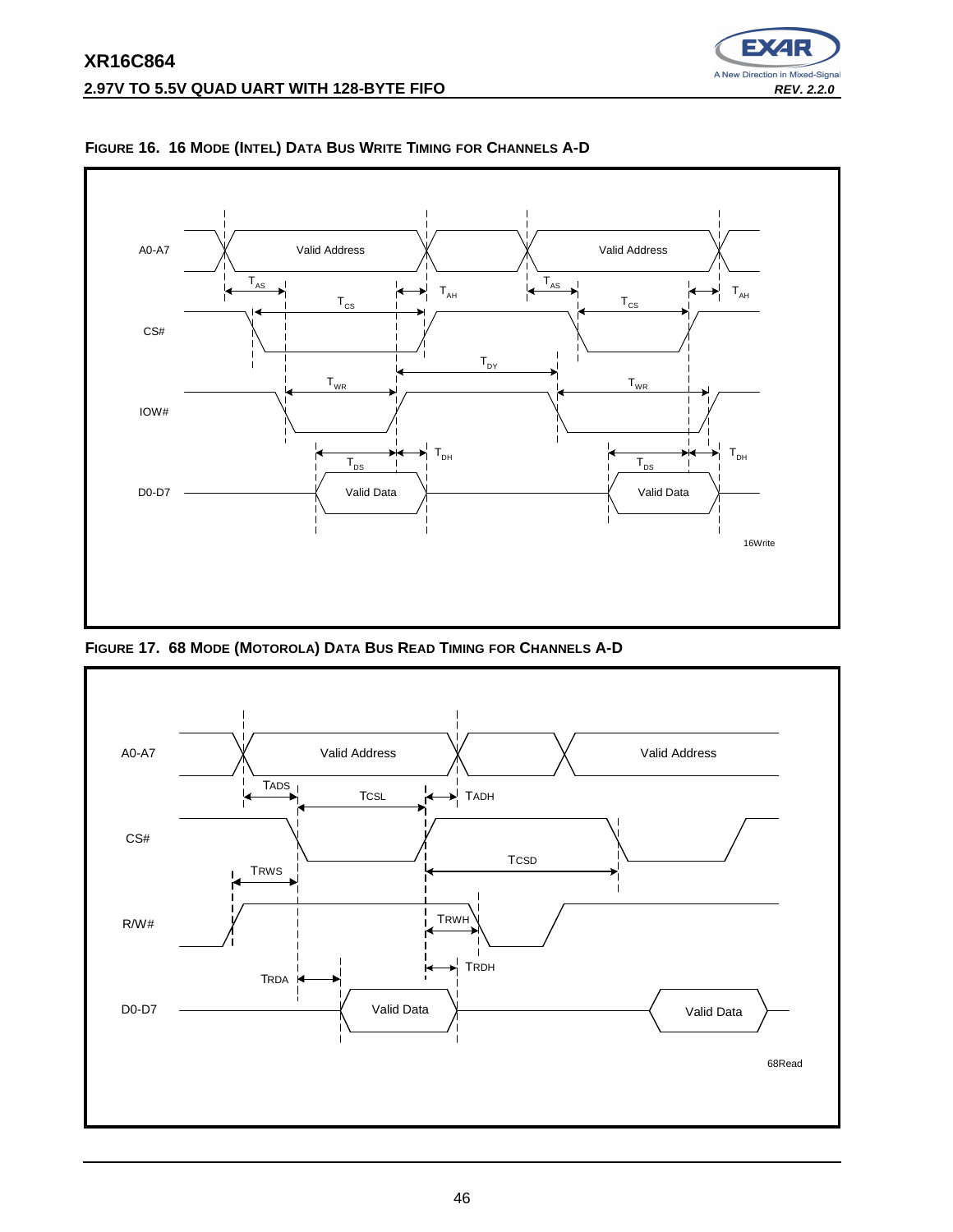

**REV. 2.2.0 2.97V TO 5.5V QUAD UART WITH 128-BYTE FIFO**





**FIGURE 19. RECEIVE READY & INTERRUPT TIMING [NON-FIFO MODE] FOR CHANNELS A-D**

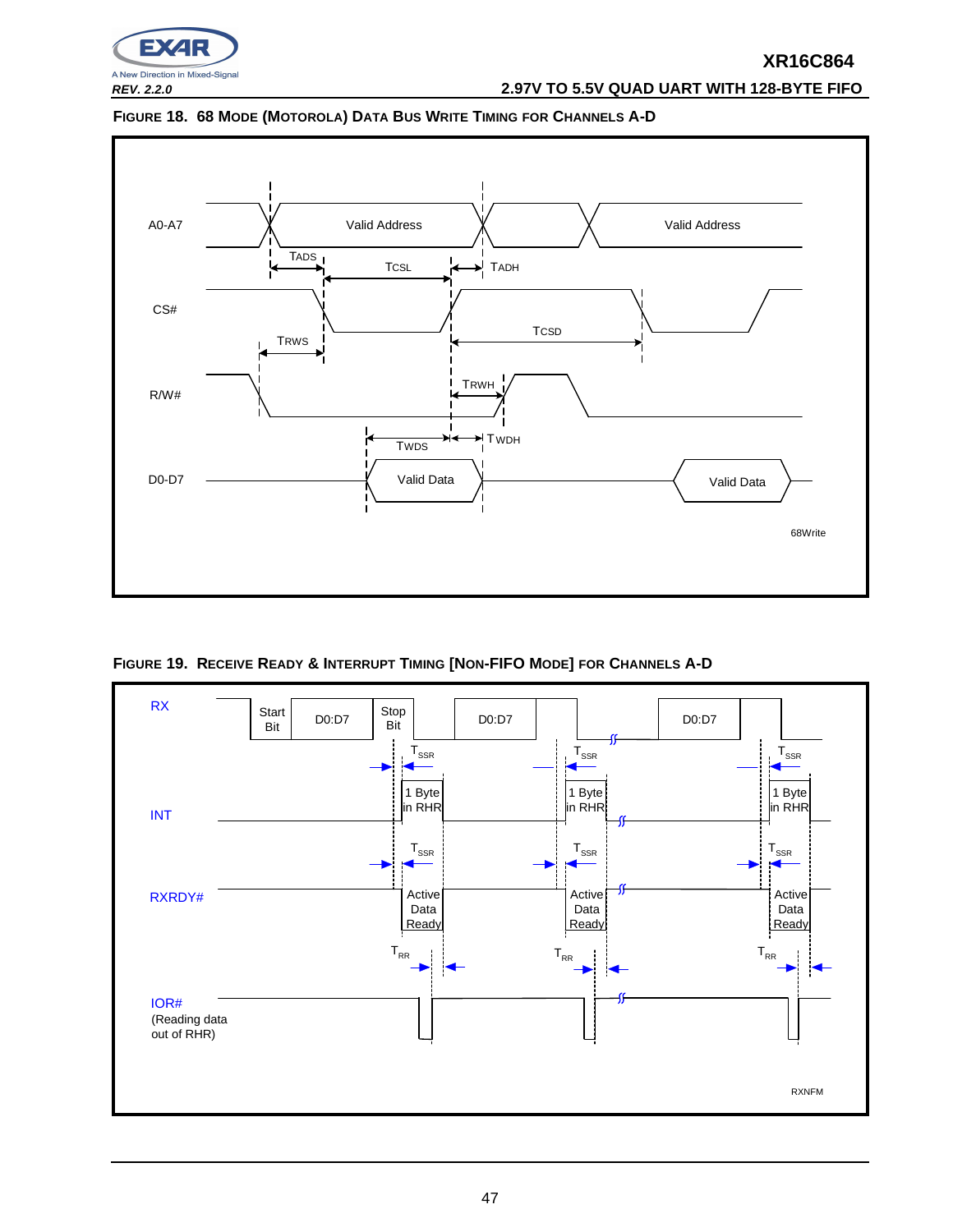

A New Direction in Mixed-Signal

## **FIGURE 20. TRANSMIT READY & INTERRUPT TIMING [NON-FIFO MODE] FOR CHANNELS A-D**

**FIGURE 21. RECEIVE READY & INTERRUPT TIMING [FIFO MODE, DMA DISABLED] FOR CHANNELS A-D**

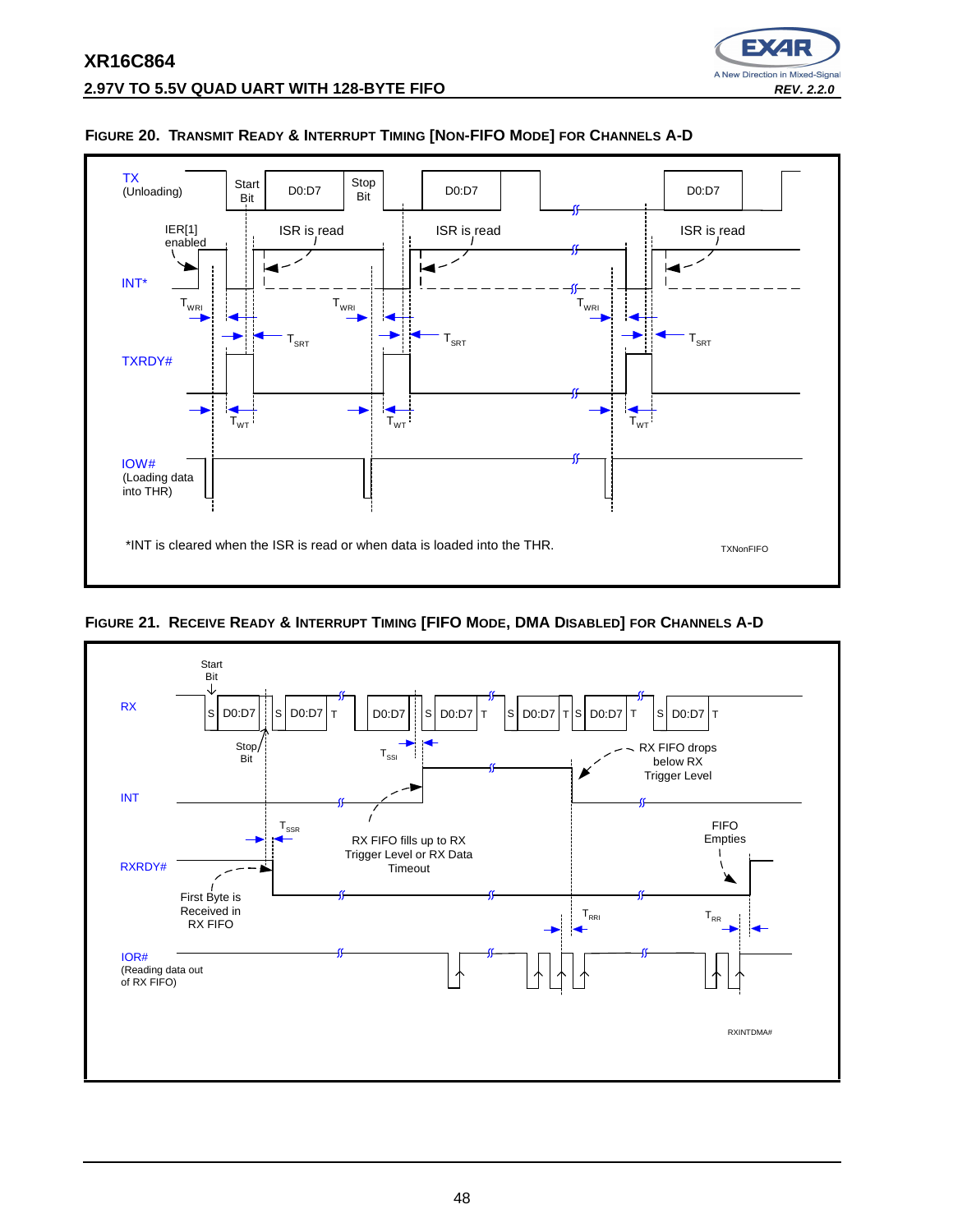



## **FIGURE 22. RECEIVE READY & INTERRUPT TIMING [FIFO MODE, DMA ENABLED] FOR CHANNELS A-D**



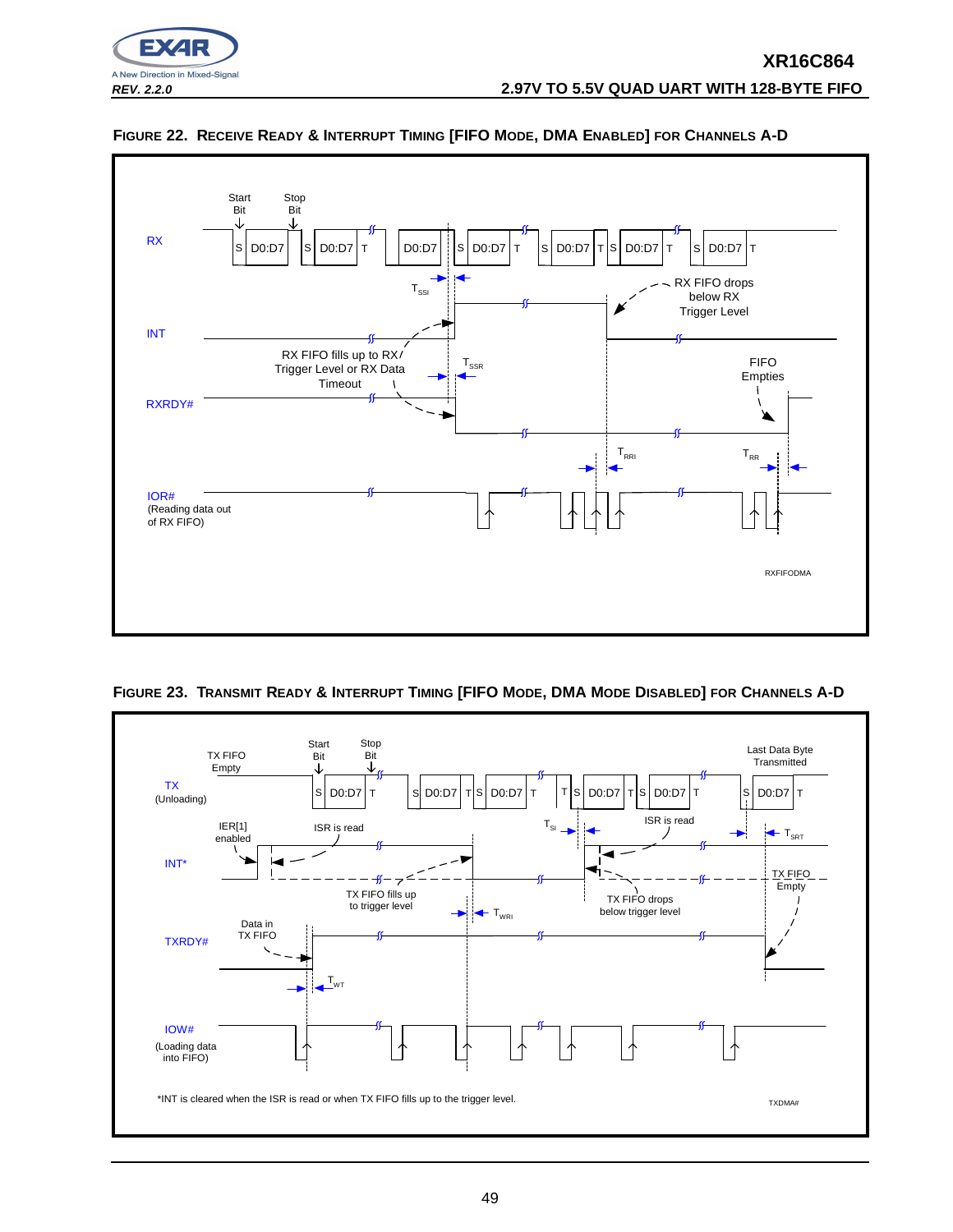## **2.97V TO 5.5V QUAD UART WITH 128-BYTE FIFO REV. 2.2.0 REV. 2.2.0**



# **PACKAGE DIMENSIONS (100 PIN QFP)**